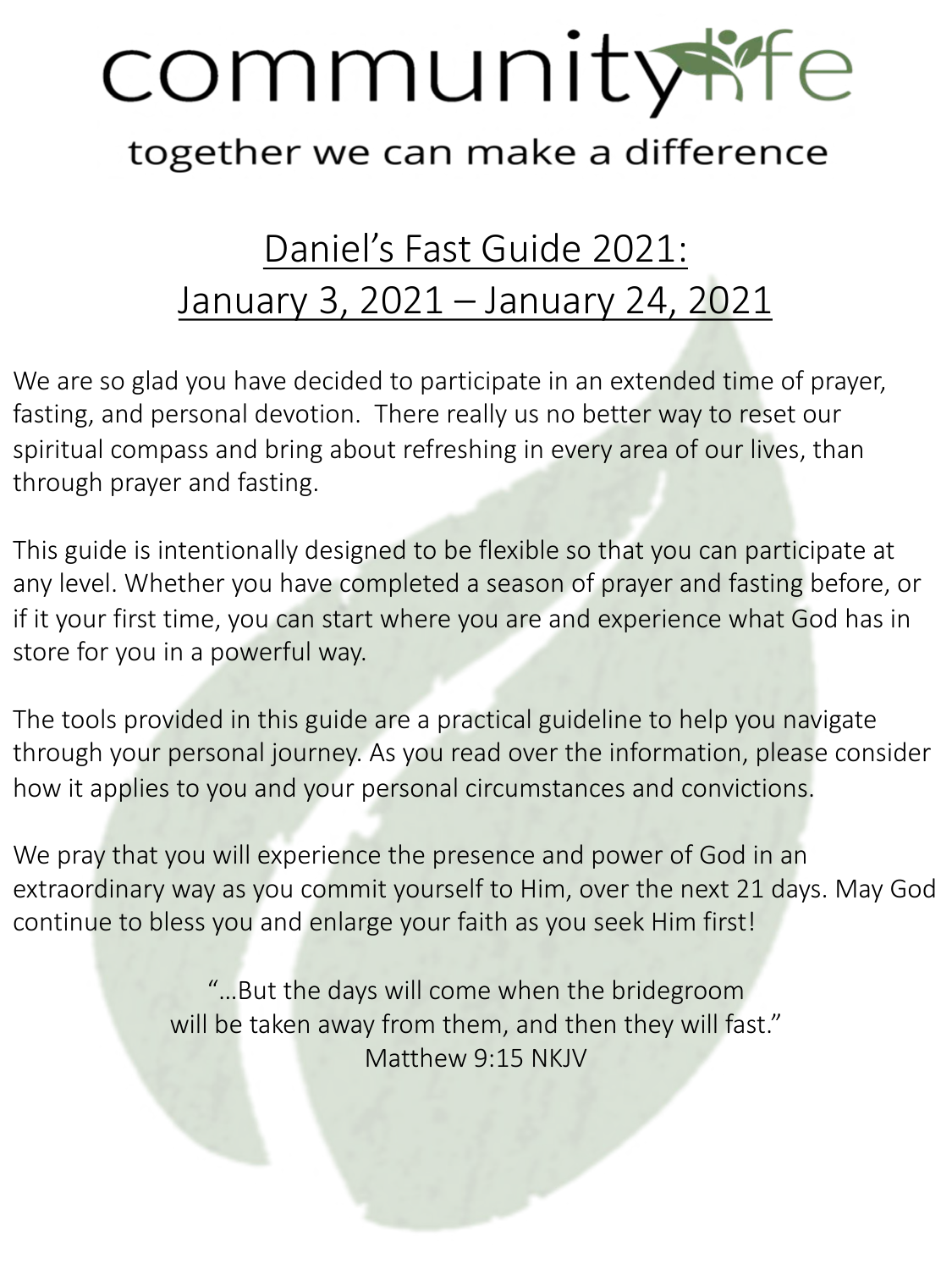# Table of Contents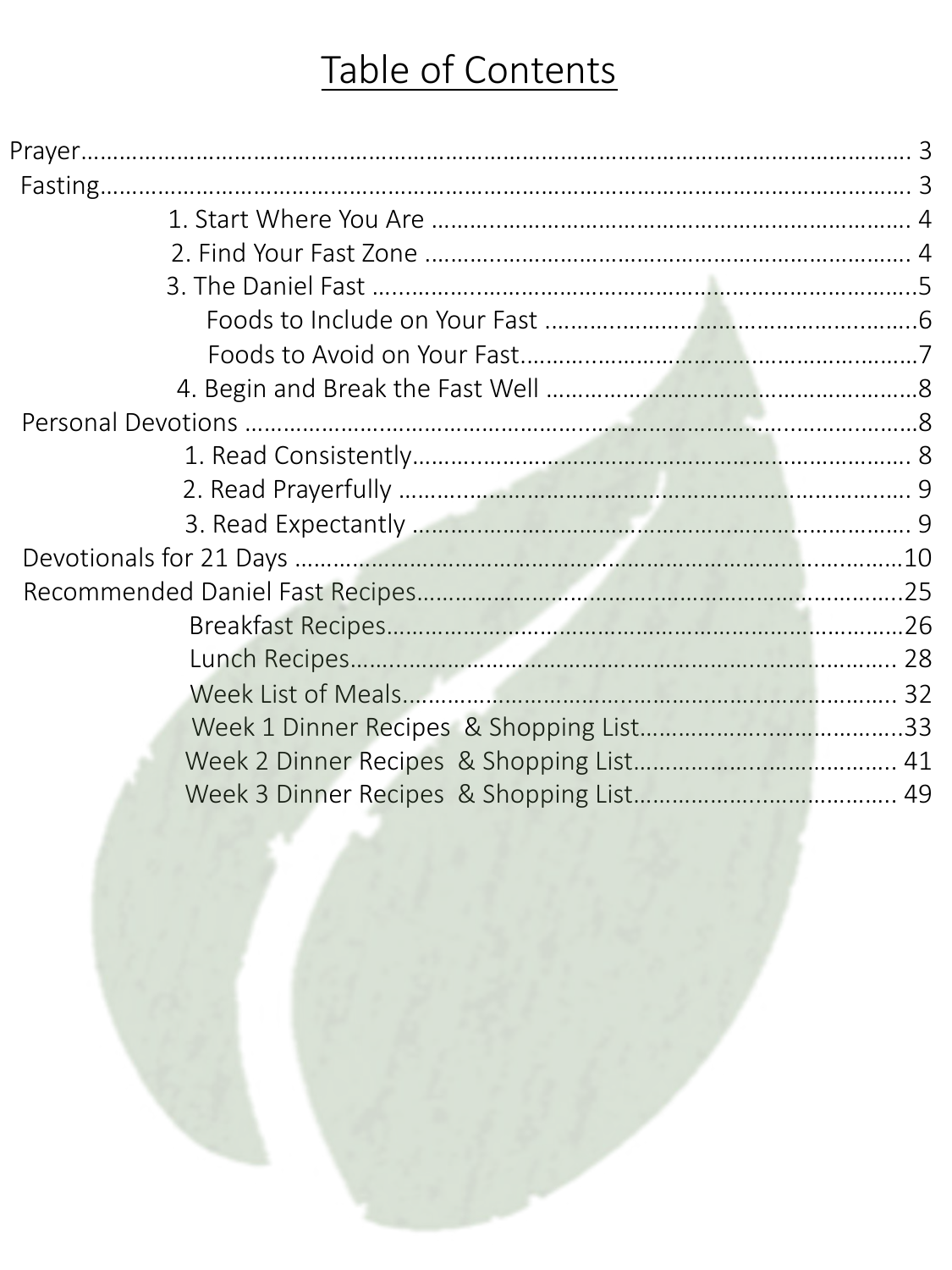# Prayer

As you prepare for the next several days, it can be tempting to start thinking of a laundry list of prayers you'd love to see answered. But we really want to encourage you to keep this simple. Think about the top two or three things most pressing on your heart and zone in on those with God. Write these down in the space provided below, and be open to hearing what God wants to show you in those areas. The breakthroughs, miracles, and answers to your prayers will be by-products of drawing closer to Jesus.

Prayers for Fasting:

When praying, make your primary goal to know Jesus more and experience Him. Pray prayers of total surrender, and aim to glorify God with your life. Focus first on what's right about Him, such as his goodness and His greatness, and see everything else through that filter.

And most simply, make time to pray daily. Don't over complicate this! Just talk to God. Have that place and time where you can seek Him every day. If you don't plan to pray, you won't. If you find it a challenge to disconnect from the busyness of your day, engage in worship music. It's a great way to prepare your heart for prayer.

# Fasting

\*Important Note: Fasting requires reasonable precautions. If you have health concerns, please consult your physician prior to beginning your fast, especially if you are taking any medication, have a chronic condition, or are pregnant or nursing a baby.

As you prepare to fast, it is important to choose a fasting plan that works for you. While this section provides some general information about different types of fasts, as well as some suggestions on how to create your own fasting plan, it is important to mention that there is nothing more inherently spiritual about one type of fast as opposed to another. These are simply guidelines and suggestions on different things you can do. Do not let what you eat or drink become the focus of your fast. Keep the main thing the main thing, which is drawing closer to God. Remember, this is a time to disconnect enough from your regular patterns and habits in order to connect more closely to God. Here are a few tips to keep in mind before getting started: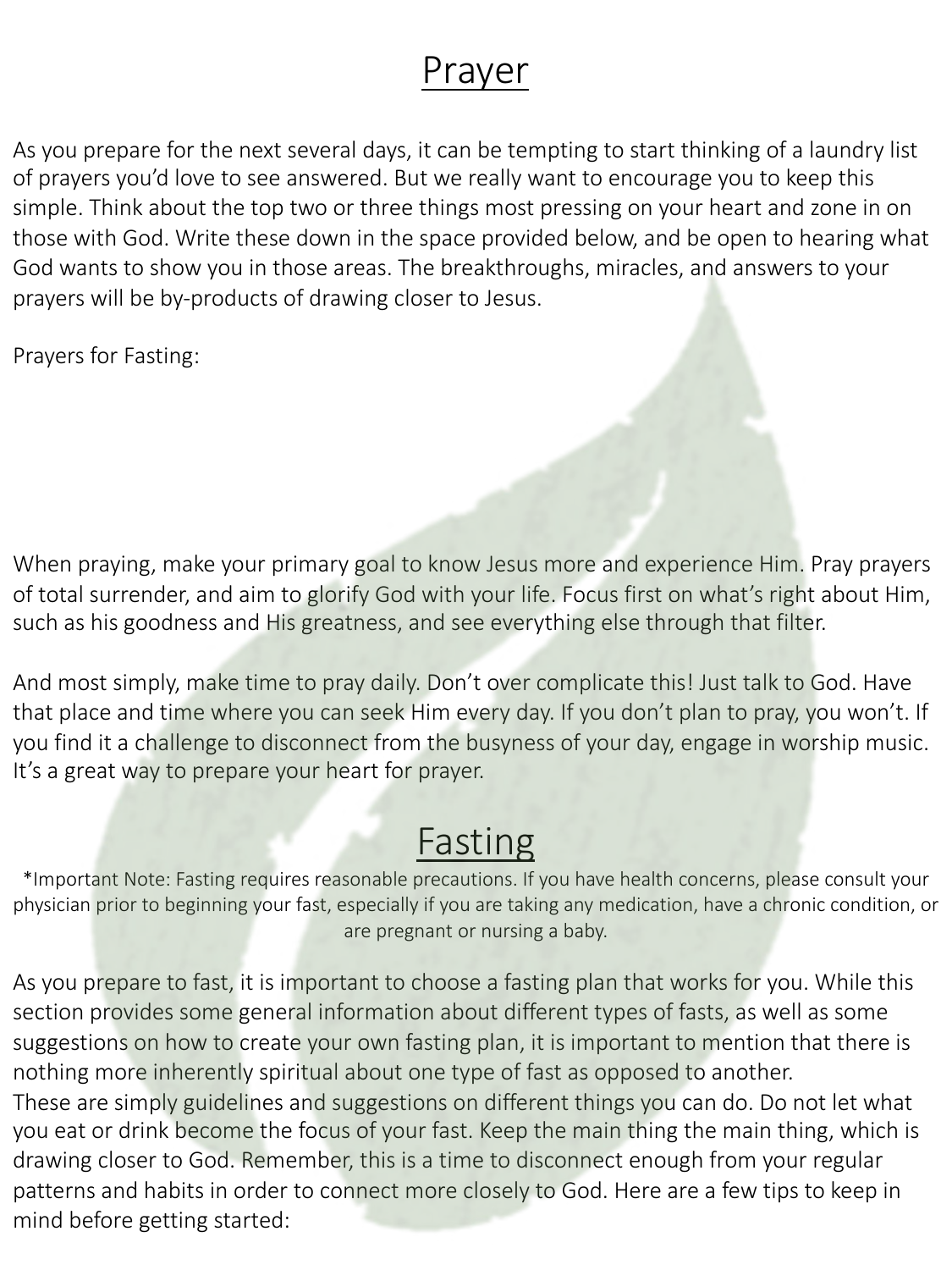#### 1. Start Where You Are

We are all at different places in our walk with God. Likewise our jobs, daily schedules, and health conditions are all different and place various levels of demands on our energy. So most importantly, whether you've fasted before or this is your first time, start where you are. Your personal fast should present a level of challenge to it, but it's very important to know your own body, know your options and, most importantly, seek God in prayer and follow what the Holy Spirit leads you to do. Remember, the goal of fasting is not to do without food. The goal is to draw nearer to God.

#### 2. Find Your 'Fast Zone'

When most people start fasting, there is typically some level of discomfort. However, it is possible to get used to the fasting routine pretty quickly. Quite simply, you must learn to fast in a way that works for you.

While any true fast does involve abstinence from food or at least certain types of food, typically, different fasting combinations work better for different people. The goal to having a successful fast is all about finding what we like to call your 'Fast Zone', and that is different for everybody and can change depending on the season you are in.

The best way to describe your 'Fast Zone' is that it's the place where you feel light and spiritually in tune. Your mind is easily focused on God and spiritual things. You have an increased spiritual energy – you can feel the fast working. Just like runners know what their target heart rate is to see the benefits of their physical training, the 'Fast Zone' is similar in a spiritual sense.

Finding your 'Fast Zone' helps you choose both the type and length of fast. Let's say you choose to go on a Daniel Fast (only fruits and vegetables). Should you eat beans? If you can eat beans and stay in your 'Fast Zone', go ahead. But for some people eating beans takes them out of the zone. Should you eat peanut butter? Probably not. Peanut butter is more of an indulgence, and not many people can stay in 'Fast Zone' while enjoying indulgences.

Should you completely cut out caffeine? It depends. The great things is, when you fast, your body automatically craves less caffeine. If you stay in your 'Fast Zone' with a little caffeine, great. If you are going on a longer fast and want to cut it out of your diet completely, that's great too. But ease yourself off and make it your goal to be completely caffeine free about two-thirds of the way into your fast.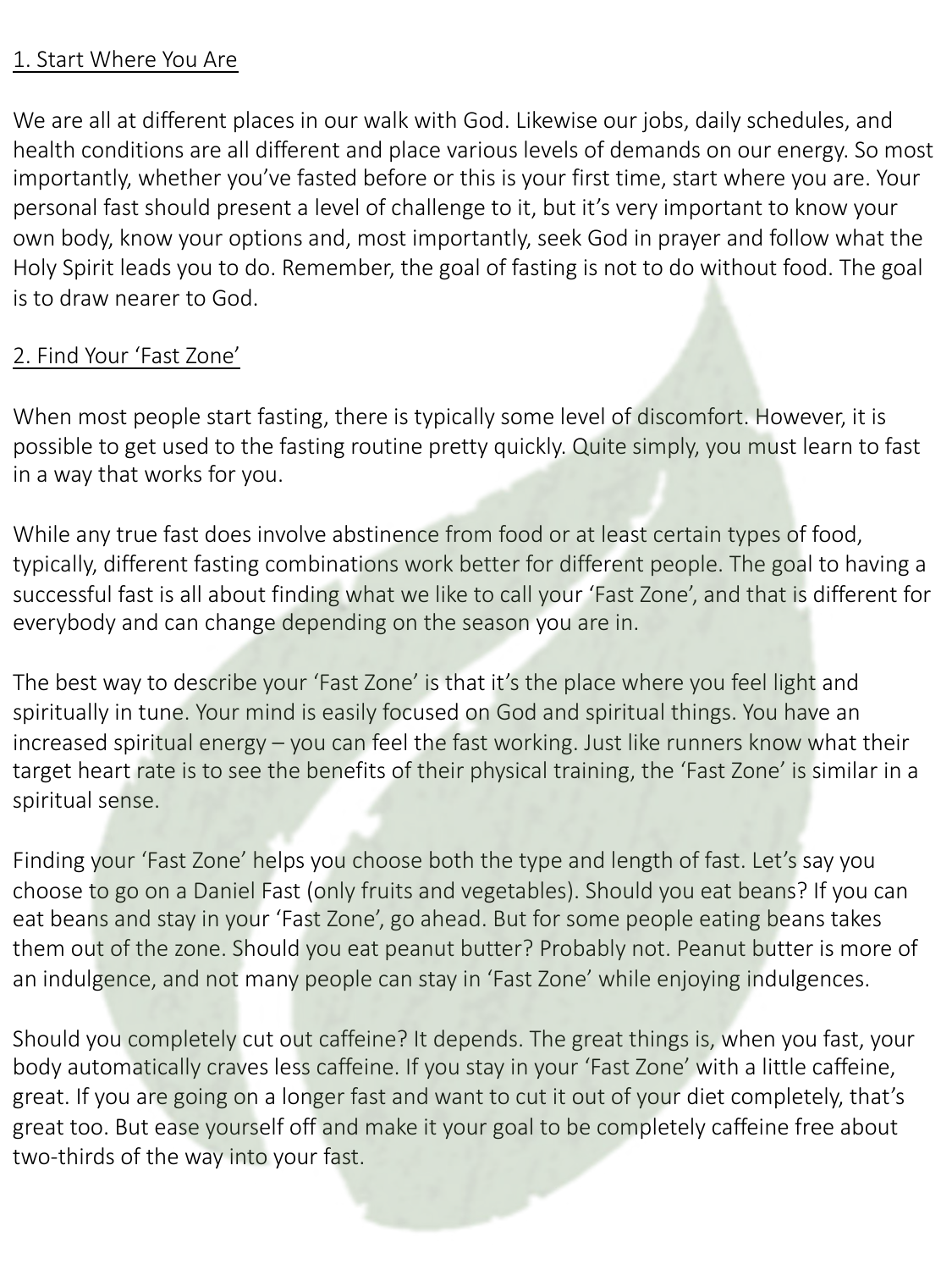If you drink coffee regularly, one of the worst mistakes you can make is to fast for one to three days and cut caffeine out abruptly and completely. Please don't do that or you will spend this time grumpy and in withdrawal instead of enjoying God's presence.

Mixing things up a bit during the fast is what typically works best for people. For example, do a fruits and vegetables fast for a week. Then do all liquids for a while. Maybe even mix in a few days of only water if you think you are ready for that. Then go back to fruits and vegetables for a few days.

"There isn't one approach that works the same for everyone. Follow the Holy Spirit, mix it up, find what works for you, and stay in your 'Fast Zone'!

Some people can't stay in a 'Fast Zone' eating any type of solid food, so they prefer all liquids. With today's protein drinks and juicing machines, it is so easy to get a healthy dose of all your nutritional needs even while taking in only liquids. Certain people can't do anything other than drink only water. If they eat a salad or drink a glass of juice, they get out of their zone. Or if they allow themselves to eat cantaloupe, they will end up eating twenty cantaloupes a day!

### 3. The Daniel Fast

The Daniel fast is a great model to follow and one that is extremely effective for spiritual focus, bodily discipline, and purification of the body and soul. It is probably one of the most commonly referred-to fasts; however, within the Daniel fast there is room for broad interpretation.

In the book of Daniel we find two different times where the prophet Daniel fasted. Daniel 1 states that he only ate vegetables and water, and in Daniel 10, while the passage does not give a specific list of foods that Daniel ate, it does state he ate no rich (or choice) foods, as well as no meat or wine. So based on these two verses, we can see that either of these, or combinations of the two, constitute a Daniel fast.

Again, it is important to mention that there is nothing inherently spiritual about one type of fast as opposed to another. The foundation of the Daniel fast is fruits and vegetables. Some starchy vegetables and dairy could be included, but that depends on the individual. Your goal should be to seek God in prayer about this and follow what the Holy Spirit leads you to do. Just remember: find your personal 'Fast Zone'.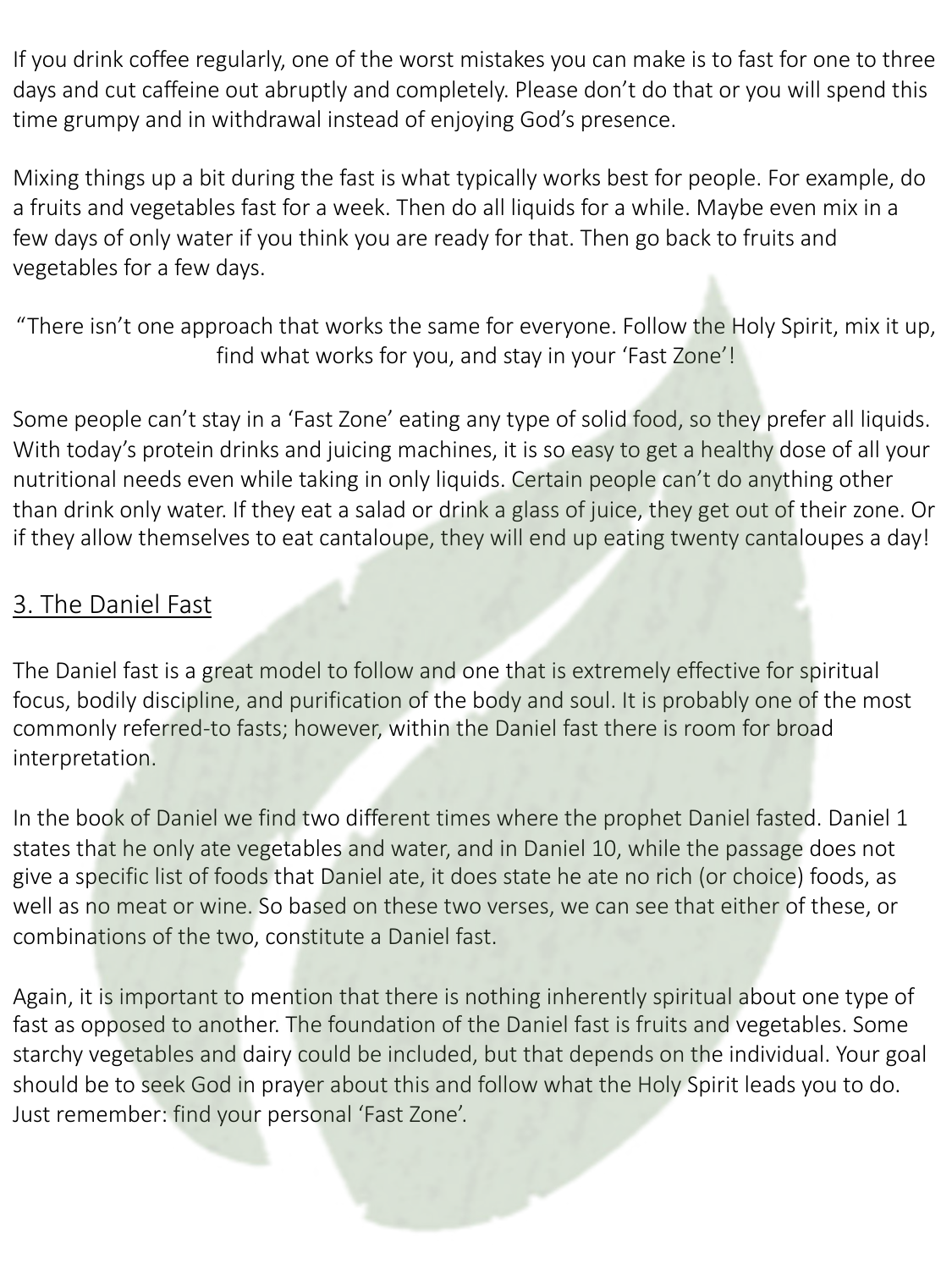#### Foods to Include In Your Diet During the Daniel Fast

#### All fruits: These can be fresh, frozen, dried, juices, or canned (watch for added sugar).

| Apples              | Coconuts        | Limes      | Pineapples   |
|---------------------|-----------------|------------|--------------|
| Apricots            | Cranberries     | Mangoes    | Plums        |
| Avocados            | Dates           | Melons     | Prunes       |
| <b>Bananas</b>      | Figs            | Mulberry   | Raisins      |
| <b>Berries</b>      | Grapefruit      | Nectarines | Raspberries  |
| <b>Blackberries</b> | Grapes          | Oats       | Strawberries |
| <b>Blueberries</b>  | Grenadine       | Olives     | Tangelos     |
| Boysenberries       | Guava           | Oranges    | Tangerines   |
| <b>Breadfruit</b>   | Honeydew Melons | Papayas    | Watermelon   |
| Cantaloupe          | Kiwi            | Peaches    |              |
| Cherries            | Lemons          | Pears      |              |

#### Vegetables: These can be fresh, frozen, dried, juiced, or canned (watch salt content).

| Artichokes             | <b>Collard Greens</b> | <b>Mustard Greens</b> | Sprouts               |
|------------------------|-----------------------|-----------------------|-----------------------|
| Asparagus              | Corn                  | Okra                  | Squashes              |
| <b>Beets</b>           | Cucumbers             | <b>Onions</b>         | <b>Sweet Potatoes</b> |
| Broccoli               | Eggplant              | Parsley               | Tomatoes              |
| <b>Brussel Sprouts</b> | Garlic                | Peppers               | Turnips               |
| Cabbage                | Ginger Root           | Potatoes              | Watercress            |
| Carrots                | Kale                  | Radishes              | Yams                  |
| Cauliflower            | Leeks                 | Rutabagas             | Zucchini              |
| Celery                 | Lettuce               | <b>Scallions</b>      |                       |
| Chili Peppers          | Mushrooms             | Spinach               |                       |

| Dries Beans        | <b>Black Eyed Peas</b>    | <b>Beans</b> |  |
|--------------------|---------------------------|--------------|--|
| <b>Black Beans</b> | Green beans               | Lentils      |  |
| Cannellini         | <b>Green Peas</b>         | Lupines      |  |
| Pinto Beans        | Kidney beans              | Peas         |  |
| <b>Split Peas</b>  | Peanuts (includes natural |              |  |
| Lentils            | peanut butter)            |              |  |

#### Seeds:

Legumes:

All Nuts (raw, unsalted) Sprouts Ground Flax

#### Cashews **Walnuts** Sunflower

Sesame Almonds Natural Almond Butter

#### Whole Grains:

- Whole Wheat Brown Rice Plain Oatmeal- not instant Barley Grits (no butter)
- Millet Quinoa Whole Wheat Pasta Whole Wheat Tortillas Plain Rice Cakes

Oats Rolled Oats Popcorn (stove top)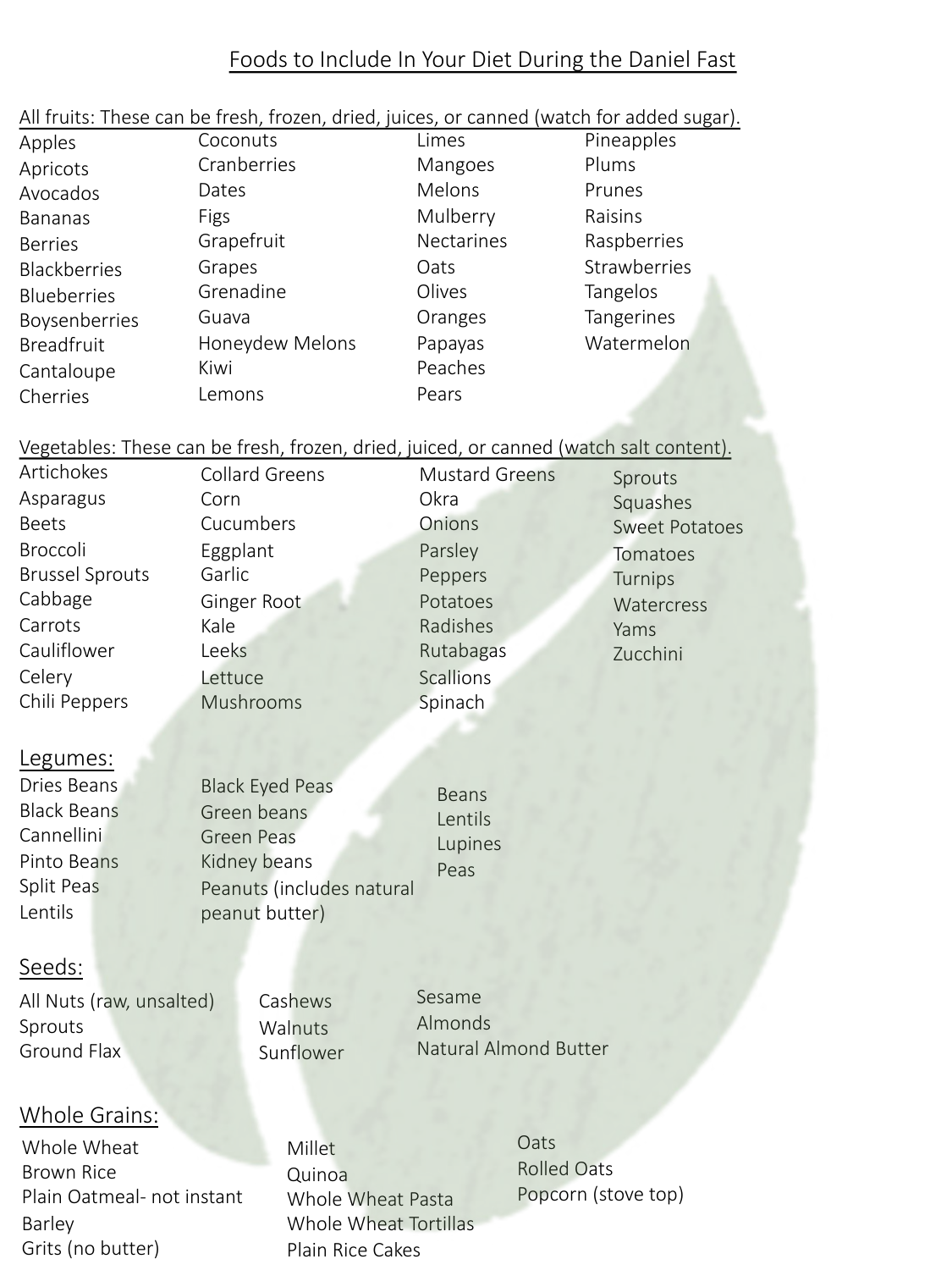Liquids: Water (spring, distilled, filtered) Herbal (caffeine free (tea

Unsweetened Soy or Almond Milk 100% Fruit/Vegetable Juice (no sugar added)

#### Other:

Tofu Small Amounts of Ezekiel Bread Soy Products Small Amounts of Olive Oil Herbs Spices (read the label to be sure there are no preservatives) Small Amounts of Honey Small Amounts of Sea Salt

#### Foods to Avoid On the Daniel Fast:

All animal products including all meat, poultry, fish . . . White Rice White Bread All Deep Fried Food Caffeine Coffee (including decaf, because it contains small amounts of caffeine) Carbonated Beverages Energy Drinks Foods containing preservatives, additives Refined Foods Food Additives Refined Sugar Sugar Substitutes Raw Sugar Syrups Molasses Cane Juice White Flour Margarine **Shortening** High Fat Products Butter All Leavened Breads Baked Goods All Dairy Milk Cheese Yogurt Cream Eggs Alcohol Mayonnaise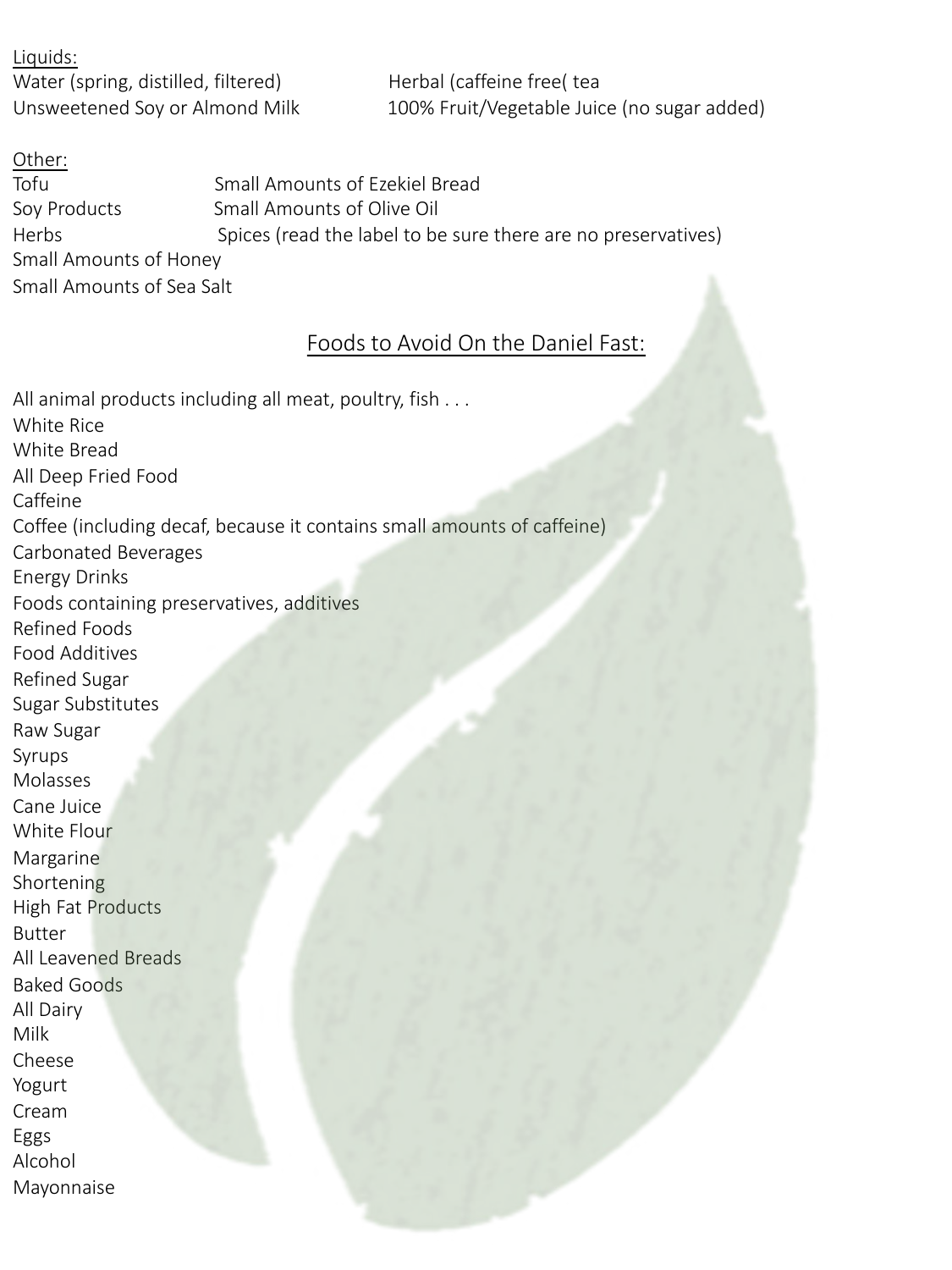#### 4. Begin and Break The Fast Well

Depending on the type of fast you choose, it is very important to prepare your body ahead of time before beginning the fast. Take a week or so to transition into your fast; otherwise, you could get sick. For example, if you would like to go on fruits and vegetables or juice fast, start eliminating meat, white grains, and refined sugars from your diet the week before. Also start to cut back quite a bit on dairy products and some of your caffeine intake.

The same principle applies to breaking your fast. When your fast is over, add foods back in very gradually. Please don't break your fast with a greasy cheeseburger. Because your body is so cleansed and detoxified, you will most likely get sick if you do that. There are also several supplements you can take that will help support the detox process during the fast. Your health food store can give you recommendations.

If you mess up, don't get discouraged. Just get right back on track and keep going. God's mercies "are new every morning" (Lamentations 3:22-23). He wants you to finish, and He will give you the grace and strength to do it.

#### Personal Devotions:

Just like prayer and fasting, reading your Bible is about connecting to God in a more powerful way. It is not about duty, but about relationship. When we engage God through reading His Word, we engage the very presence of God. His word is living and active! As we read our Bible, we are drawing closer to God and positioning ourselves to hear from Him in particular ways.

Once again, as with prayer, choose the time and the place where you are going to read your Bible and devotional every single day, and come prepared to hear what He wants to tell you.

Here are three quick things we'd like to share with you about how to get the most out of your devotional time with God.

#### 1. Read Consistently-

It is better to read a little every day than to try and knock out two hours of Bible reading or devotions in one sitting. It is so important to digest the Word in absorbable chunks. In this guide we have included a Bible Reading & Devotional Plan that helps. Don't bite off more than you can chew, and certainly don't compare your "performance" with that of others. If you miss a few days, pick up at the next reading, but stay with it and don't give up!

The key is to keep this simple and make it sustainable.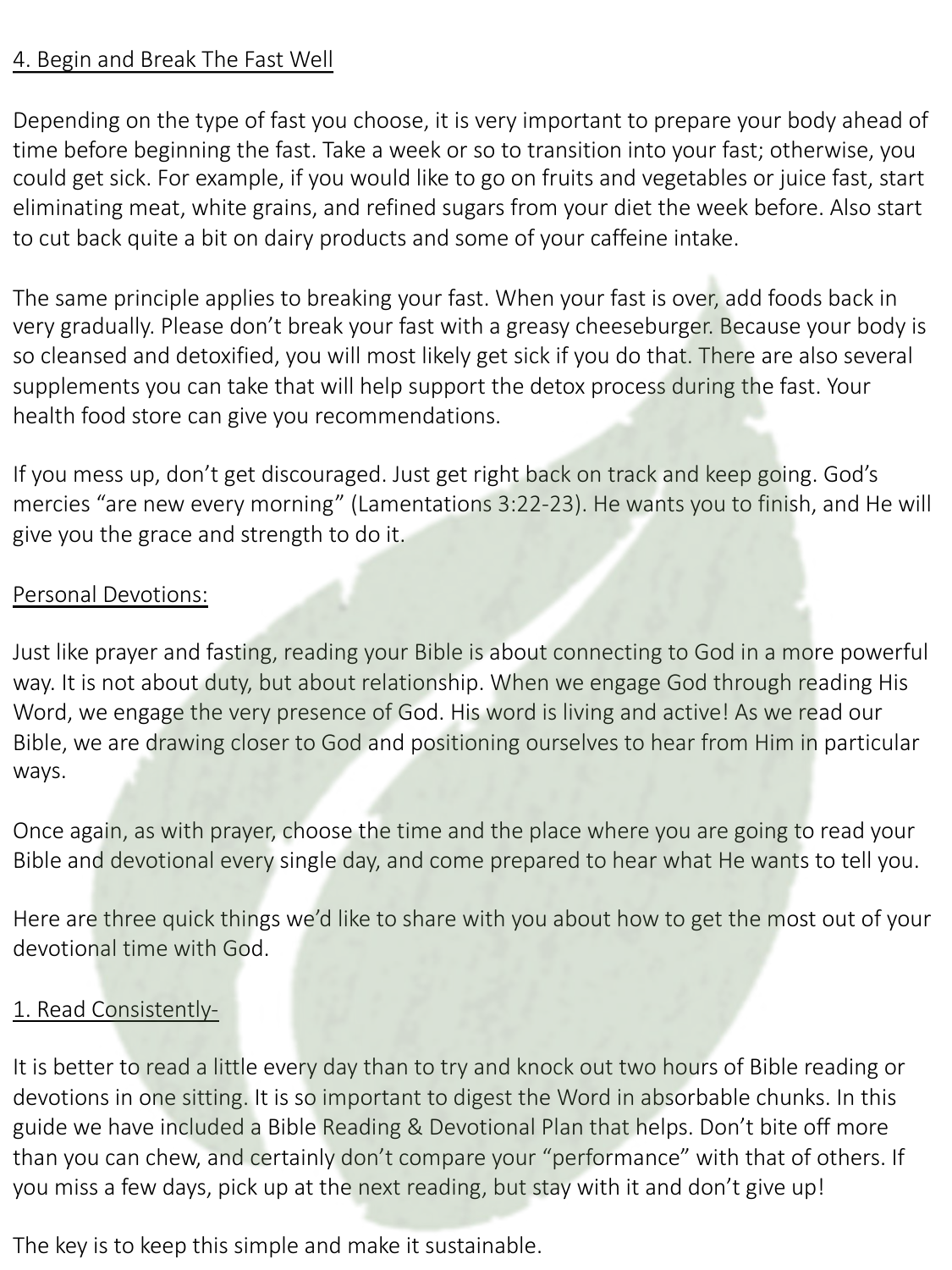#### 2. Read Prayerfully:

Talk to God as you're reading. Don't rush through. If you come across something you don't understand, pause for a moment and ask God about it. Reading prayerfully is making space and time to talk to God and giving Him time and space to talk to you. Taking time to meditate on God's Word is just as important as reading it.

#### 3. Read Expectantly:

You are about to partake of the bread of life, so foster an attitude of expectancy. Believe that God is going to speak to you through His Word. With meditation on the ideas and thoughts recorded in your journal, be prepared to do something with what He shows you.

A great, simple way to journal your devotionals is to use the SOAP method. (Wayne Cordeiro has some great material about this that we highly recommend in his book Divine Mentor.) SOAP stands for:

**Scripture Observation** Application Prayer

The SOAP method works like this:

- S for Scripture. Read prayerfully. Take notice of which scripture(s) catches your attention and mark it in your Bible. When you're done, reread the verse(s) you marked and look for one that particularly speaks to you. Write it in your journal.
- O for Observation. Focusing on that scripture, tune in and listen to what God is saying to you through His Word. What is it about this scripture that specifically stands out? What does God want to reveal to you or teach you? Ask the Holy Spirit to be your guide and show you what God is saying.
- A for Application. Think of how this verse(s) applies to your life right now. Perhaps it is instruction, encouragement, revelation of a new promise, or correction for a particular area of your life. Use your journal to write how this scripture applies to you today.
- P for Prayer. Wrap up your SOAP time in prayer. Talk to God about what you've just read. This can be as simple as thanking Him for revealing a truth from the scripture, or it may be asking Him for greater insight or wisdom as to how it applies to your life. Remember, prayer is all about relationship. It's a two-way conversation, so be sure to listen to what God has to say.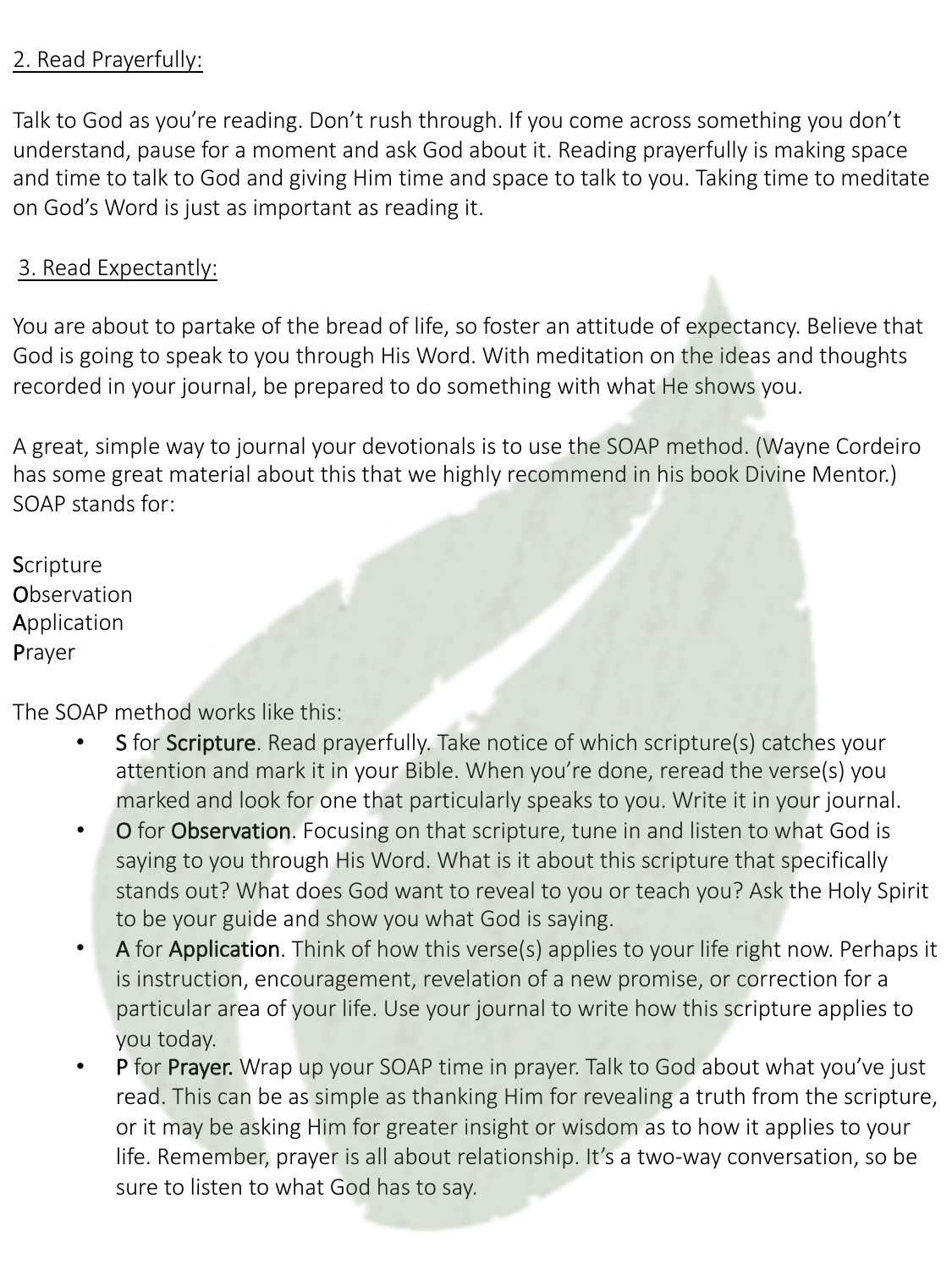Day 1- Return to me

*" Even now," declares the Lord, "return to me with all your heart, with fasting and weeping and mourning." – Joel 2:12, NIV*

If we look at the kind of fasting that took place in the Old Testament, it would be east to assume that the reason we fast is to prove our repentance to God in order to obtain His mercy. Under the Old Covenant, such a fast of repentance is seen time and again. But now, because of the complete work of Jesus on the cross, things have changed.

Fasting is not something we do to obtain favor or forgiveness. Under the New Covenant, every wrong we have done and will do was forgiven at the Cross, and when we accept Christ as our Savior, we get to celebrate the mercy freely given to us through our relationship with Him. Fasting is about drawing closer to God and surrendering at a deeper level.

As we walk with God, there are times that we feel far from Him or disconnected. Joel's words resonate with us, even if we live in the context of grace: "Return to me with all your heart." There are times we realize that though we have chosen to follow Jesus, the flame of our love for Him has grown cold.

Your time spent in prayer each day of the fast can result in a new richness, a rewarding connection with the Father. No matter where you are on your journey with Jesus, you can always take a step closer to Him.

*I believe the power of fasting as it relates to prayer as the spiritual atomic bomb that our Lord has given us to destroy the strongholds of evil and usher in a great revival and spiritual harvest around the world. – Bill Bright* 

Bible Reading Plan: Psalms 1-2

Prayer Focus: As we begin this time of prayer and fasting, let's turn our hearts toward God. Make a commitment to seek Him daily. Pray that your love for Christ will be increased and your passion for Him will be reignited over the next twenty-one days.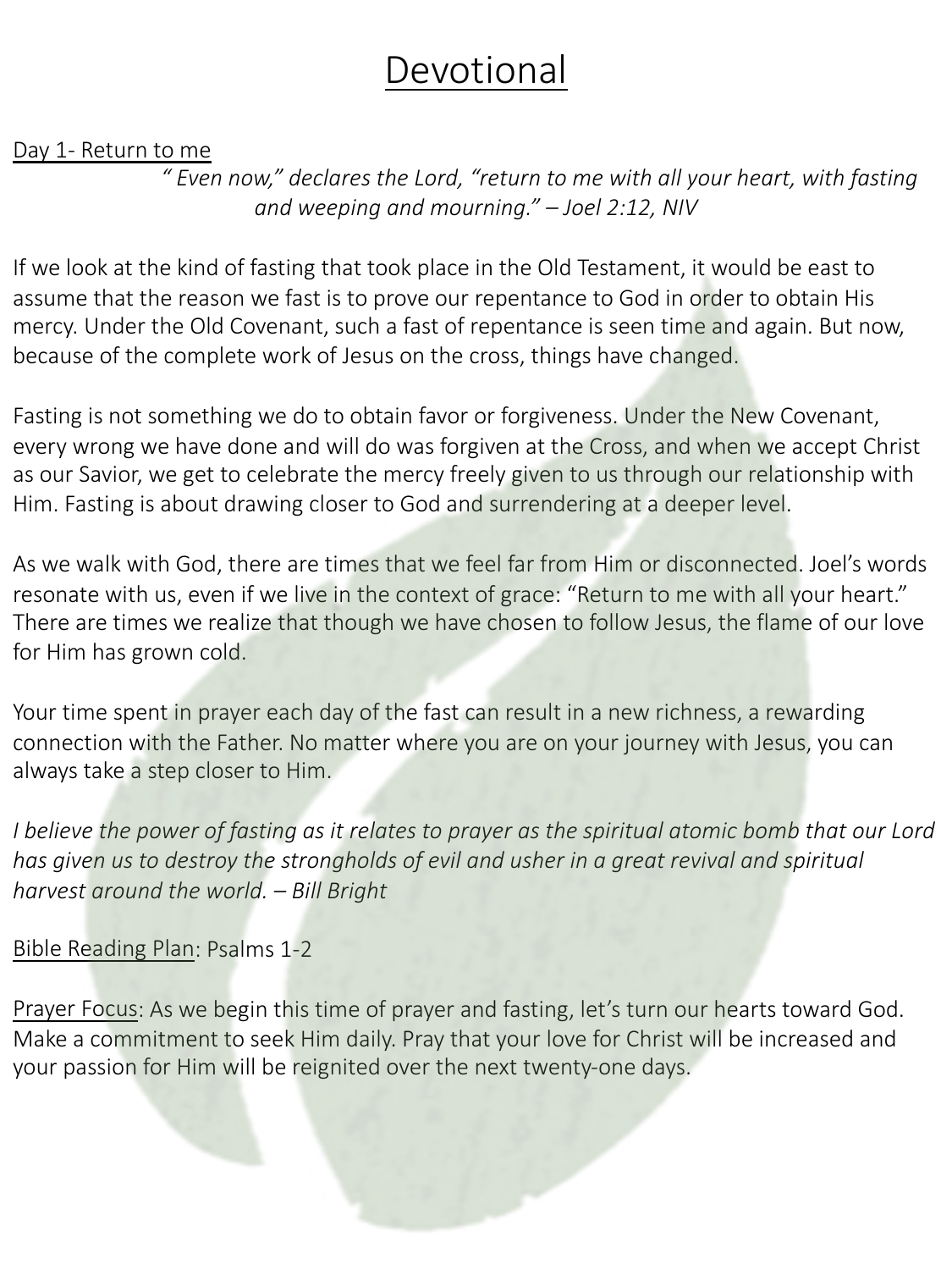Day 2- Tune In

*My sheep hear My voice, and I know them, and they follow Me. – John 10:27, NKJV*

Have you ever tried to tune in a radio station only to be frustrated by finding static rather than music? And when you fiddled with the dial again, suddenly you heard a clear signal. The fact is that clear signal always existed on the airwaves. The difference is that now you have adjusted your tuner to the right frequency.

In our hectic lives, there are so many signals bombarding our senses that it can become difficult to distinguish God's voice from the defending static noise of life. Fasting enables us to tune out the world's distractions and *tune in* to God. As we fast, we deny our flesh. When we deny our flesh, we become more in tune to the Holy Spirit and can hear God's voice more clearly. If you truly listen for God's voice you will hear it. And when you hear it, your faith will increase.

If you desire to tune out the static of life and really tune in to the voice of God, come to Him first and foremost with ears willing to listen and a heart ready to obey what He says (Psalm 34:18; Isaiah 66:2). The more we practice being in His presence, the clearer and more recognizable His voice becomes.

*"Fasting is important, more important perhaps, than many of us have supposed. . . When exercised with a pure heart and a right motive, fasting may provide us with a key to unlock doors where others may have failed; a window opening up new horizons in the unseen world; a spiritual weapon of God's providing. 'Mighty to the pulling down of strongholds.'" – Arthur Wallis* 

#### Bible Reading Plan: Luke 1

Prayer Focus: In this time of fasting what is your mind tuned to? What distractions do you need to remove so that you can focus on God? Prepare your heart to hear the voice of God, and ask Him to help you remove distractions that keep you from focusing on Him and hearing His voice clearly.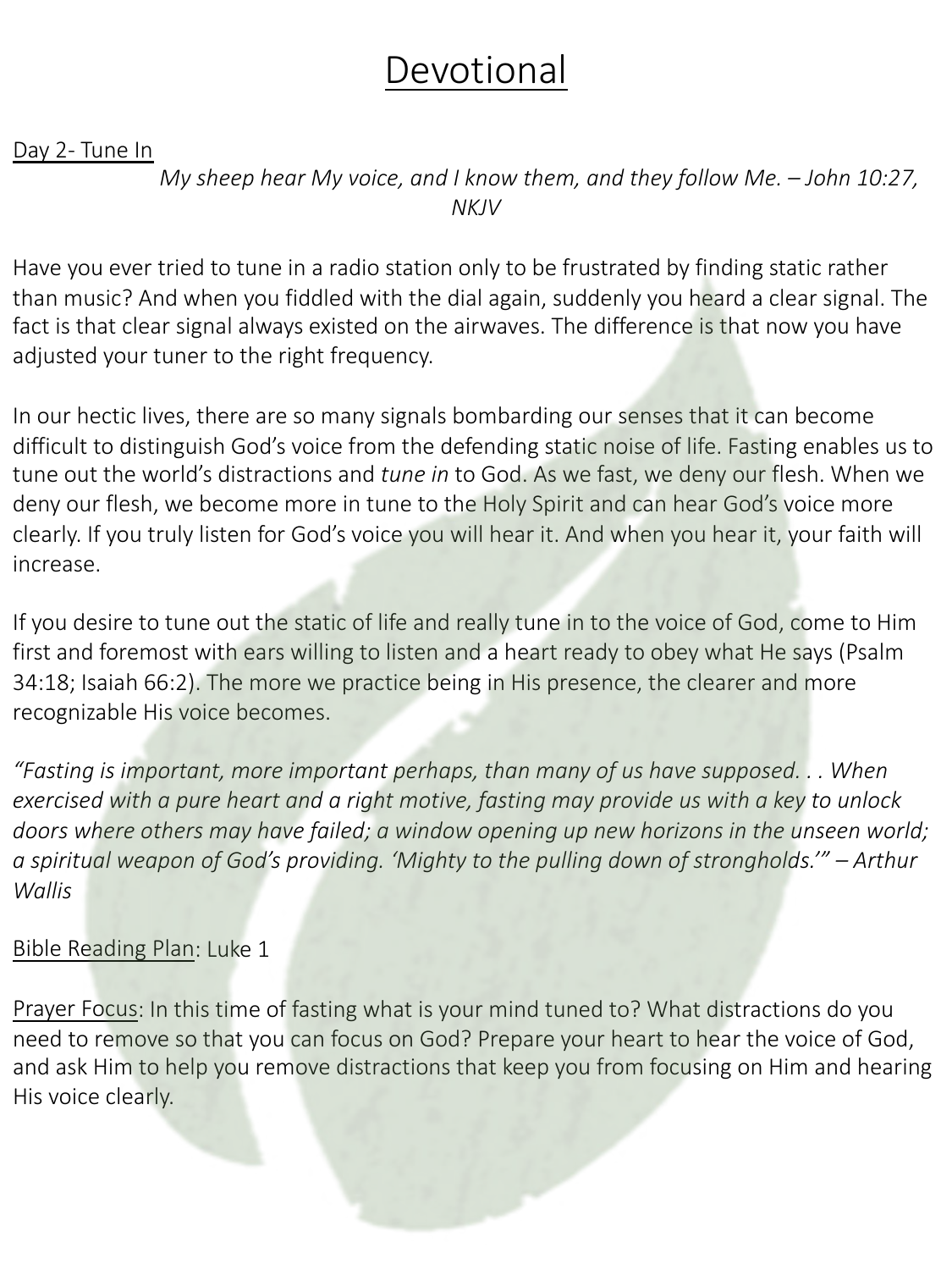#### Day 3- Fasting Removes Unbelief

*And Jesus rebuked the demon, and it came out of him; and the child was cured from that very hour. Then the disciples came to Jesus privately and said, "Why could we not cast it out?" So Jesus said to them, "Because of your unbelief; for assuredly, I say to you, if you have faith as a mustard seed, you will say to this mountain, 'Move from here to there,' and it will move; and nothing will be impossible for you. However, this kind does not go out except by prayer and fasting. – Matthew 17:18-21 NKJV*

When we pray and fast, we don't do so to change God or His will; instead, by praying and fasting, we are the ones changed. Coming into alignment with god helps us curb our doubts and fears. When we pray and fast, the thing that leaves-the thing that goes out-is our unbelief. It is when we have faith to believe that we can pray with confidence and know that "nothing will be impossible."

Ask God to strengthen your heart to fully believe Him and His word. It is okay to recognize and acknowledge if you struggle with unbelief. That's the first step in allowing God to strengthen your faith and bring you into alignment with His plan for your life.

*"Beware in your prayers, above everything else, of limiting God, not only by unbelief, but by fancying what you know He can do. Expect. . . 'above all that we ask or think.'" – Andrew Murray*

#### Bible Reading Plan: Luke 2

Prayer Focus: What do you need faith to believe for? Align yourself with God's Word and will during this fast. Release your unbelief. Pray with confidence, knowing "nothing is impossible" for you.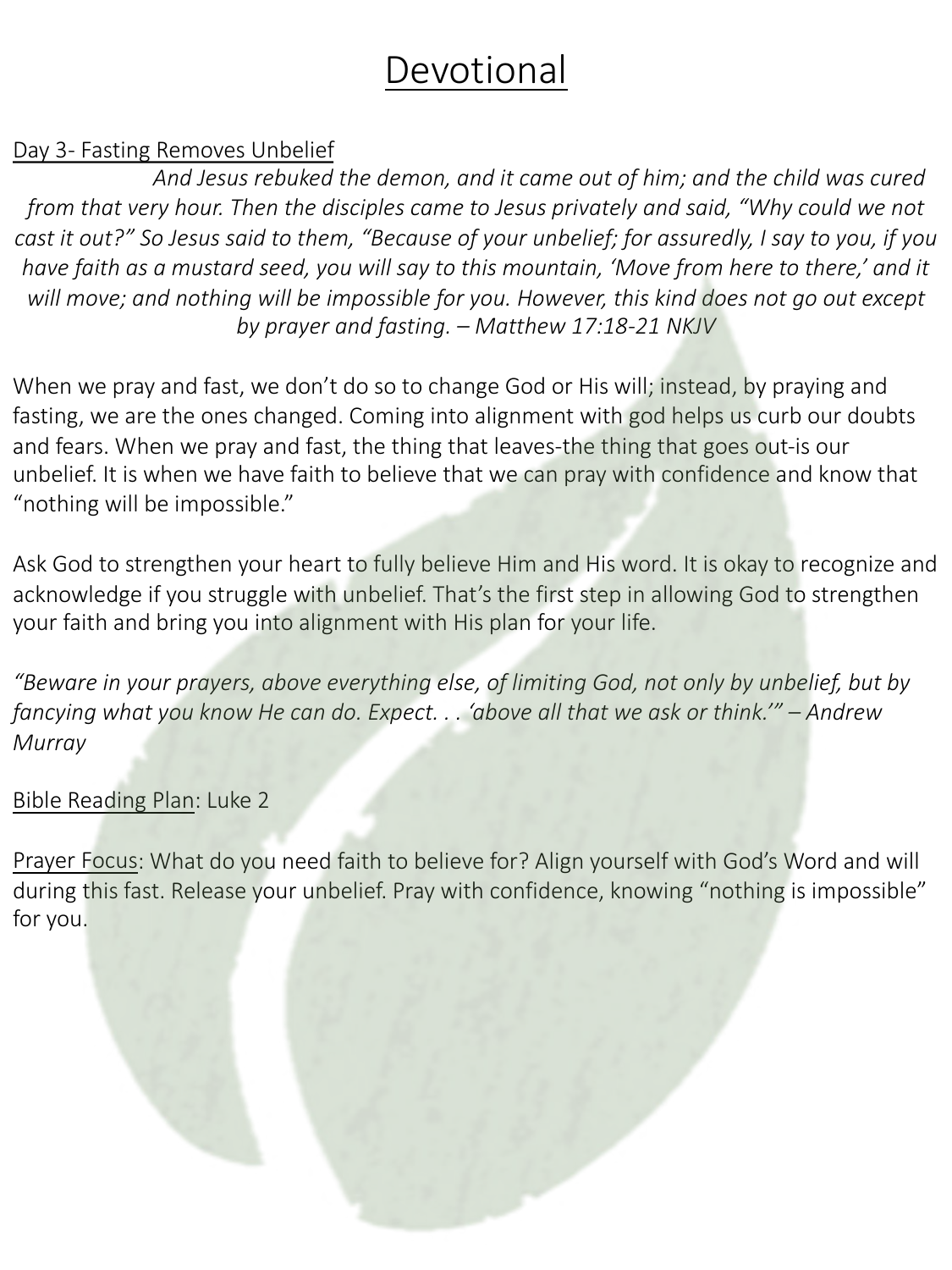#### Day 4- Agreement with the Will of God

*Can two walk together, unless they are agreed? – Amos 3:3, NKJV*

In the heart of every believer is the desire to walk closely with God. We know that He, too, desires a close relationship with each one of us. A key to having a strong level of spiritual intimacy with God is living in agreement with His will for your life.

In Genesis 5:22, we read Enoch and see that his life modeled a long journey, walking consistently with God, for it says, "Enoch walked with God three hundred years." Enoch lived a powerful life. He was a man who walked in agreement with God's will and lived a life pleasing to God (Hebrews 11:5).

It is one thing to *know* God's will for our lives; it's another to live in agreement with His will. In order to enjoy the best life that God has for us, we must first understand that God does not change, but we sometimes must. Let's earnestly seek to know and agree with God's will. The level of our agreement with God will determine the degree of closeness in our walk with Him.

*"I believe firmly, that the moment our hearts are emptied of pride and selfishness and ambition and self seeking, and everything that is contrary to God's law, the Holy Ghost will come and fill every corner of our hearts; but if we are full of pride and conceit, and ambition and self seeking, and please and the world, there is no room for the Spirit of God; and I believe many a man is praying to God to fill him when he is full already with something else. Before we pray that God would fill us, I believe we ought to pray for Him to empty us." - D.L. Moody*

#### Bible Reading Plan: Luke 3

Prayer Focus: Pray today that you can walk in agreement with God and enjoy the life He desires you to have in Christ.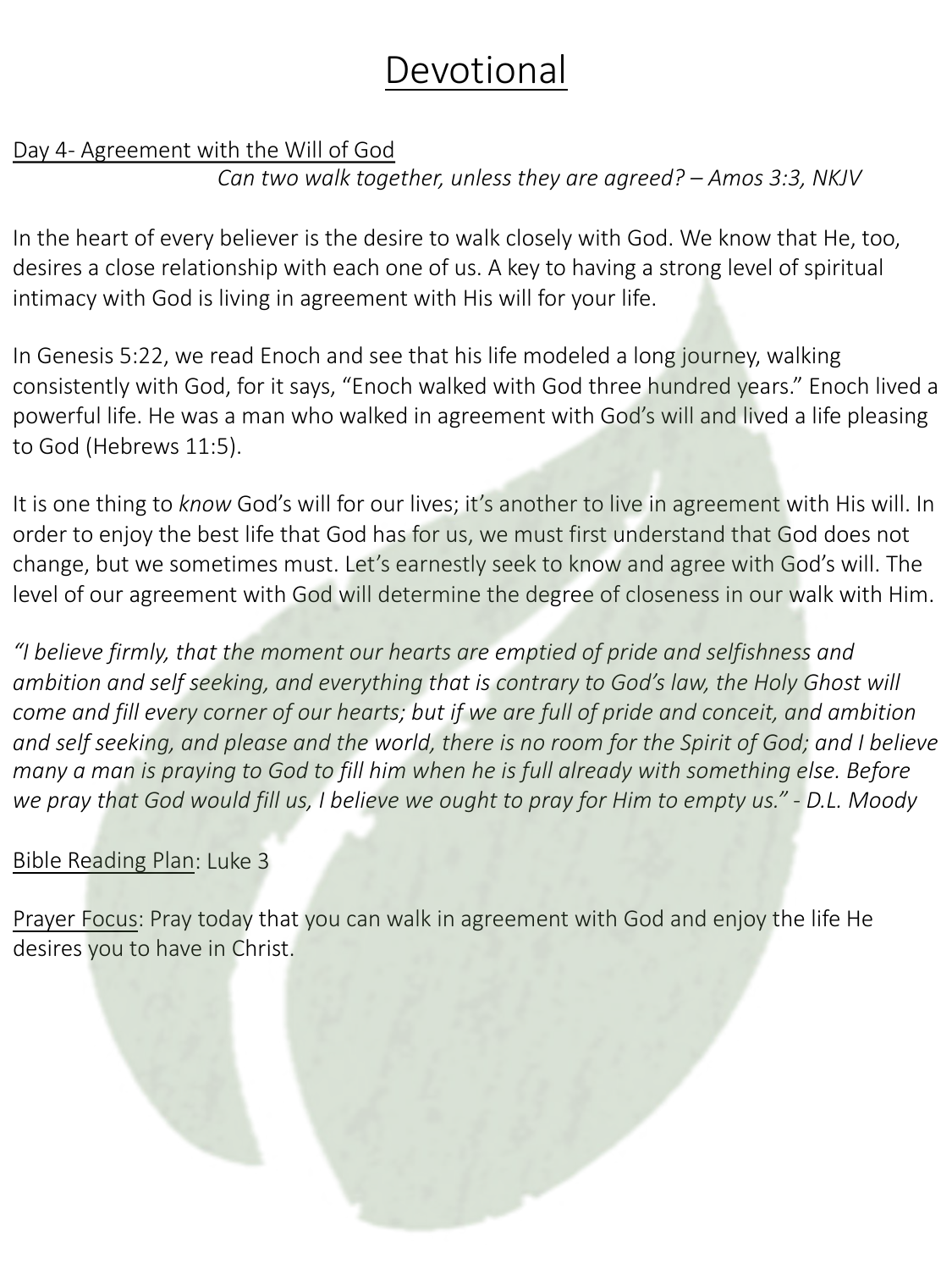Day 5- When Grace Comes Down

*For the law was given through Moses, but grace and truth came through Jesus Christ. – John 1:17, NKJV*

Have you ever wondered what it would be like to have a personal visit with God? What would He say about the state of humanity? About religion? About propensity toward sin? There is no need to wonder about what God is like or would say, because to know Him we have to only look at Jesus. In Jesus we have received grace, but there is even something more we have received: *truth.*

The kind of truth in today's scripture is not a list of laws and rules such as were given to Moses. Make no mistake – the revelation of God through the word of the Law was glorious. When Moses came down from Mount Sinai after receiving the Ten Commandments, his face shone so brightly with the glory of God that he had to wear a veil (Exodus 34:33-35). But the word of the Law cannot compare with the word of *life* that has been revealed through Jesus Christ!

In John 1:18 we learn that no one, not even Moses, with his glimpse of God's back has ever seen God. But Jesus has not only seen God – He *is* God. The truth that John was speaking about is a clear and unveiled vision of the true nature of God.

Looking at God through the lens of legalism and religion is like looking at Him through a veil. Only when we see Him through Jesus Christ can we truly get a glimpse into His heart. It is from a state of grace, not legalism, that we will find real and lasting transformation. (2 Corinthians 3:7-18)

*"I am not what I ought to be, I am not what I want to be, I am not what I hope to be in another world; but still I am not what I once used to be, and by the grace of God I am what I am.' – John Newton*

#### Bible Reading Plan: Luke 4

Prayer Focus: Have you been looking at God through the veil of legalism and religion? In Jesus, we see the full revelation of the nature of God: His love and holiness, mercy and justice, compassion and power all perfectly and beautifully expressed. Pray that the Holy Spirit will help you see God through the eyes of grace and truth given to us in Jesus Christ.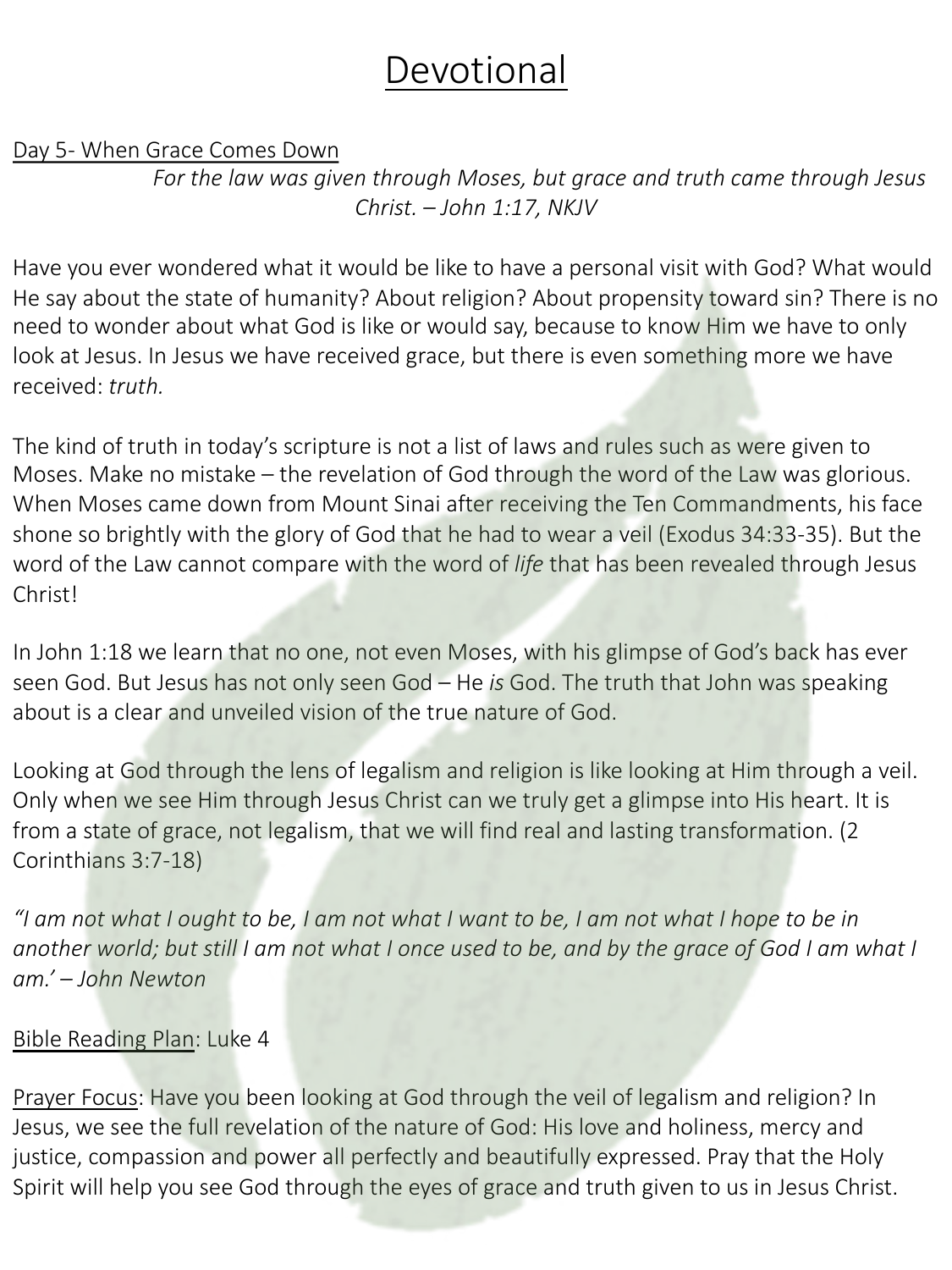#### Day 6- The Spirit Is Willing

*And I know that nothing good lives in me, that is, in my sinful nature. I want to do what is right, but I can't. I want to do good, but I don't. I don't want to do what is wrong, but I do it anyway. But if I do what I don't want to do, I am not really the one doing wrong; it is sin living in me that does it. – Romans 7:18-20, NLT*

There's an external war that rages within each of us. Paul describes this so well in Romans 7. Though we desire to do the right thing, we don't have the power to do so in our own efforts and we mess up.

The good news is that we don't have to rely on our own strength to make right decisions. We don't have to be dominated by our sinful nature and end up doing the things we don't want to do. But the only way we can live this kind of life is by yielding to the Holy Spirit and relying on the strength of Jesus Christ, not our own.

When we're facing struggles, we must rely on God's power alive within us through the Holy Spirit. When we a born again, the Holy Spirit resides in us and places in us the desires to do what is pleasing to God (Hebrews 10:16). The Holy Spirit always wants to do what is right and to uphold the perfect will of God, pleasing the Father in every way.

It is our job to lay down our stubborn fleshly will and yield to the will of God. In that moment, the Holy Spirit will be there to help us. Let's learn to yield to and become totally reliant upon the Holy Spirit.

*"[Prayer] turns ordinary mortals in to men of power. It brings power. It brings fire. It brings rain. It brings life. It brings God." - Samuel Chadwick* 

Bible Reading Plan: Proverbs 1

Prayer Focus: Are there areas in your life causing an internal struggle? Make a decision today to yield to the Holy Spirit and lean on His strength, not on your own, to overcome obstacles of sin and selfishness in your life. Surrender and release those areas to God, knowing He will help you.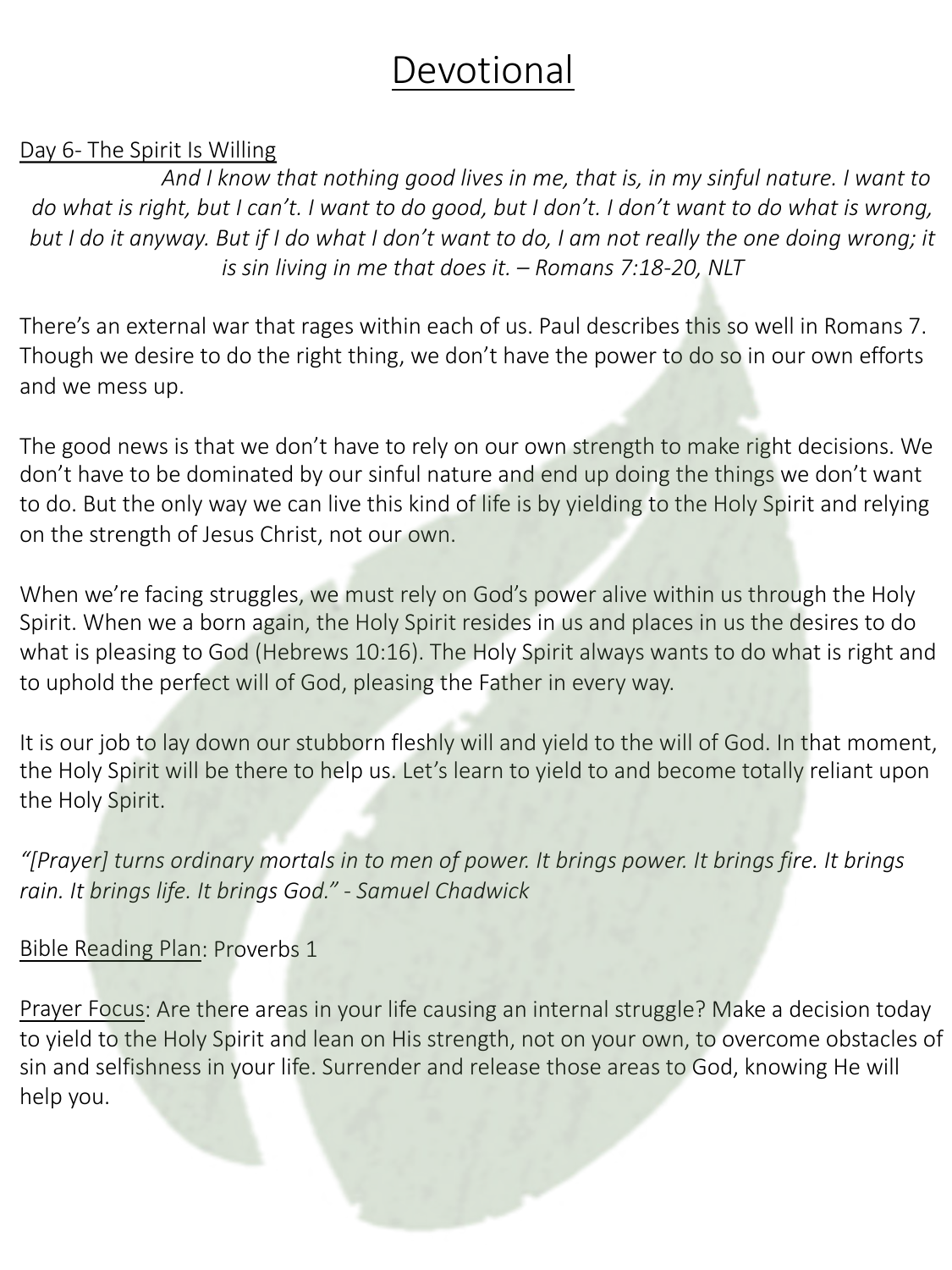#### Day 7- Fervent Prayer

*The effective, fervent prayer of a righteous man avails much. – James 5:16 NKJV*

Fervency speaks to our level of intensity, passion, and persistence. Many times, we can lose our passion in prayer or stop praying for certain things altogether because we lose heart or give up. But God invited us to keep them before Him and trust Him for an answer in His time (Matthew 7:7-11).

The Old Testament prophet Elijah practiced a lifestyle of fervent, intense prayer and witnessed incredible miracles in his lifetime. In the book of Kings, the story is told of a woman whose only son became ill and died (1 Kings 17:17-24). When Elijah heard the news, he quickly took action and did what he knew best – he fervently cried out to God. Elijah fully believed that God could bring the boy back to life, and he prayed not just once but three times that the boy's soul would return to him. He prayed fervently and repeatedly and he wasn't going to give up. This was the result: "Then the Lord heard the voice of Elijah; and the soul of the child came back to him, and he revived" (verse 22).

Elijah's prayer was answered through his persistence and fervency. God hears your prayers as well and will bring an answer in His perfect timing. But don't be discouraged or disheartened is the answer takes time to arrive or is not exactly what you expected. Commit to praying to God with passion and persistence, trusting the answer will come in God's perfect way at the perfect time.

*"We must never forget that the highest kind of prayer is never the making of requests. Prayer at its holiest moment is the entering into God to a place of such blessed union it makes miracles seem tame and remarkable answers to prayer appear something very far short of wonderful by comparison." - A.W. Tozer* 

Bible Reading Plan: Psalm 3-5

Prayer Focus: As you close out this first week, continue to pray fervently for the main areas od concern in your life. Trust God to bring an answer as you journal your thoughts and inspirations through this time.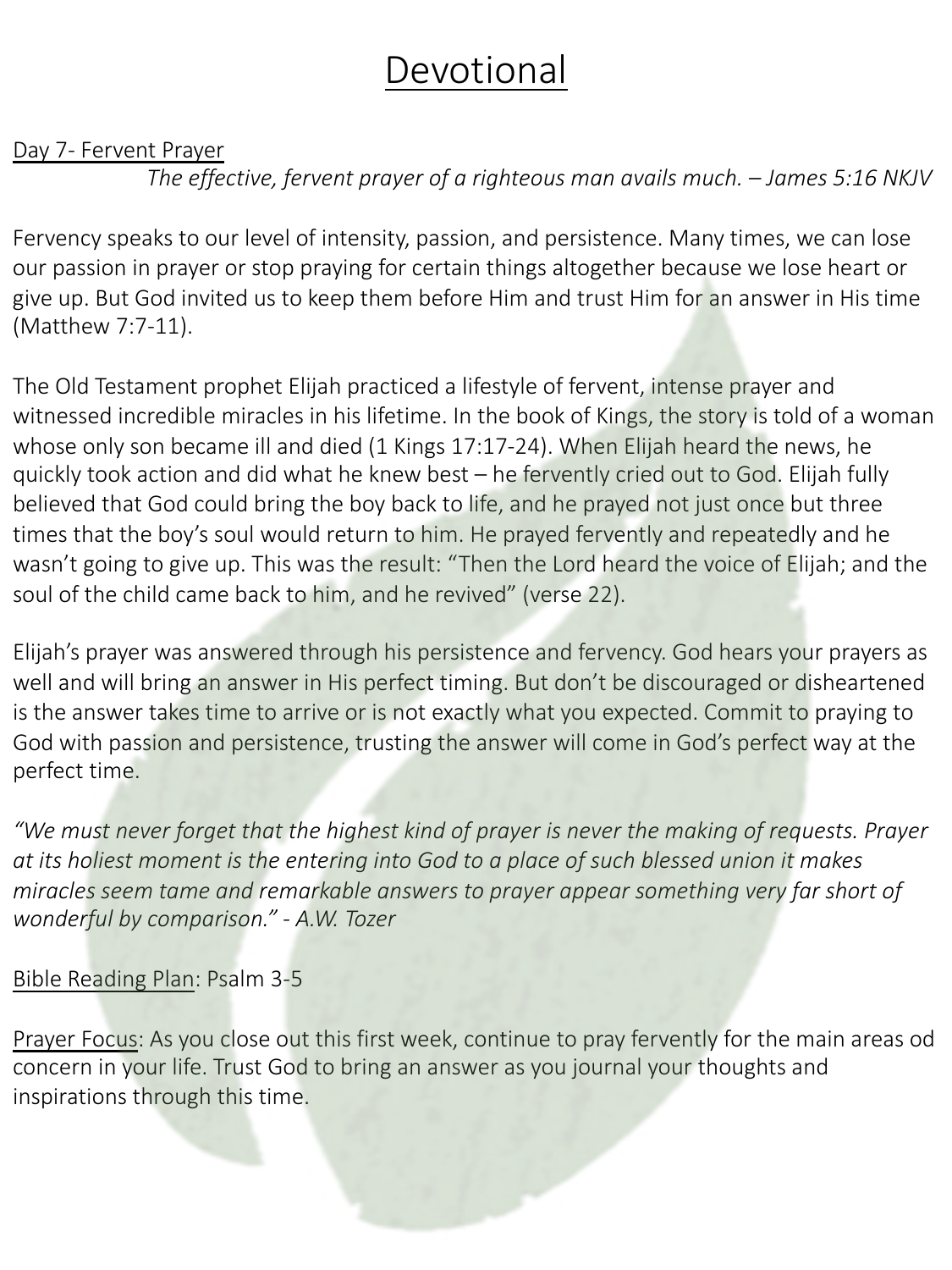#### Day 8- Hear Him

*"This is my dearly loved Son, who brings me great joy. Listen to him,"…And when they looked up Moses and Elijah were gone, they saw only Jesus. – Matthew 17:5, 8, NLT*

On the mount of transfiguration three disciples had an experience that showed us the Father's plan for the New Covenant. Jesus took Peter, James, and John up to the top of a mountain where He was transfigured into His glorified state. Up until this point, the Jews had related to God through the Law – represented by Moses and the prophets, one being Elijah. Inspired by what he was seeing, Peter eagerly offered to erect three tabernacles – one each for Jesus, Moses, and Elijah. Then a loud voice from heaven was heard: "This is my dearly loved Son, who brings me great joy. Listen to him."

When the disciples looked up, they saw only Jesus.

On that mountain God made it clear that we will only discover His pleasure by following Jesus. God's grace is freely given to those who receive new life in Him. Sometimes, though, there are areas of our lives where we do not fully embrace God's grace. There may be circumstances or areas where we still try to earn our way to the Father.

You cannot earn God's pleasure, but you can experience it to a greater degree as you follow Jesus Christ. As you seek God today, ask Him for a greater revelation of Jesus in your heart. Then you will be reminded that you are a beloved child of God. And that He finds *pleasure* in you.

"*If heaven were by merit, it would never be heaven to me for if I were in it I should say, 'I am sure I am here by mistake; I am sure this is not my place; I have no claim to it.' But if it be of grace and not of works, then we may walk into heaven with boldness." – Charles H. Spurgeon* 

Bible Reading Plan: Luke 5

Prayer Focus: How does understanding the New Covenant of grace change the focus of your fast? As you pray and seek after God, let His be the loudest voice you hear.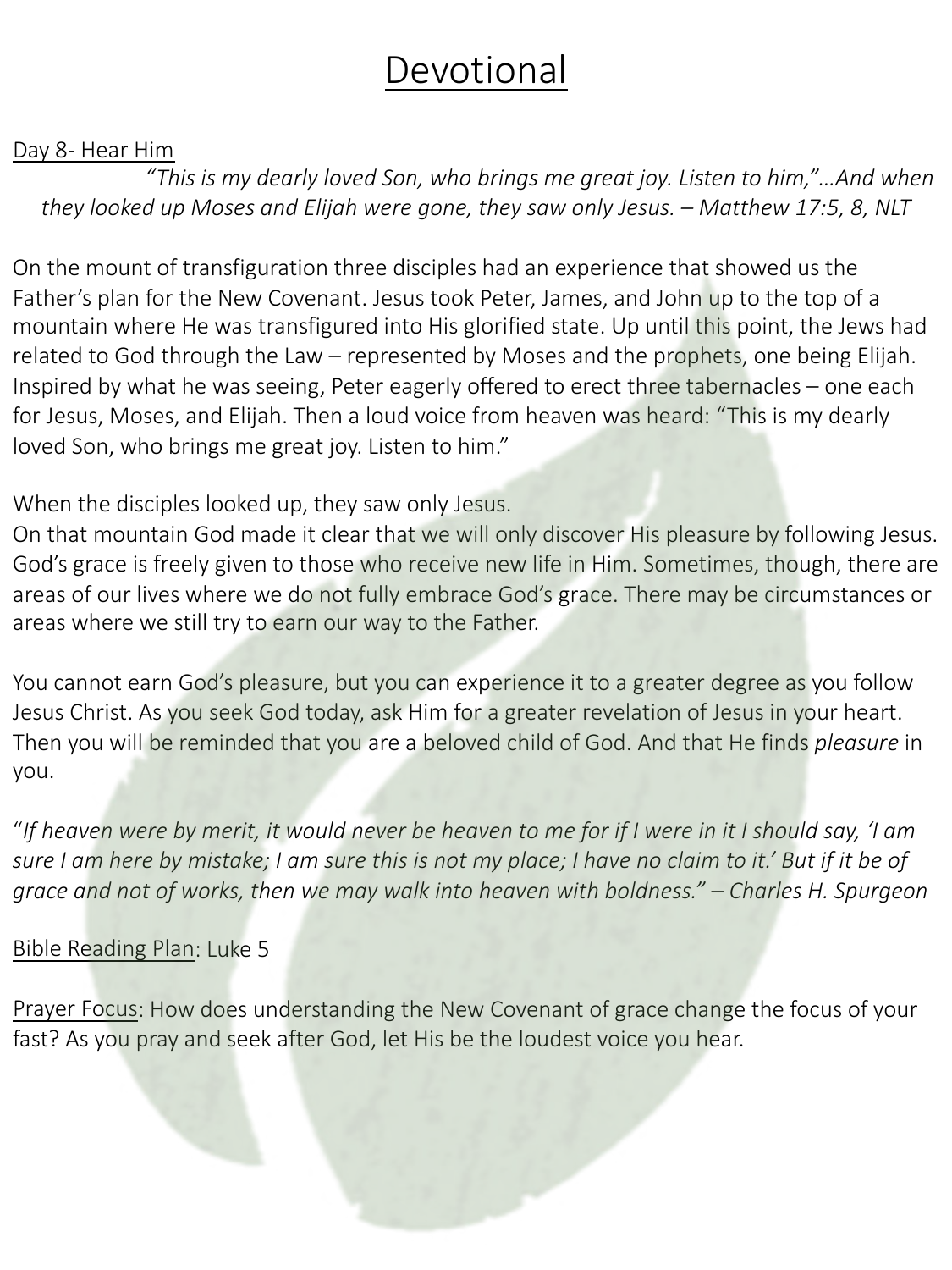#### Day 9- Clean House

*For those who live according to the flesh set their minds on the things of the flesh, but those who live according to the Spirit, see the things of the Spirit. For to be carnally minded is death, but to be spiritually minded is life and peace. – Romans 8:5-6, NKJV*

Have you ever looked at the top of your refrigerator or in the deep recesses of your couch cushions and noticed the filth that has built up over time? Even though we might clean on a regular basis, there are times when we need to go…a little deeper. We realize that what appeared to be clean on the surface was in all actuality, quite filthy.

The same thing can happen spiritually. As we go about our daily lives, there are things that can build up over time. Even if we worship, pray, and read our Bible regularly, the different temptations, pressures, and cares of the world can build up quietly and end up consuming our lives. Without even realizing it, we can lose our peace, joy, and passion for the things of God. Our service to God, which used to fill us with life and excitement, becomes a tiresome duty that we must fulfill.

Fasting is a deep cleaning that helps us take our minds off the things of this world and instead have a refreshed focus on the things of the Spirit. Fasting offers an incredibly effective way to get into the nooks and crannies of our souls and brings all those dusty old habits, broken mind-sets, and rusty attitudes out into the light of God's truth.

In fasting and prayer, our service to God returns to something we *want* to do rather than something we have to do.

"*One of the reasons for fasting is to know what is in us…In fasting it will come out. You will see it. And you will have to deal with it quickly or smother it again." – John Piper*

#### Bible Reading Plan: Luke 6

Prayer Focus: As you pray and fast today, ask God to show you any areas where you could use a refreshed spiritual focus. Pray as David did in Psalm 51:1—12 that God will cleanse your heart, renew your spirit, and restore the joy of your salvation. Pray with confidence, knowing that He wants to fill you with His life and peace.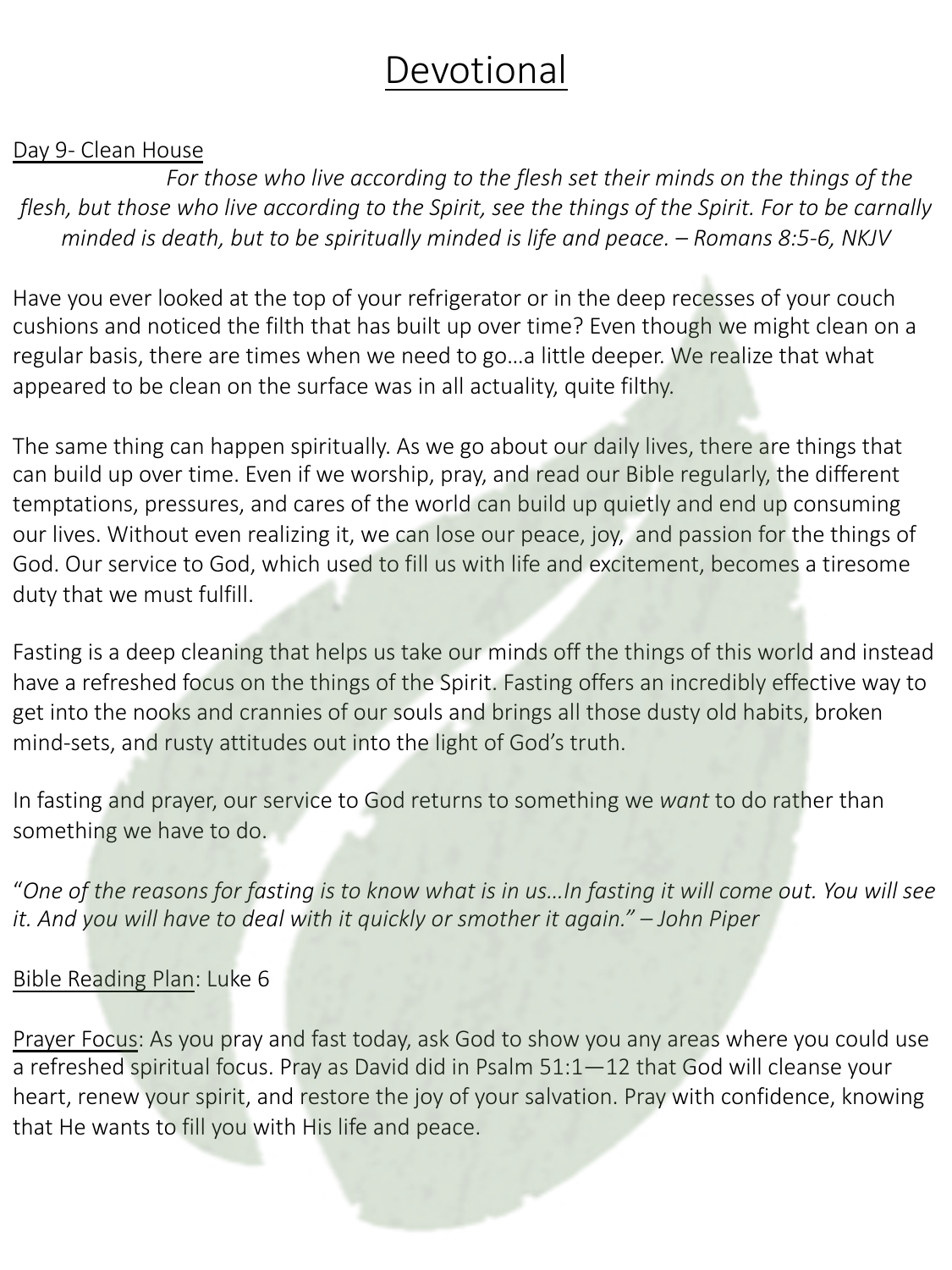#### Day 10- Unwavering Faith

*But let him ask in faith, nothing wavering. – James 1:6, NKJV* 

What do you expect when you pray? When we pray with earnest expectation, we are exercising our faith. The earnest prayer of righteous people produces powerful results (James 5:16), and the most earnest prayers come from us when we recognize our need for God.

There can be a natural tendency to shrink back when praying for the seemingly impossible, but we must remember that nothing is impossible with God (Luke 1:37). If we know the promises that God has given us, and understand His character and the principles by which He works, we can pray with confidence and trust Him for the answer.

What has caused you to waver in your expectation with God? James reminds us that faith and wavering are actually contradictory – James says "nothing wavering." Know that God never wavers in His love for you. You can trust Him completely.

"*There is no way that Christians in a private capacity can do so much to promote the works of God and advance the kingdom of Christ as by prayer." – Jonathan Edwards* 

*"When we depend on organizations, we get what organizations can do; when we depend*  upon education, we get what education can do; when we depend upon man, we get what *man can do; but when we depend upon prayer, we get what God can do." – A.C. Dixon*

#### Bible Reading Plan: Luke 7

Prayer Focus: What are you trusting God for in this season? How can you line up your expectations with the Word of God when you pray? Find promises in His Word that answer your need and write them down today.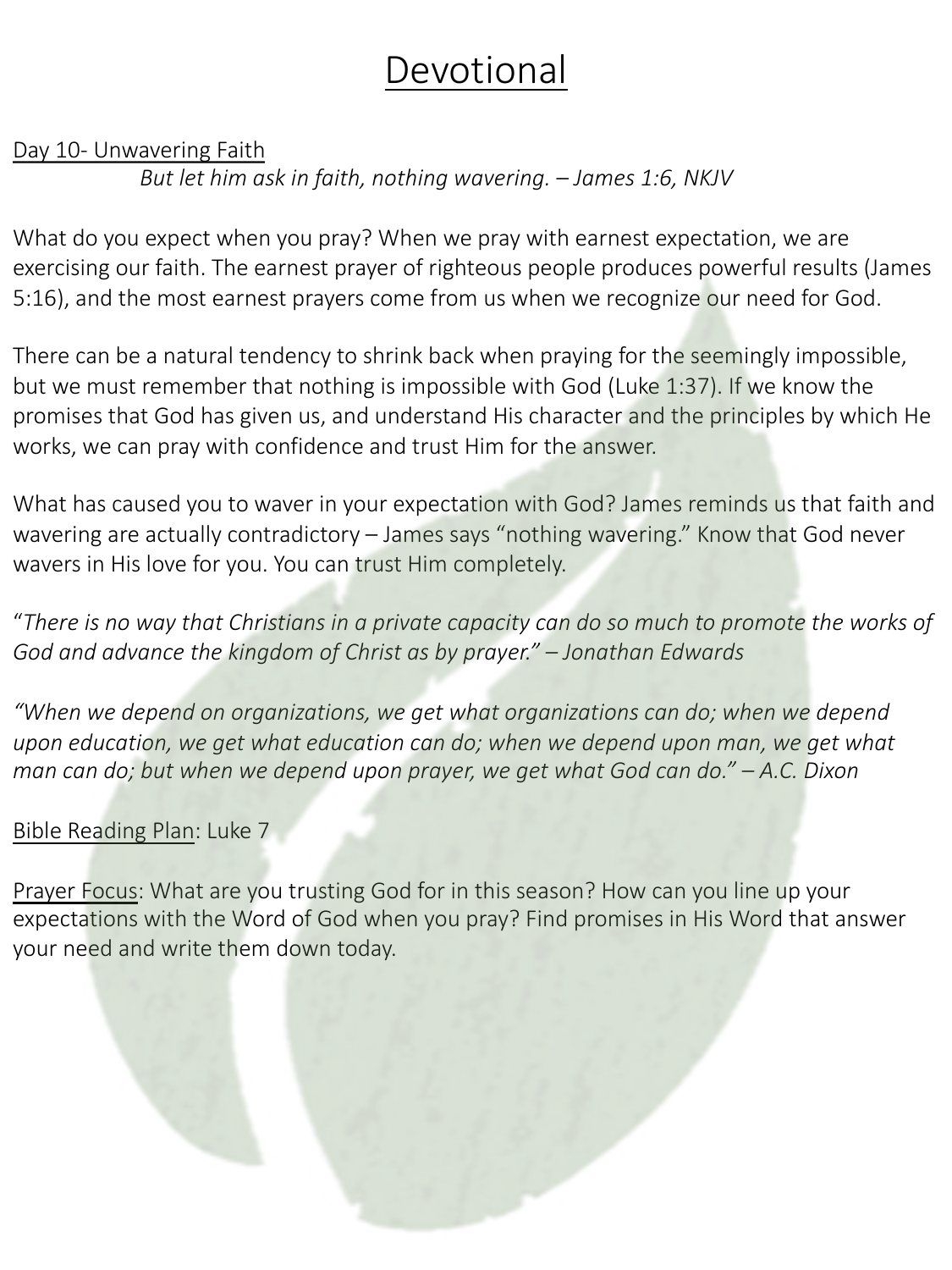#### Day 11- King Stomach

*Fill in the blank…*

I'm going to do the fast, but I just can't give up  $\blacksquare$ 

Most of us have heard someone say that. Many of us have said it ourselves. God chose to use a fast as the ultimate step of self-control and self-discipline. There is no more primal desire than hunger. Simply put, what do we allow to control us?

*Proverbs 25:28 says, "like a city whose walls are broken through is a person who lacks selfcontrol".* Fasting is the ultimate display of self-control and commitment to the Lord. When we deny king stomach his fleshly desires, we give God more control in our lives. 1 Thessalonian 4:4 teaches that we each should learn to control our bodies in a way that is holy and honorable. Who rules the roost in your life? Take some time to examine the things in your life that you don't feel like you can make it without. Look closely at those priorities. If those things help to govern your life, prepare yourself to begin releasing them to the Lord.

Let's dethrone king stomach!!!

#### Day 12- Attitude Determines Altitude

Biblical fasting, unlike fasting for medical or health reasons, must be done with an attitude of seriousness and sincerity. When we fast, we willingly deprive the body of nourishment and the pleasurable taste of food. The body requires food for sustenance; therefore, our hearts and minds must be totally focused and directed towards God so that He may be the full source of our strength during our period of fasting.

Fasting is not a biblical duty to be dreaded or entered into begrudgingly. Your fast is not a physical discipline or weight loss program. How you think about the fast will determine what you take from it. The wrong attitude will steal away the joy and fullness you get while fasting. You must, with a purpose, center your mind on Christ.

#### *2 Corinthians 10:5*

*<sup>5</sup> Casting down imaginations, and every high thing that exalts itself against the knowledge of God, and bringing into captivity every thought to the obedience of Christ…*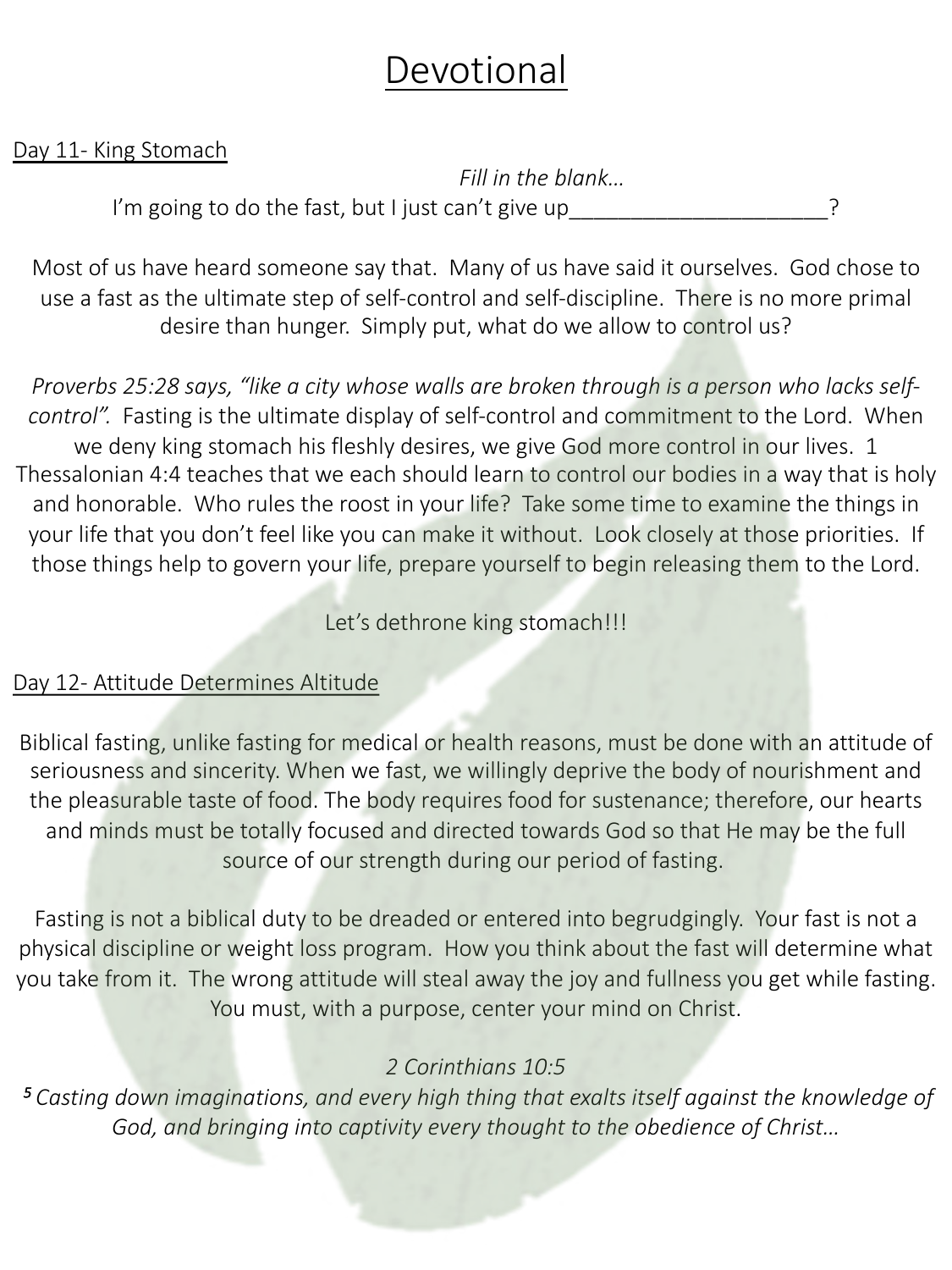#### Day 13- The Secret Place

#### Matthew 6:16-18

Have you ever noticed people want their weaknesses kept private, but their rewards made public? This is opposite of what God intends for his people. Fasting is often accompanied by the word 'affliction'. Our affliction is not meant to draw the attention of people. Rather it draws the presence of God. Fasting brings great reward in every area of our lives. Matthew is not telling us to hide the fact that fasting can be difficult. We are meant to fast knowing the victory is already won! The strengthening of your inner man should be reflected on your outer man. What you sacrifice may make you sad; but what you are gaining brings unmeasurable joy and far outweighs anything you give up.

Bask in the blessings that God has given you. Rejoice in the rewards, past, present and those to come. Enjoy the presence of God. Remember…the sweetest victories come after the hardest struggles.

#### Day 14- You've Got This!

Only one more week…you got this! I'll say again, if you stumbled along the way…it's ok. Put it behind you and focus on the last week.

#### *James 4:7*

#### *Submit yourself therefore unto God, resist the devil and he shall flee*

Keep in mind, resistance is your friend. Although that may sound odd, it is true. For example, look at a body builder. They work insanely hard to shape their body and their muscles. They are not born that way. They spend hours in the gym working out, toning, and lifting weights. Weights are the resistance that builds their muscles. If there was nothing pushing back they would never build strength.

What's been pushing against you, especially during the fast? How have you overcome the obstacles the enemy has put in your path? Those struggles aren't there to hinder you…they are there to promote you! Take a few minutes to reflect on the victories, no matter how small, that you've experienced during the fast.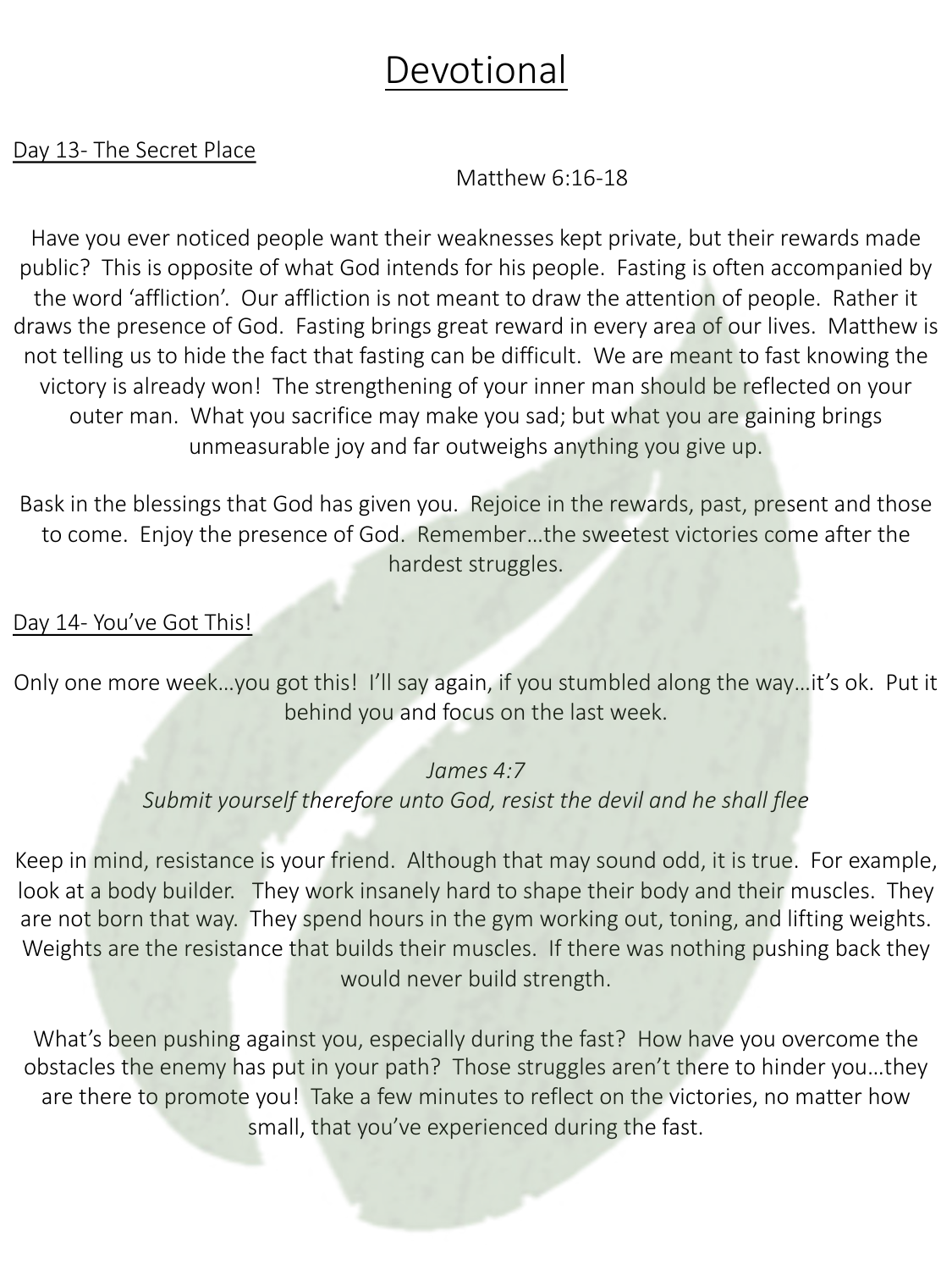#### Day 15- Keep Eating

Matthew 4:1-11

Jesus was hungry! Why wouldn't He be.? He had not eaten in 40 days! Fasting is not supposed to be easy. You are denying your body the most basic of needs. You will have cravings. You will get hungry. But what you are giving up is only part of the fasting equation. It's what you do to replace what you give up that brings fruit from fasting. It's how Jesus was able to stand strong facing Satan.

What you feed will be what becomes strong. While fasting, you are making a conscience effort to not eat or drink certain things. When you would normally be having that morning coffee or afternoon energy drink, let that be a reminder to pray and seek the face of God. When you turn down that glass of sweet tea and pork chop at dinner, take that time to get in the Word or put on a worship song. Anytime that you deny your flesh, feed your spirit!

#### Day 16- Time to Rebuild

As the book of Nehemiah opens in chapter one, he is confronted with horrible news. The walls of Jerusalem lay in ruins and the people are in distress. The servant fasted and prayed…and God moved. Nehemiah asked to go to Jerusalem and rebuild the walls. Not only did the king Artaxerxes grant him permission to go; the king also gave him safe passage papers, timber to rebuild the walls and solders to fight off the enemy. We serve a god that goes above and beyond all we could ever as or think.

Look at your life right now. Is there anything that is broken down? Are there things in your life that needs to be rebuilt? Not only will god reveal things to you, He will provide all you need to see it come to pass!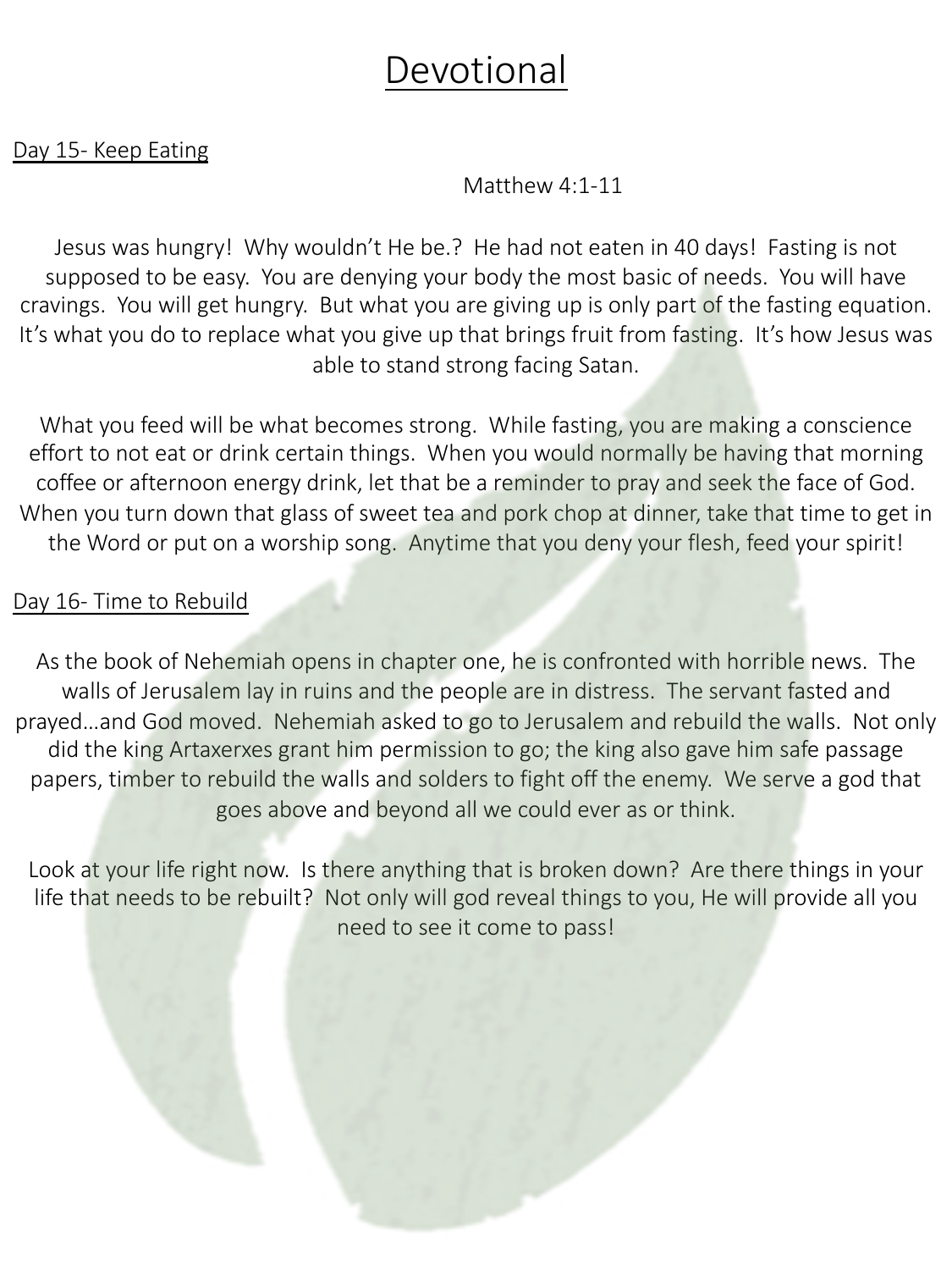#### Day 17- Your Lost Loved Ones

Esther was one of the Godly and powerful women in the Bible. As a young Queen, she fond favor with people. They knew her heart as not sold out to the pleasures of the palace; but rather to the life and well-being of her people. Soon, that desire would be put to the test. Haman, the king's cousin, hated Esther and vowed to slaughter her people. It was requested that Esther go before the king and plead for the lives of her nation. This shouldn't be an issue, right. After all, she was married to king! Not the case. It was against customary law to approach the king without being invited. The punishment was death. And the king actually had his former wife killed!!! So, Esther called a fast and sought the Lord. Through her obedience, she found favor with God and with the king, the nation rose to defeat their enemies and her people were saved.

Fasting will serve to shift the focus from you and your needs, to others and their needs. Who in your life right really needs a move of God. Who in your life right now is lost and needs a savior. Take some time today to lift those people up and watch what God does!

Day 18- Restoration and Reconciliation

Zechariah 8:1-23

The Fast of the Tenth of Teves, "Asara B'Teves"

Take a moment to read this passage. It is a moment in time to be celebrated. Where the people rejoice and praise the Lord. A city under siege and an oppressed people. Years of bondage and captivity. And it was all coming to an end. Not only was the battle over, but the nation would be restored to all that God intended her to be. In this victory, God ordained a fast. In recognition of all that God had done, the people honored God.

Let this be good news to you today. The struggle, the battle, the heartache is coming to an end. God wants you to be all that you were born to be. You were created for a purpose, you have a destiny. Your dreams have not been forsaken.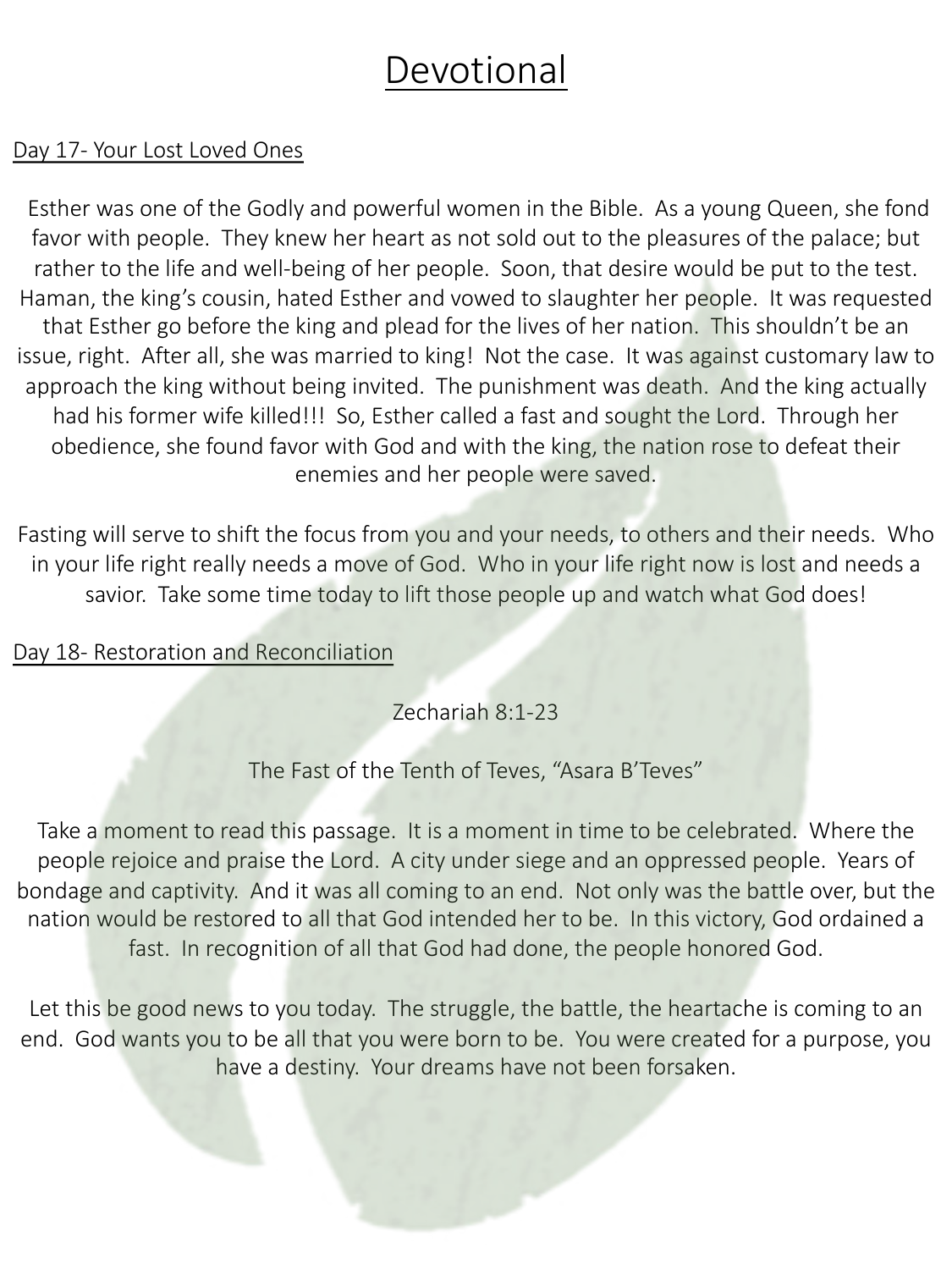#### Day 19- This Kind

We all face what seems like immoveable obstacles from time to time. Family, famine or financial, we have all found ourselves in situations where we weren't sure what we were going to do. The disciples found themselves in a situation like that. They were trying to cure a vexed young boy, but they could not. The disciples asked why they could not set the boy free. Jesus told them that 'this kind' goes out only by prayer and fasting. Matthew 17-21

What is your 'this kind'? What do you have in your life that you just can't get to move? Identify the things in your life that have a stronghold. The things that drag you down or keep you locked into a cycle of failure. That lingering issue that robs you of your victory. Fasting and prayer will finally move it out of your life and bring restoration and healing!

#### Day 20- Made Strong in Weakness

Matthew 4:1-11

Here we see the account of Jesus fasting for 40 days followed by Him being tempted by the enemy. Take a look at what Christ was tempted with:

Bread – The enemy spoke directly to what Jesus was struggling with…hunger! Throw yourself down – In other words….QUIT! Take the easy way out. Just give up. All these things – At a time when Jesus should've felt empty, Satan told Him he'd give Him everything He could ever want.

Jesus knew these were all fleshly detours in the midst of a spiritual journey. Satisfying our physical man will never take you where you want to be with God. So, what is the proper response? My flesh may be weak, but my spirit is strong! Not because I have gone without food or changed my diet, but because I recognize my hope, my strength and all that sustains me does not come from the physical; but rather comes from the Lord. Romans 8:9

#### Day 21- The Battle Is Not Yours!

The Fast of 17 Tammuz (Shiv'ah Asar B'Tammuz)

This fast begins the Jewish Feast of Weeks. A celebration of all that God has done for them. Years of oppression and bondage mar Jewish history. The bible declares, 'though the afflictions of the righteous are many, the Lord delivers them out of them all'. It is during this time the people fast and praise the Lord for His hand of deliverance.

What has the Lord done for you? As you fast, you will see evidence of the hand of God is many areas of your life. Take a moment to lift up a praise of thanksgivings.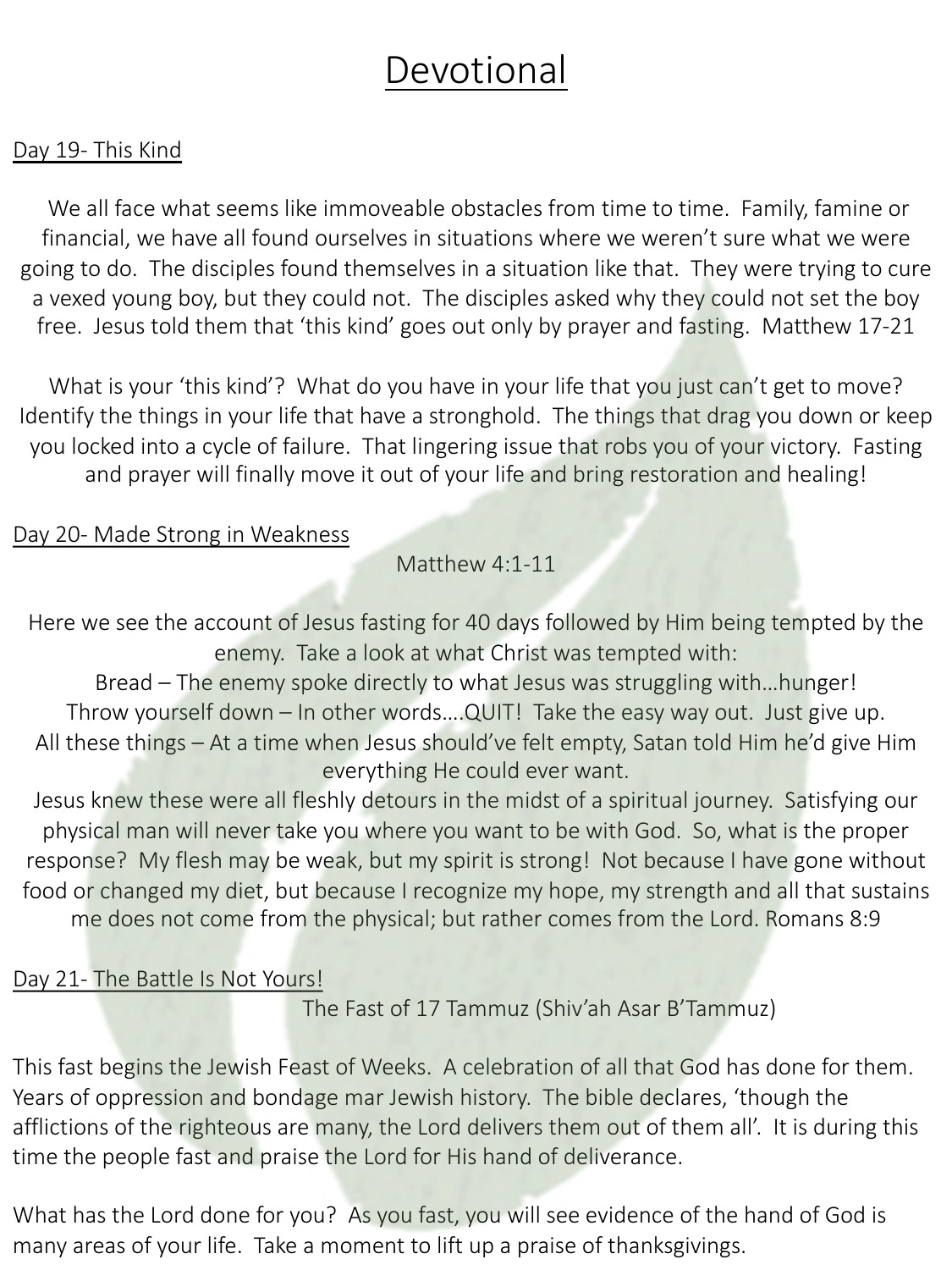Three Week Meal Plan with Shopping List.

# Please remember:

--- Some of the recipes contain cheese, if you choose to not include dairy on your fast, the cheese can simply be omitted or you can completely disregard that recipe.

--- Most recipes should feed a family of four. Depending on your family size, you may need to adjust quantity amounts.

Tip: You can always cook more than needed so there will be leftovers for lunch the next day or to have extra meals. Also, the soups, chili and chowder recipes all freeze well. You can make a bigger batch and freeze small quantities.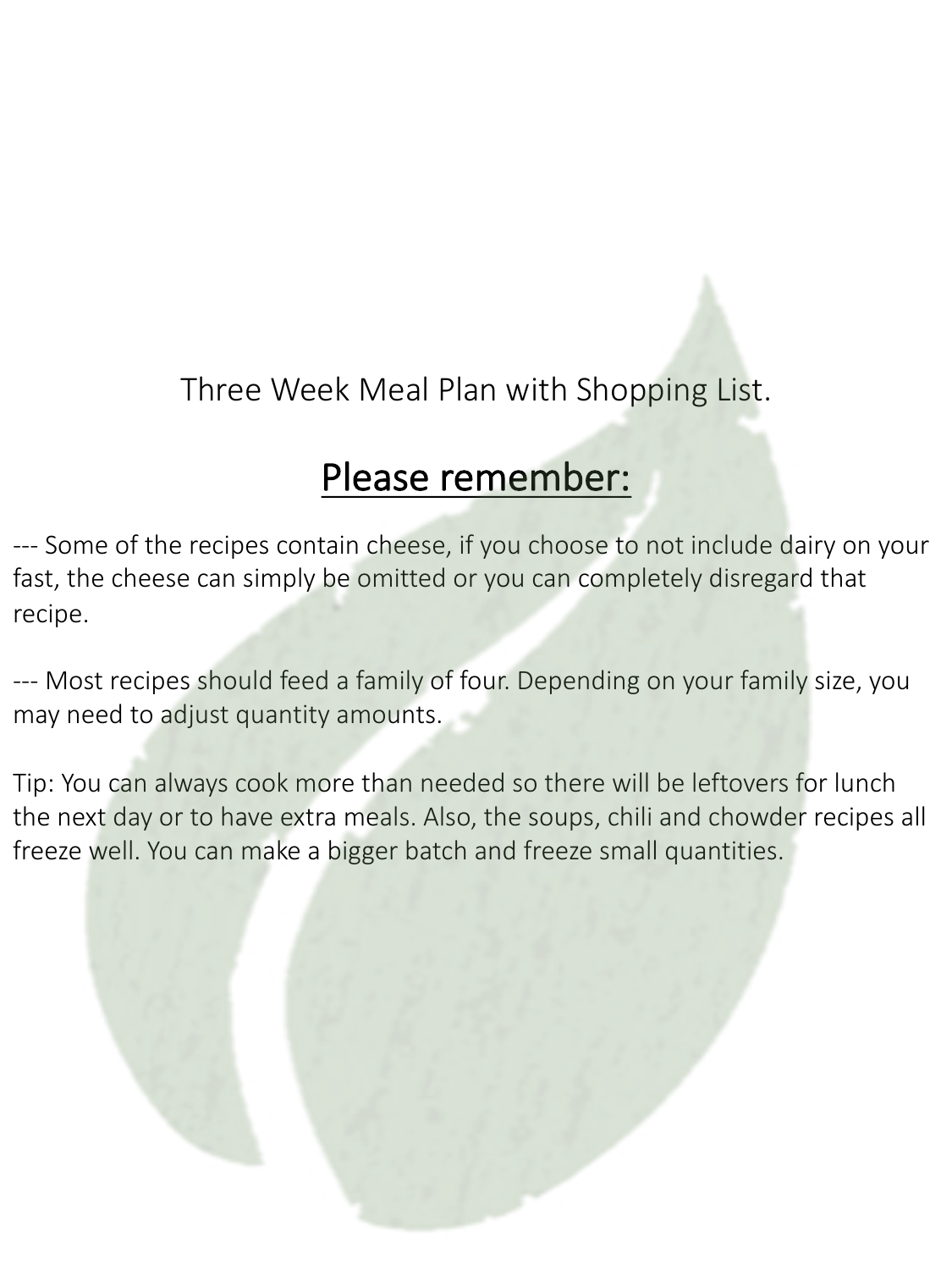# Breakfast for All Three Weeks :

### Oatmeal Options

#### Apple Cinnamon –

Dump 2 peeled and sliced apples, ½ tsp cinnamon, ¼ tsp nutmeg, ½ tsp vanilla in the bottom of crockpot. Pour 2 cups of steel cut oats and 4 cups of water (or apple juice) on top. Do NOT stir. Cook overnight on low for 8-9 hours.

#### Pumpkin Spice –

Dump 2 cups steel cut oats, 4 cups of water, 2 cups almond milk, 1 can of pumpkin puree (not pie filling), 1 tbsp pumpkin pie spice, 1 tbsp vanilla, and ½ tsp salt into crockpot. Cook overnight on low for 6-8 hours.

#### Banana Bread –

Dump 1&1/2 cups steel cut oats, 4 cups water, 2 cups almond milk, 2 large mashed ripe bananas, 2 tsp vanilla, 1&1/2 tsp cinnamon, ½ tsp nutmeg, and ½ tsp salt into crockpot and stir to combine. Cook overnight on low 7-8 hours.

Tips: All recipes above taste way better with  $\frac{1}{2}$  cup of brown sugar but not allowed on Daniel Fast. Also, all can be topped with nuts, or raisins mixed in.

Note: All look kind of gross when you open the crockpot in the morning, but mix up and they do taste good. LOL (although my boys don't like oatmeal so they don't agree) Another tip: Sometimes the sides tend to stick and burn. I've heard (but haven't tried yet) that if you put the ingredients in an oven safe casserole dish that fits in your crockpot and put it inside and surround with water up to an inch of the top that it will prevent it from burning around the edges.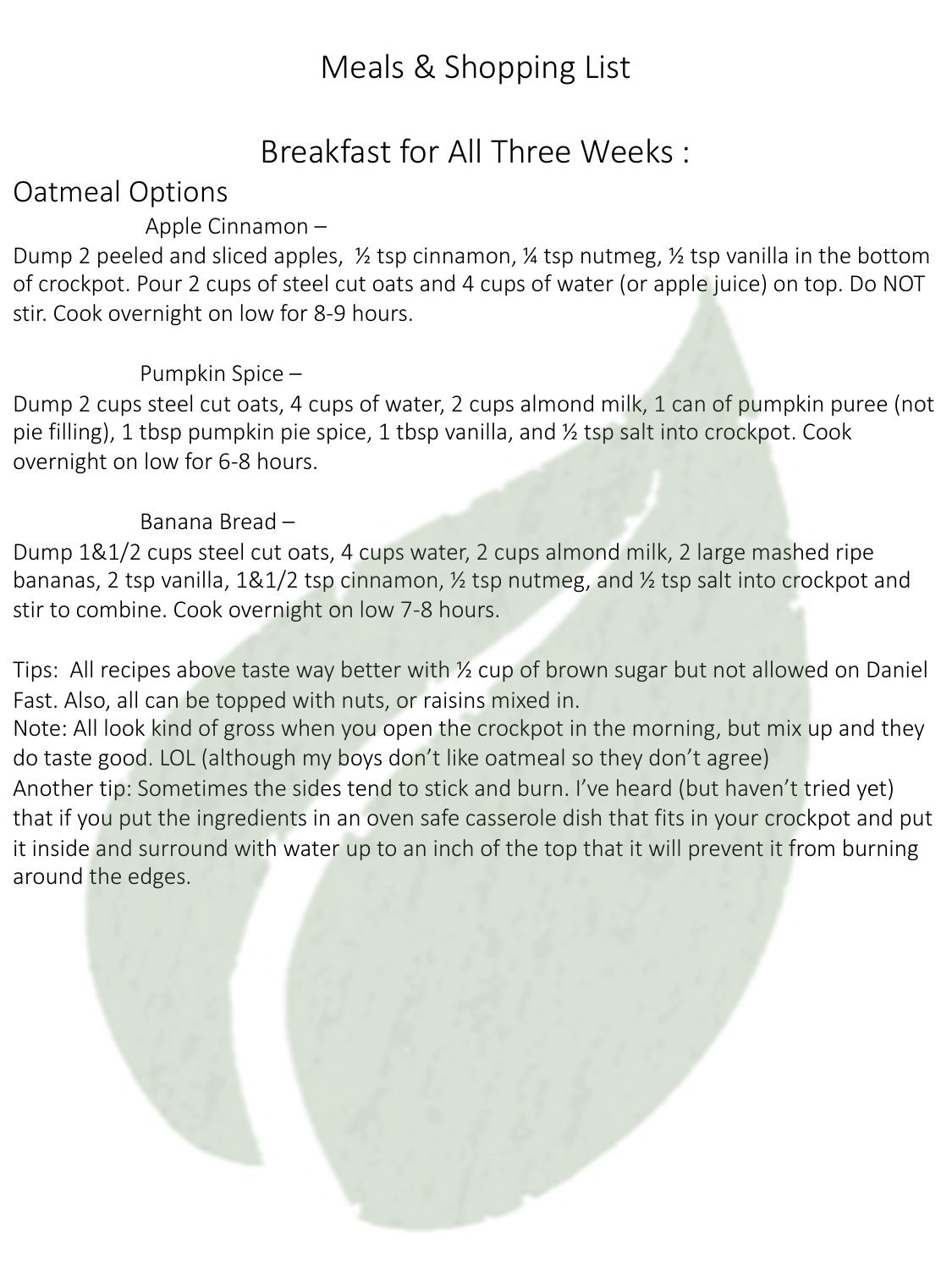# Breakfast for All Three Weeks :

### Smoothie Options

Strawberry Banana –

- 1 cup frozen strawberries
- 1 frozen banana
- 1 cup almond milk

Mango Pineapple Banana ½ cup frozen mangos ½ cup frozen pineapple 1 frozen banana 1 cup almond milk Orange juice til right consistency

#### Peach Blueberry Spinach

1 cup frozen peaches ½ cup frozen blueberries 1 cup spinach 1 frozen banana 1 cup almond milk

Buy enough for a weeks worth of smoothies (Walmart's pre-frozen fruits are cheapest) and pre-measure and sort into ziplock bags. Then just grab one in the morning, dump into blender, add almond milk and blend away. Super quick and easy.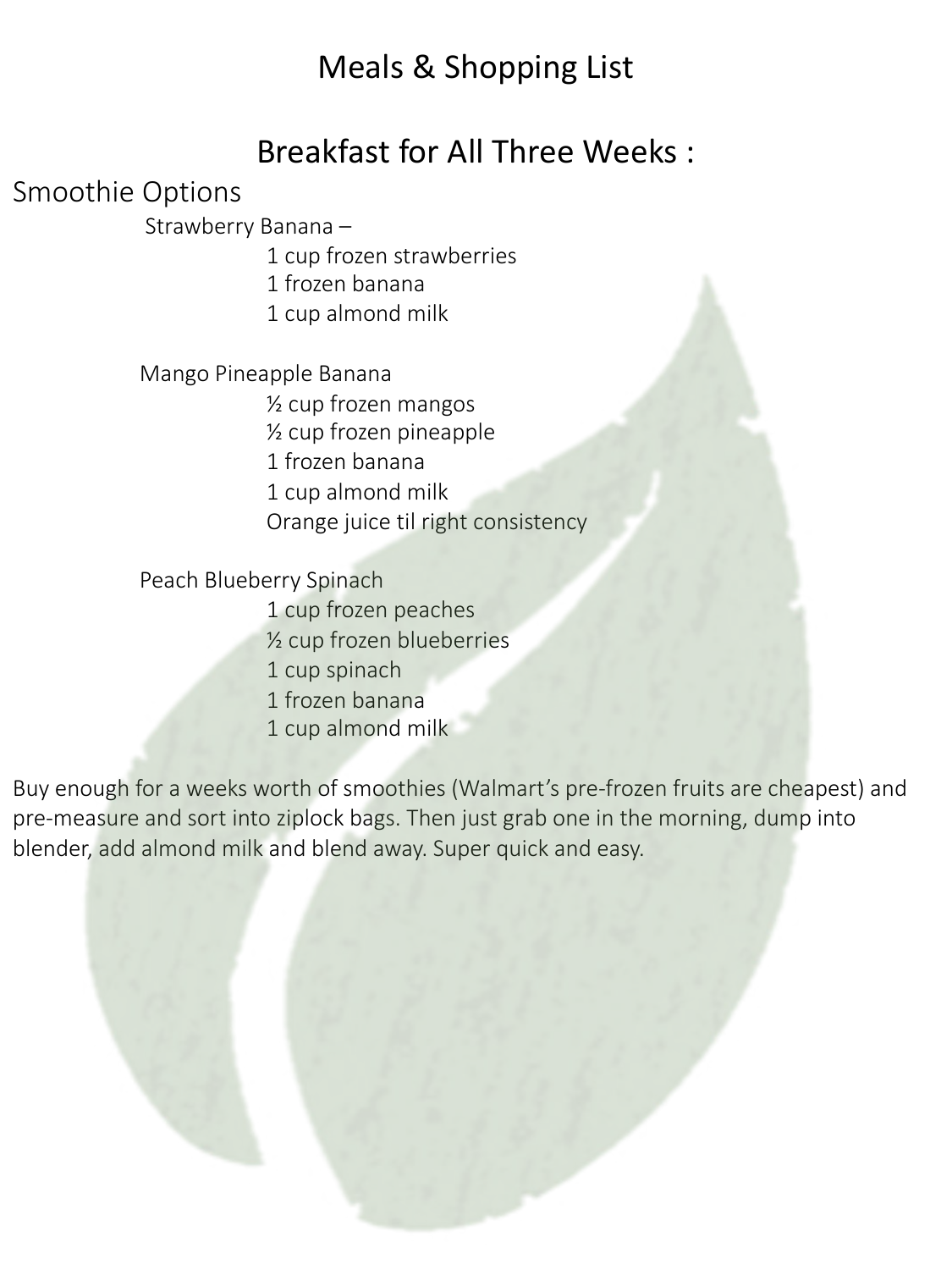### Lunch Options for 3 Weeks (can eat leftover dinners): Vegetarian Ceviche Dip

*¼ Cup Fresh Cilantro*

*¼ Cup Lime Juice*

*1 Vine Ripened Tomato*

*1 Jar Grilled Artichokes (9.9 Ounces jar) Drained*

*1 Haas Avocado*

*½ Cup Frozen Corn*

*½ Cup Red Onions*

*1/2 cup Light Olive Oil*

*1 Tablespoon Salt*

*Pita Chips*

Drain artichokes and chop them into 3 pieces. Chop the vine ripened tomato. Chop up the cilantro. Chop up the onions into tiny pieces. Peel and seed the avocado. Chop up the avocado.

Mix together all ingredients into a large bowl.

Refrigerate covered for minimum of 2 hours.

Serve with salted pita chips.

#### Cinnamon-Raisin Carrot Salad

*2 cups shredded carrots, peeled 1 cup shredded red cabbage 1 apple, cored, unpeeled, cut into 1-inch matchsticks (about 1 ½ cups) ½ cup raisins ¼ cup chopped pecans 2 tablespoons raw sunflower seed kernels Dressing:*

*1/3 cup unsweetened apple juice*

#### *1 teaspoon cinnamon*

Mix carrots, cabbage, apple, raisins, pecans, and sunflower seeds kernels in a large bowl. In a smaller bowl, add apple juice and cinnamon. Use a whisk to combine, and pour over carrot mixture. Stir well to coat. Place in refrigerator 1-2 hours or until cool. Serve chilled.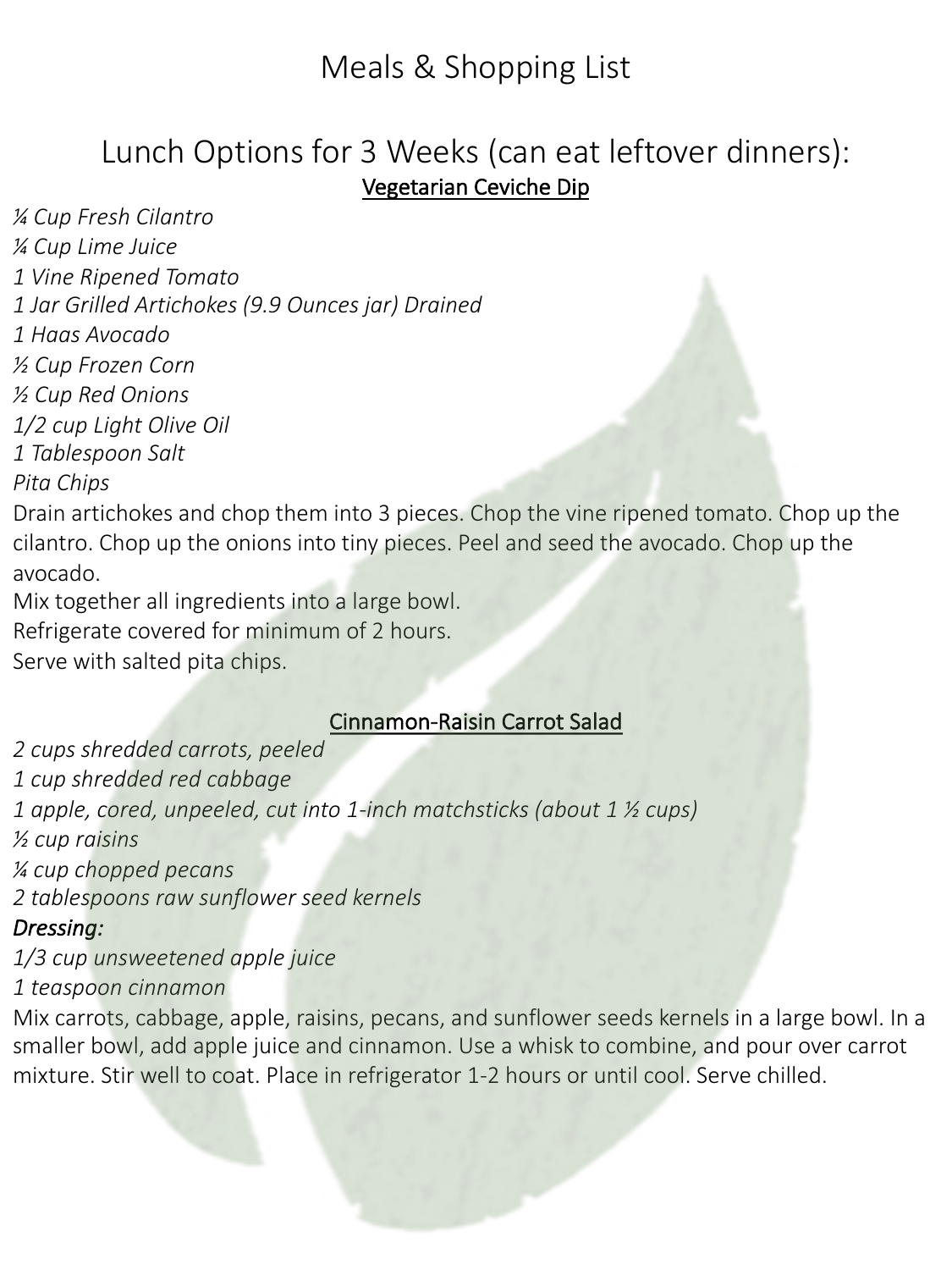### Lunch Options for 3 Weeks (can eat leftover dinners): Fruit and Nut Salad

*4 cups torn romaine lettuce, packed 3 kiwifruit, peeled and cut into half moons 1 cup blackberries 1 cup raspberries ½ cup roughly chopped pecan halves 1 recipe [Orange-Poppy Seed Salad Dressing](http://www.ultimatedanielfast.com/theres-nothing-like-an-ozarks-sunset/)* Place lettuce in a large bowl, and top with kiwifruit, blackberries, raspberries, and pecans. Toss lightly, and serve with Orange-Poppy Seed Salad Dressing.

#### Southwestern Black Bean Tacos

*1/3 cup of lime juice salt and pepper 2 tbsp olive oil 2 cups of frozen corn kernels 2 cans (or about 3 1/2 cups) of black beans 1 ripe avocado, chopped 1/4 green bell pepper, chopped 1/4 red bell pepper, chopped 1 small onion, chopped fine 1/4 cup finely chopped cilantro* Directions:

Whisk the first three ingredients (for the dressing) in a small bowl; set aside. Heat a lightly oiled frying pan over medium high. Lightly toast corn until spotty brown but not charred, about five minutes. Remove from heat.

In a large bowl, add the remaining ingredients and the toasted corn. Drizzle with the dressing and mix well. Season with additional salt and pepper if desired.

In the same skillet that you used to toast the corn, heat about three tablespoons of oil and lightly toast the [Ezekiel sprouted grain tortillas](http://www.amazon.com/s/?_encoding=UTF8&tag=3omm3b-20&linkCode=ur2&camp=1789&creative=390957&field-keywords=ezekiel%20tortillas&url=search-alias=aps&sprefix=ezekiel%20tortill,aps,231), one at a time. You may need to add more oil to the skillet as you go.

Spoon the bean mixture over the tortillas and serve.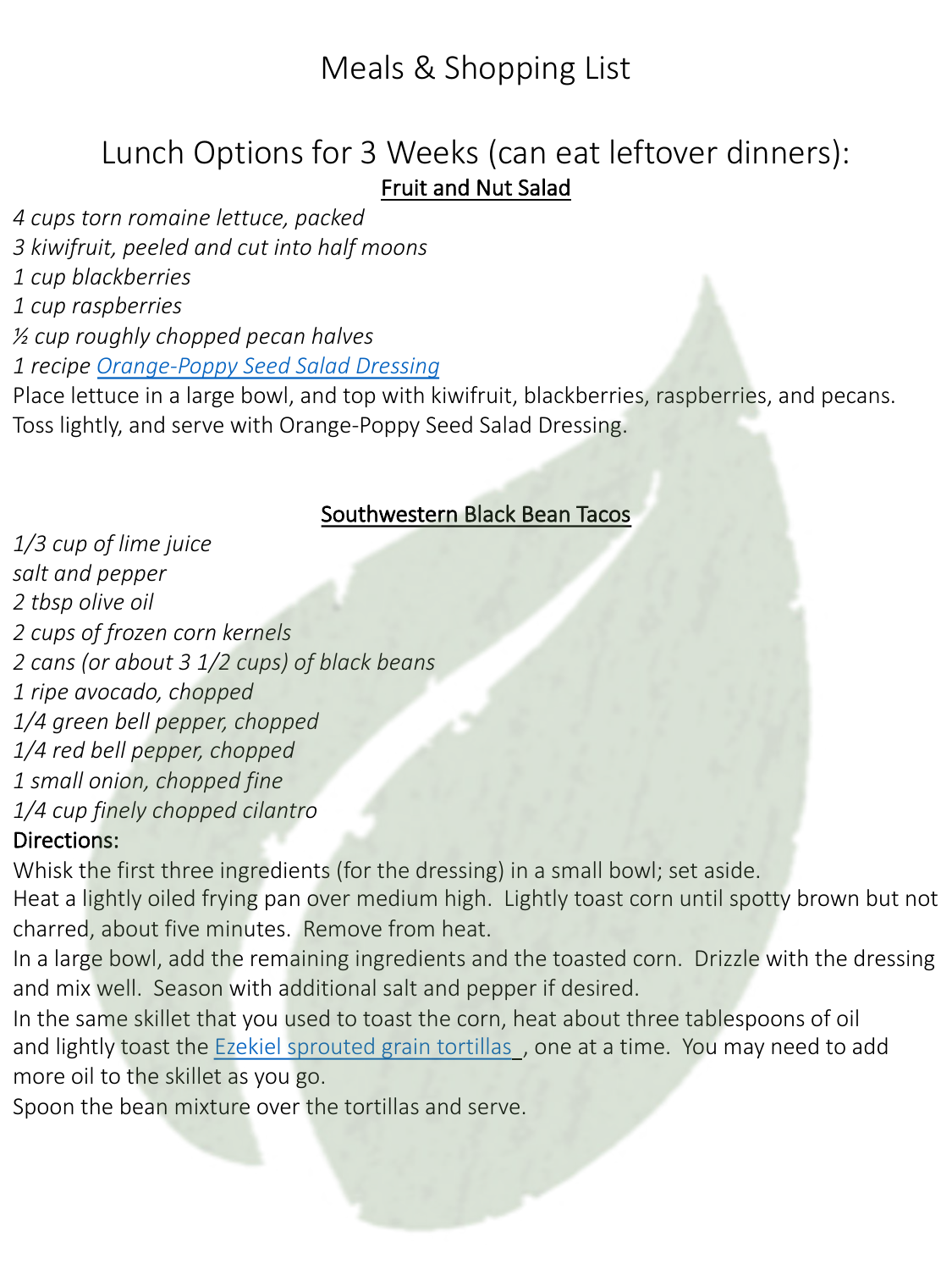### Lunch Options for 3 Weeks (can eat leftover dinners): Brown Rice Stir-fry with Orange Sauce

*1 tablespoon extra-virgin olive oil*

*2 cups chopped broccoli (stems and florets) or ½ 16-ounce bag cut broccoli, cooked*

*1 cup chopped carrots*

*½ cup chopped onion*

*¼ cup Bragg's Liquid Aminos or soy sauce*

*¼ cup unsweetened orange juice*

*1 clove garlic, minced*

*1 teaspoon fresh grated ginger root or ¼ teaspoon ground ginger*

*3 cups cooked brown rice*

>*¼ cup toasted chopped walnuts*

*2 tablespoons chopped green onion*

Heat olive oil in a large skillet over medium heat, and add broccoli, carrots, and onions. Cook until vegetables are softened, about 5-7 minutes, stirring occasionally. Increase heat to medium high. Add Bragg's Liquid Aminos, orange juice, garlic, ginger root, brown rice, walnuts, and green onions. Cook another 5 minutes or until heated through, and serve

#### Two Bean Burgers

*1 teaspoon extra-virgin olive oil*

*2 tablespoons chopped onion*

*1 cup canned black beans, rinsed and drained*

*1 cup canned great northern beans, rinsed and drained*

*2 tablespoons flaxseed meal*

*1 teaspoon garlic powder*

*1/4 teaspoon cumin*

*1/4 teaspoon salt*

Mash beans in a large bowl, leaving about 1/4 of the beans whole. and set aside. Heat olive oil in large skillet over medium heat. Add onions, and cook until soft and translucent. Place in a bowl with beans, and add flaxseed meal, garlic powder, cumin, and salt.

Return skillet to medium heat, and add a teaspoon of olive oil, if needed, to prevent burgers from sticking. Scoop about 1/3 cup of bean mixture for each burger. Flatten with a spatula. Cook 5 minutes, or until bottoms are browned and slightly crispy. Flip, and cook another 5 minutes.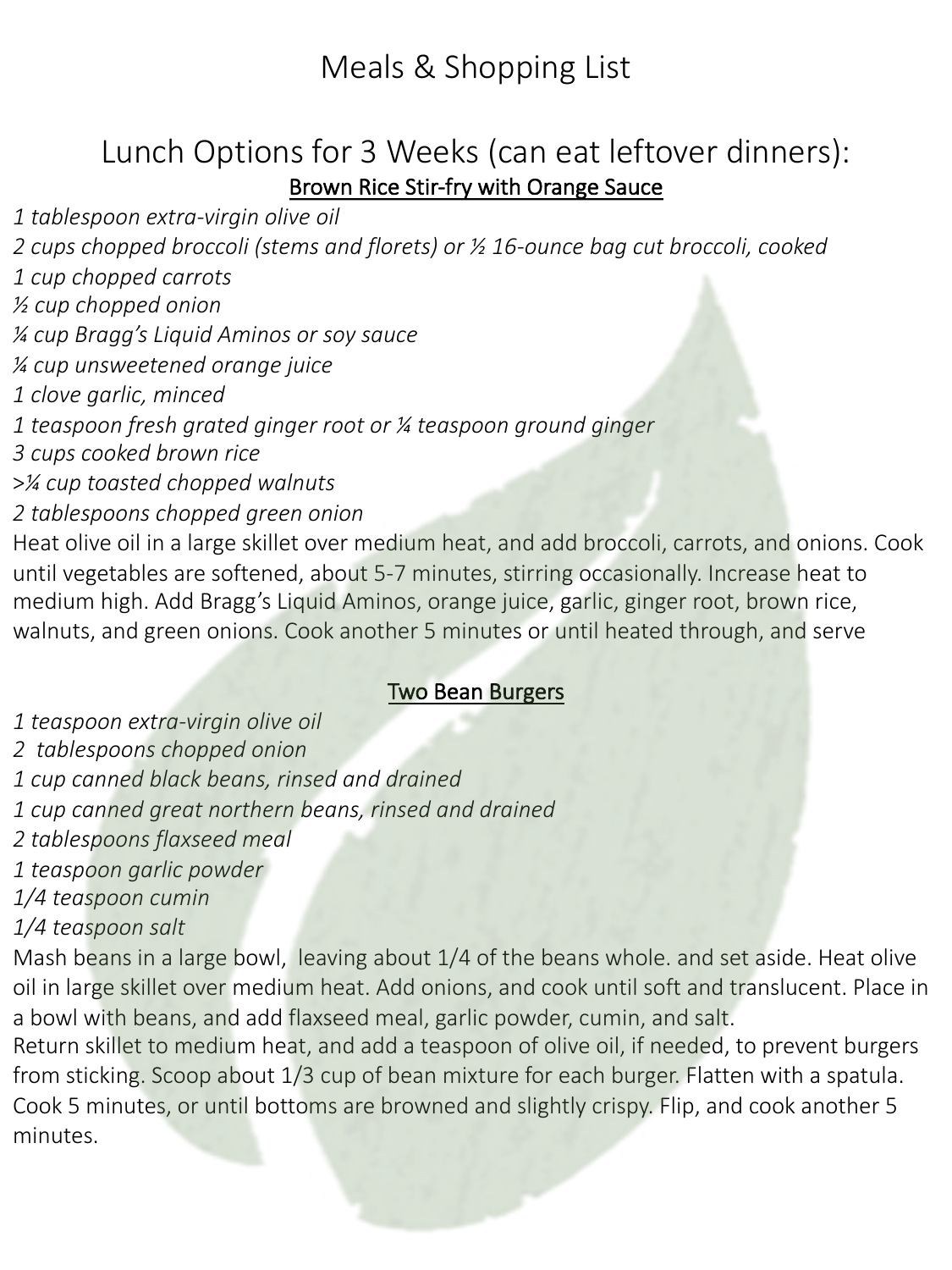### Lunch Options for 3 Weeks (can eat leftover dinners): Roasted Fingerling Potatoes with Asparagus & Green Peppers

#### *12 fingerling potatoes*

*Handful asparagus spears, woody ends trimmed Handful green beans, ends trimmed 1 to 2 tablespoons olive oil Sea salt and fresh cracked pepper, to taste*

#### Directions:

Preheat the oven to 400°F. Par-cook the fingerling potatoes for 5 to 6 minutes in a large pot of boiling water. Remove from water and let cool. Line a baking sheet with tin foil for easier clean up then spray with cooking spray. Slice the potatoes into half, lengthwise and put on the baking sheet, drizzle with half of the olive oil and season with salt and pepper to taste. Bake for 10 to 15 minutes or until golden brown. While the potatoes are cooking, toss the asparagus and green beans with remaining olive oil and season with salt and pepper to taste. Remove the potatoes from oven and toss the asparagus and green beans on the baking sheet with the potatoes. Return to the oven and cook for an additional 4 to 5 minutes or until the veggies are tender but still a bit crisp. Enjoy.

#### Mediterranean Black Bean Salad

- *2 (15-ounce) cans black beans, rinsed and drained*
- *1 cup chopped green bell peppers*
- *1 cup chopped red bell peppers*
- *1 cup chopped tomatoes, unpeeled, unseeded*
- *1 cup chopped avocado, cut into ½-inch cubes (about 1 medium avocado)*

*½ cup diced onions*

*¼ cup chopped fresh parsley or cilantro*

#### **Dressing**

- *2 tablespoons fresh lime juice*
- *1 tablespoon extra-virgin olive oil*
- *2 cloves garlic, minced*
- *½ teaspoon salt*

Put beans, peppers, tomatoes, avocado, onions, and parsley in a large bowl. In a small bowl, combine lime juice, olive oil, garlic, and salt. Whisk until combined and pour over salad.Toss well to coat. Refrigerate for 2-4 hours to allow flavors to blend, and serve.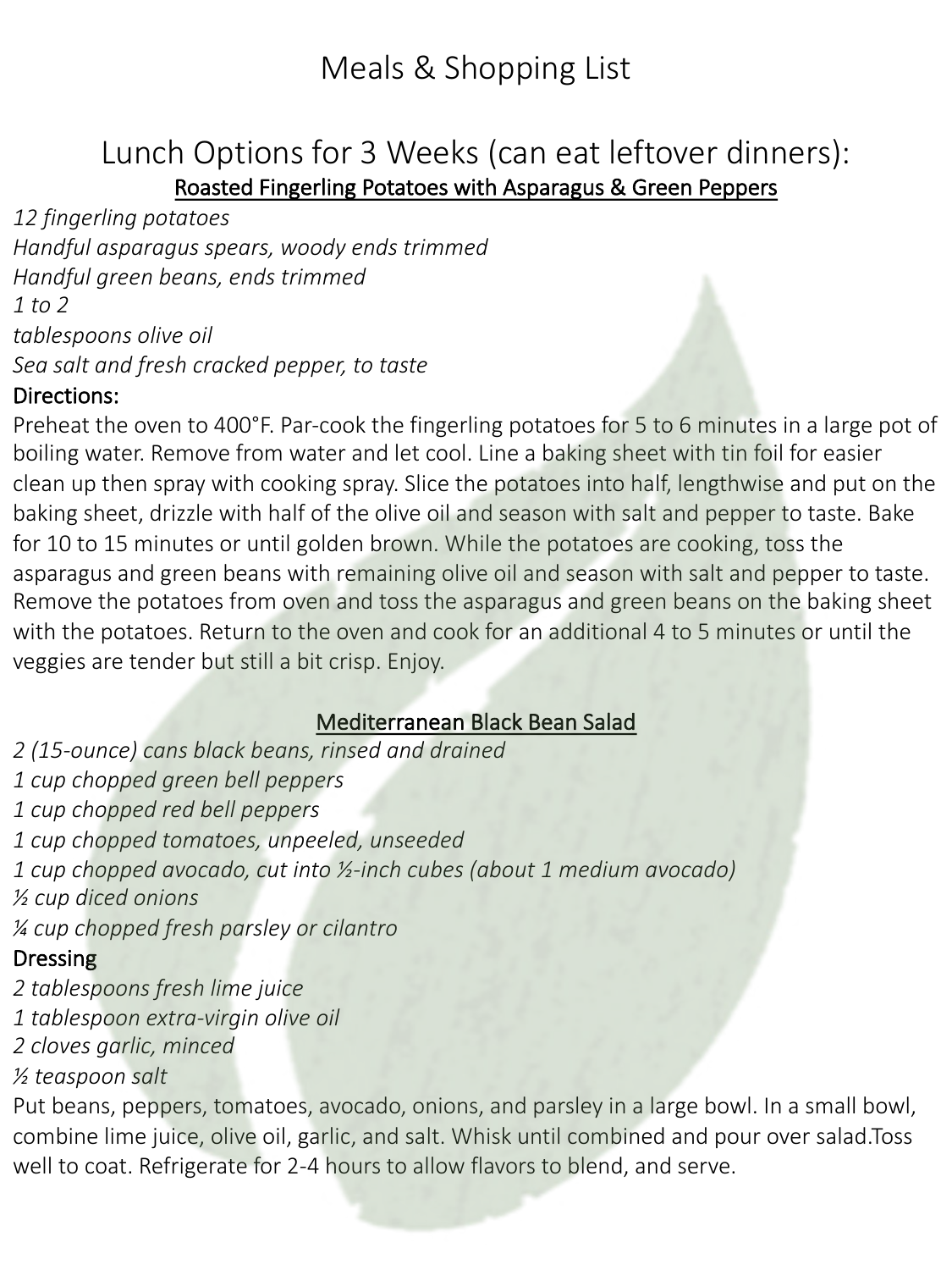Week #1

Sunday- Mexican Shopped Salad with Avocado Dressing Monday- Mushroom Stroganoff Tuesday- Eggplant, Caramelized Onion, & Tomato Pasta Wednesday- Vegetable Soup Thursday- Spaghetti Squash Burrito Bowls Friday- Balsamic Roasted Potatoes with Asparagus & Grilled Vegetables Saturday- Portobello Fajitas

Week #2 Sunday- Meatless (Quinoa) Taco Bowls Monday- Balsamic Grilled Vegetables & Mushroom Rice Tuesday- Garlic Parmesan Spaghetti Squash with Mushrooms Wednesday- Roasted Tomato and Basil Soup Thursday- Three Bean Quinoa Chili Friday- Grilled Zucchini and Corn Tostadas with Hummus Saturday- Stuffed Zucchini

Week #3 Sunday- Mushroom and Rice Stuffed Squash Monday- Pumpkin Soup Tuesday- Zucchini Noodles with Creamy Avocado Pesto Wednesday- Corn Chowder Thursday- Burrito Bowl with Creamy Chipolte Sauce Friday- Corn, Broccoli, and Rice Casserole Saturday- Spaghetti Squash with Vegetable Tomato Sauce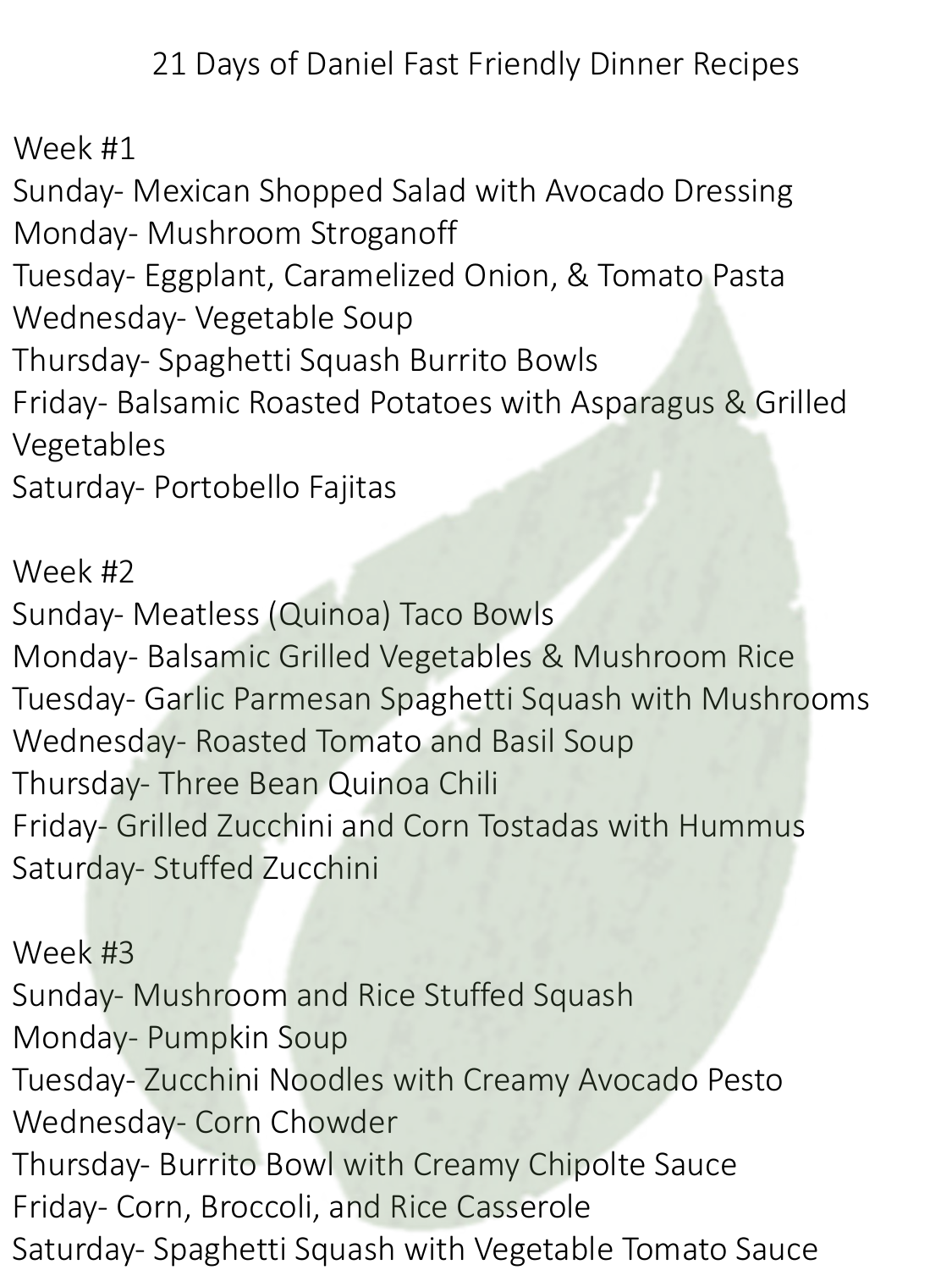### Week 1 Meals- Sunday

#### Mexican Chopped Salad with Avocado Dressing

Avocado Dressing

1 avocado

½ cup water

2 tbsp extra virgin olive oil

1 tbsp lime juice

¼ tsp cumin

Salt and pepper

Pit and peel avocado, add water, oil, lime juice, cumin, salt and pepper and process with immersion blender until smooth.

2 tsp olive oil

1 ear of corn

2 bell peppers

4 medium size tomatoes

½ red onion

2 scallions

1 avocado

1 can black beans, drained and rinsed

Grill corn, let cool and remove kernels (or used canned corn). Chop peppers, tomatoes, red onion, scallions and avocado. Toss in bowl with beans and corn and top with dressing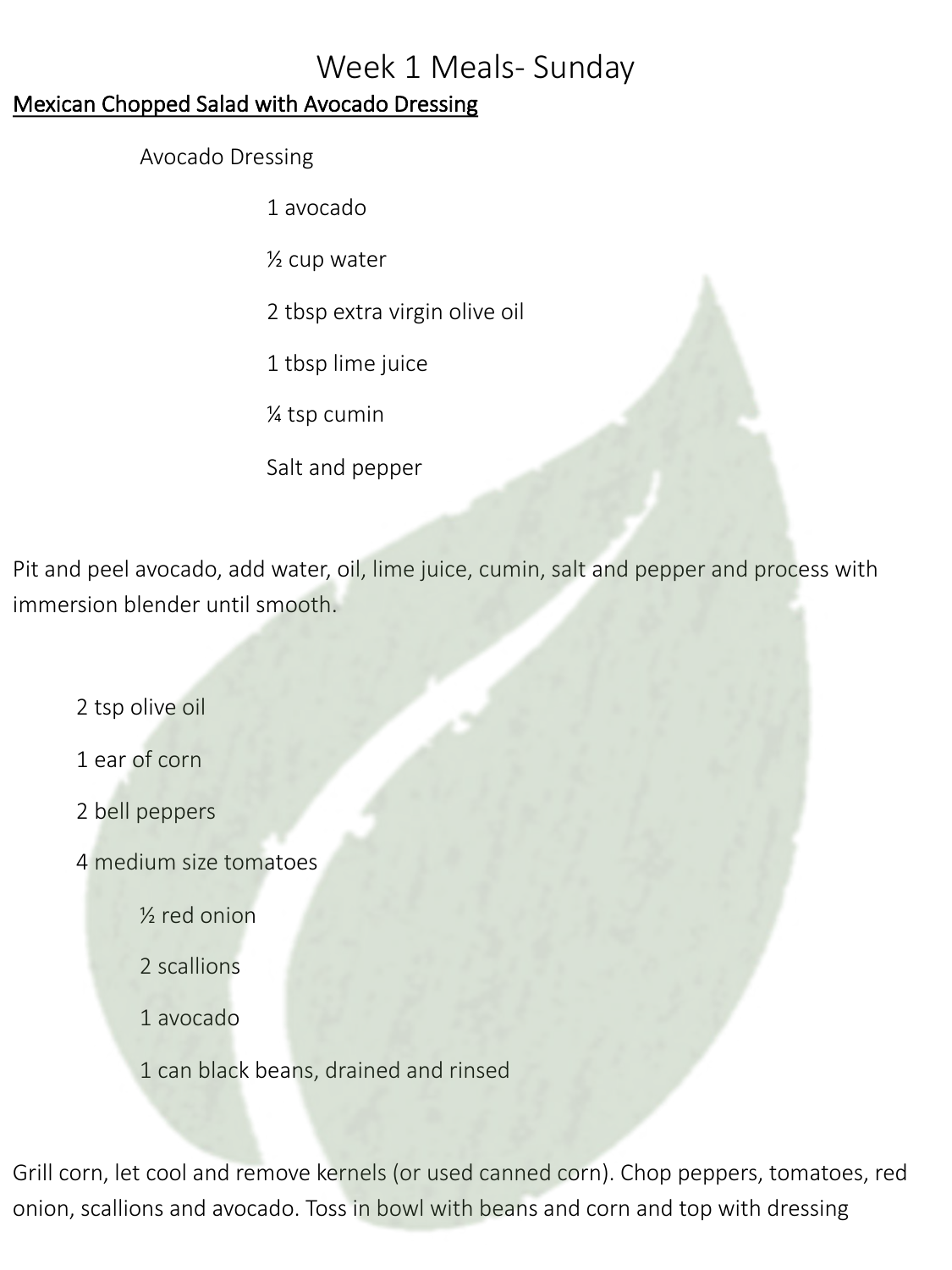# Week 1 Meals- Monday

#### Mushroom Stroganoff

2 tbsp olive oil 1 large onion, diced 1 lb mushrooms, cremini or baby Portobello, sliced 3 cloves of garlic, minced 2 tsp fresh thyme, picked 3 tbsp flour 3 ½ cups vegetable stock 7 oz egg noodles (or whole wheat pasta) ½ cup almond milk Salt and pepper Garnish – parsley, parmesan cheese

Heat 1 tbsp oil in large pot over medium high heat, cook onion for 6 minutes or until translucent, add mushrooms and cook for 8 minutes or until mushrooms have released all their liquids and are golden brown. Reduce heat to medium. Add remaining tbsp oil, minced garlic and thyme leaves, cook 2 minutes. Add flour and mix until vegetables are coated evenly. Add vegetable stock. Scrap any brown bits off the bottom of the pan and stir well. Bring liquid to a boil. Once boiling, add noodles and milk. Stir until noodles are completely covered with liquid. Stir every couple minutes, cook uncovered for 8-10 minutes or until the noodles are el dente. Serve immediately, garnished with parsley.

Note: while noodles are cooking, keep an eye on liquid level. If needed add more stock, but in very small increments.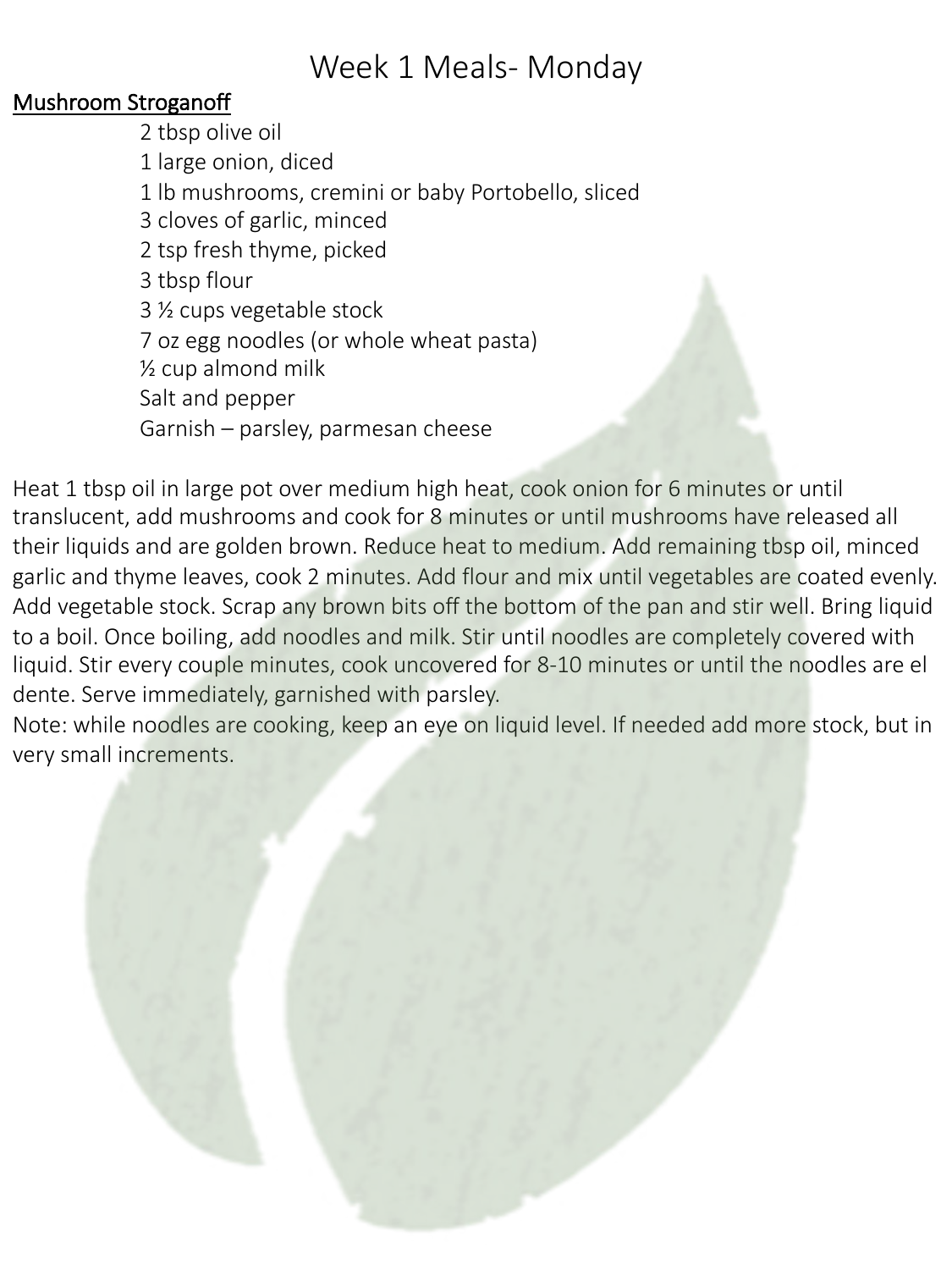# Week 1 Meals- Tuesday

#### Eggplant, Caramelized Onion and Tomato Pasta

1 large eggplant Olive oil 1 large onion, peeled and thinly sliced (about 2 cups sliced) 2 cloves garlic, minced 1 handful basil leaves, chiffonade or chopped 1 handful of parsley leaves, chopped Kosher salt 1 lb whole wheat penne pasta (or you can use zucchini noodles) Sherry vinegar 2 cups tomato sauce Red pepper flakes

Preheat the oven to 400 degrees. Cut the eggplant into cubes about ¾ inch, toss with a little olive oil and spread them out in a single layer on a sheet pan. Roast for 25 minutes or until the eggplant is just browned.

Start boiling the water for the pasta. When the water is ready, cook the pasta. While the eggplant and the pasta is cooking, heat a large saute pan with the olive oil and onions over medium heat. Saute the onions until caramelized. Once they're nice and brown, add the garlic and cook for just a minute, and then add a splash or two of sherry vinegar to the pan. Add the eggplant, tomato sauce, and a pinch of red pepper flakes. Heat the sauce to simmering. Drain the pasta, add it to the tomato sauce pan and toss gently. Add the basil and half the parsley to the pan.

Serve the pasta with a little sprinkle of the chopped parsley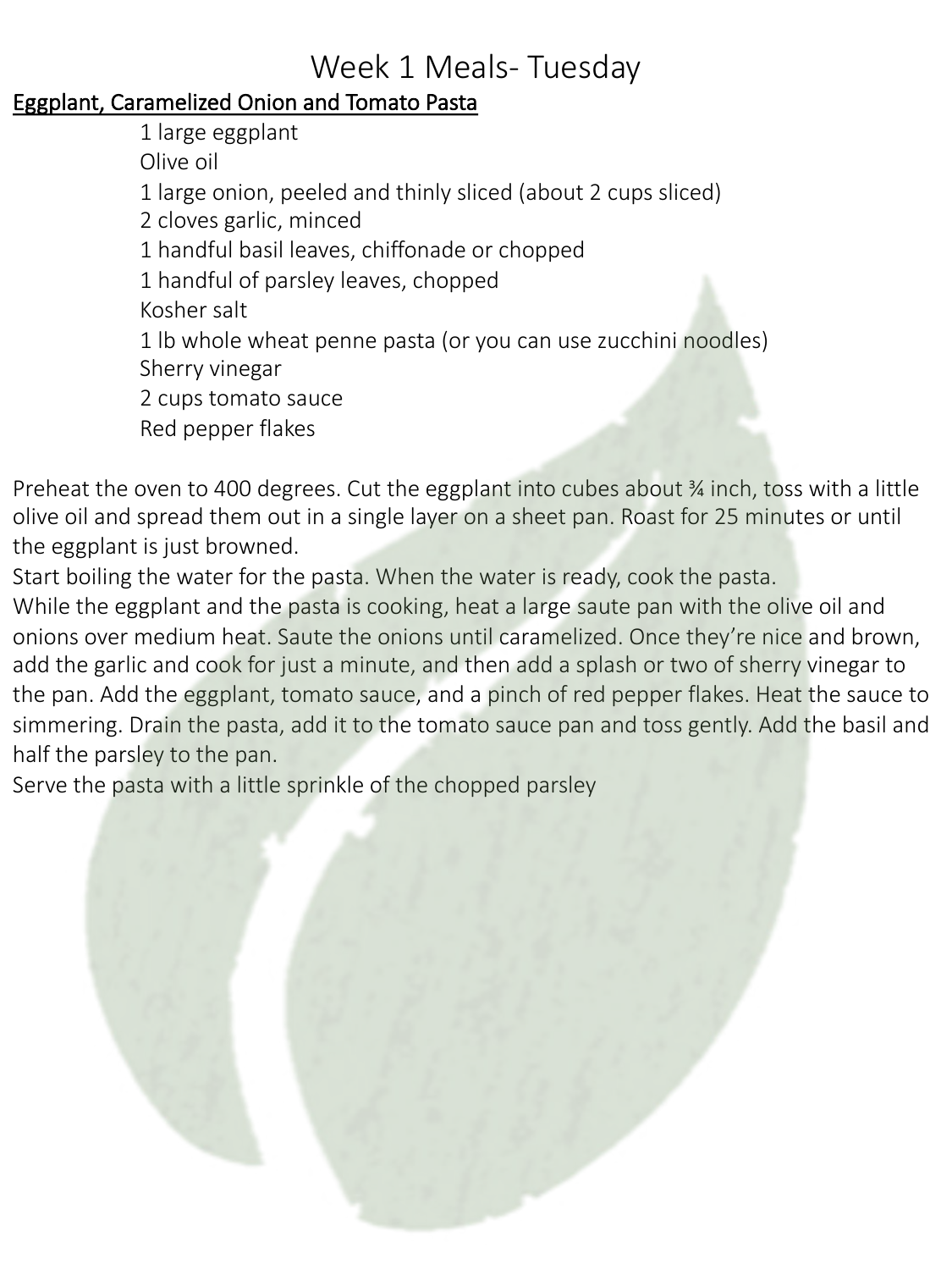# Week 1 Meals- Wednesday

#### Vegetable Soup

1 medium sweet potato, peeled and cut into 1 inch cubes 3 carrots, peeled and sliced 1 stalk celery, diced 1 small yellow onion, diced 1 clove garlic, minced 2 cubed zucchini Pinch of kosher or sea salt, more or less to taste ½ tsp pepper ⅛ tsp allspice 1 tsp paprika 1 bay leaf 2 (15oz) cans navy beans, drained and rinsed 4 cups vegetable broth 1 (14.5oz) can diced tomatoes 4 cups baby spinach 1 tbsp plus 1 tsp olive oil

Toss cubed sweet potato in 1 tbsp olive oil and salt and pepper. Spread on baking sheet and roast in oven at 400 degrees for 30 minutes or until lightly browned. In large stock pot, over med heat, warm olive oil and add onions and garlic. Cook until

fragrant and add carrots and celery and zucchini. Salt and pepper. Cook for 6-8 minutes until softened, add vegetable broth, spices, and beans and let simmer until all cooked thru. Add roasted sweet potato, diced tomatoes and spinach. Cook until all veggies are softened consistency and serve hot.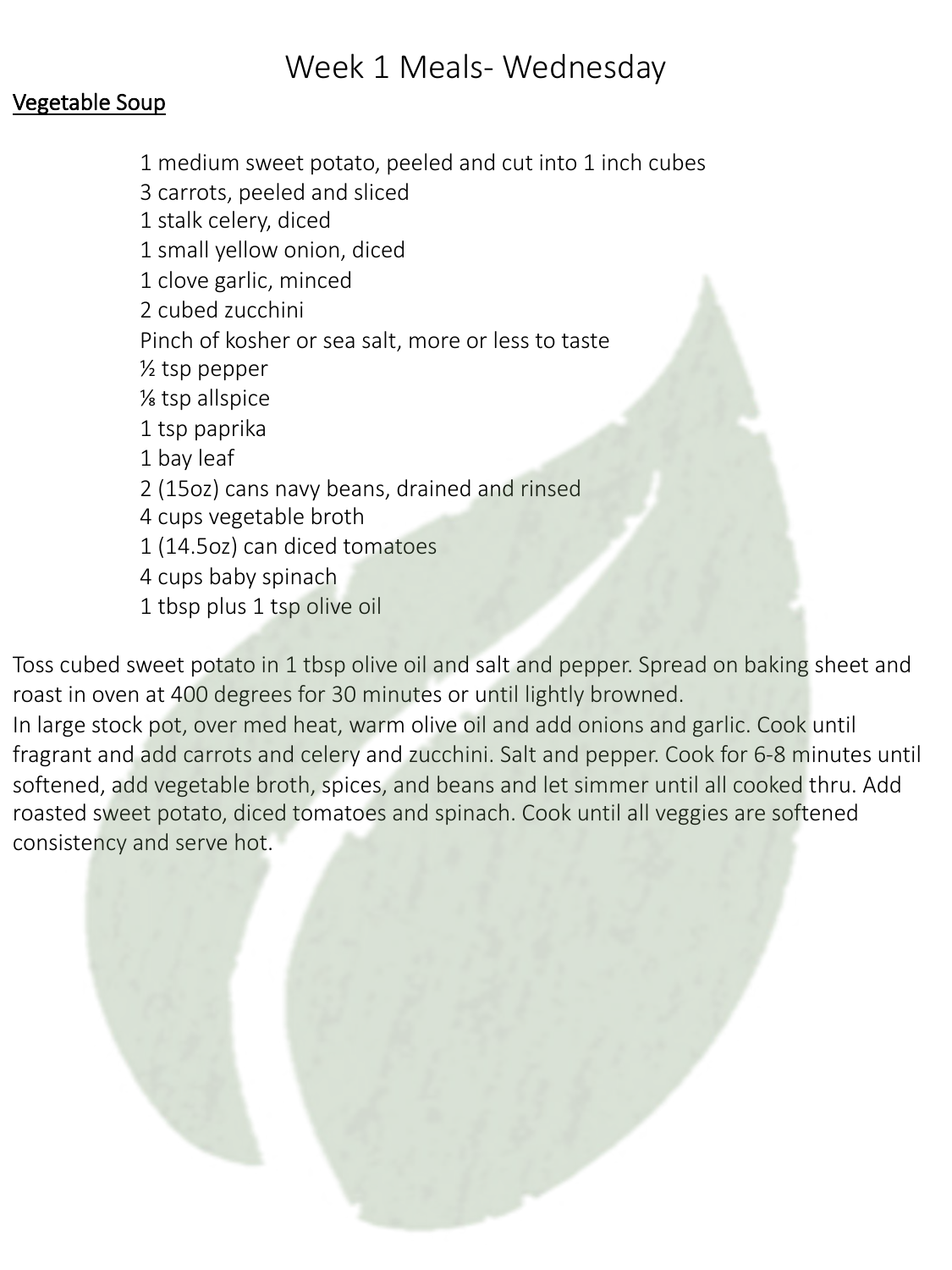# Week 1 Meals- Thursday

#### Spaghetti Squash Burrito Bowls

2 medium sized spaghetti squash 1 tbsp olive oil 1 (14.5oz) can black beans, drained and rinsed 1 (16oz) jar of salsa – I like corn & black bean or mango & pineapple 2 tbsp olive oil 1 large bell pepper, cored and diced 1 large red onion, diced 2 cups corn – I use two cans 1 cup cilantro, finely chopped 1-2 jalapenos, cored and finely diced 6 green onions, thinly sliced 1 tsp cumin Salt & pepper

Preheat the oven to 375 degree. Line a cookie sheet with foil. Wash the spaghetti squash and then slice off the stems at the top. Cut each squash in half lengthwise and then use a spoon to scrap out the seeds. Rub edges with oil and place face down on the sheet. Add a little water to the pan. Roast in the oven for 30-45 mins, depending on the size. They are done when softened and the inside scrape easily with a fork into strands all the way down to the flesh.

While the squash is roasting, heat oil in large pot over medium heat. Sauté the red onion for a few minutes and then add the pepper and jalapeno. Sprinkle with salt and pepper and cumin and cook til soft.

When the squash is done, let it cool, then scrape out the inside, leaving the shell whole to stuff.

Mix squash, cooked onion and peppers, beans, corn, salsa, and cilantro. Put mixture into the squash "bowls" and sprinkle with green onions.

Bake until hot or about 10 minutes.

Optional – Cover with shredded cheddar cheese and broil for 5 minutes until melted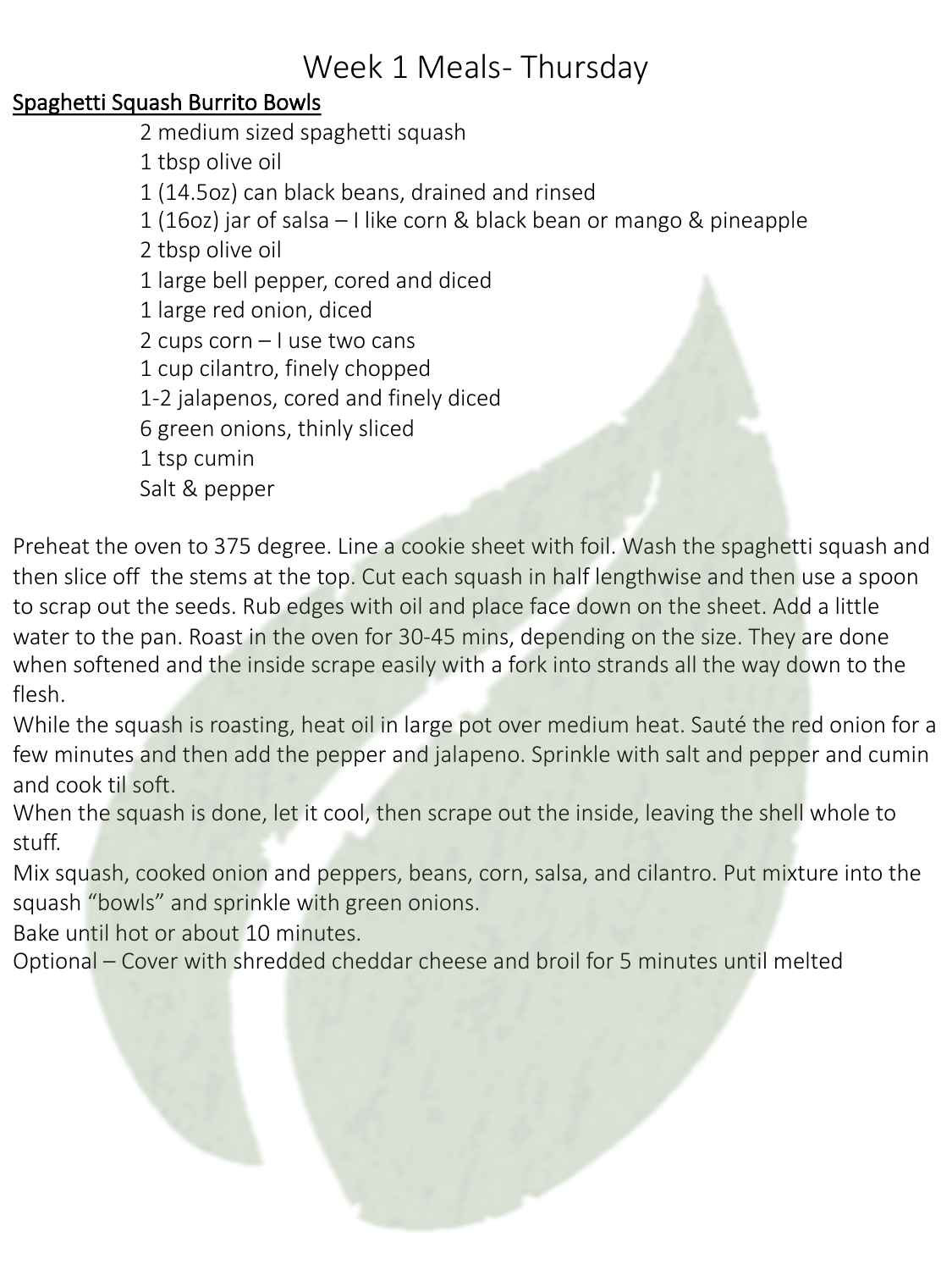### Week 1 Meals- Friday

#### Balsamic - Roasted potatoes with Asparagus

Potatoes, cut into 2 in cubes Asparagus, cut into 2 inch pieces or halved 2 tbsp olive oil ½ bulb roasted garlic 4 tbsp balsamic vinegar Salt and pepper

Cut off root end of garlic bulb, coat cut in olive oil and wrap in foil and roast until tender. (45- 60 mins) (I do this every week and store it in the fridge)

Preheat oven to 400 degrees

Par boil the potatoes for 10-15 minutes and drain.

In a large roasting pan, add the olive oil, balsamic vinegar and salt. Add the potatoes and toss to coat fully before roasting for 20 mins.

After 20 mins, add the asparagus with a little extra olive oil, if needed. Toss to coat and cook for a further 15 mins.

Season with extra balsamic vinegar, salt and pepper.

For extra vegetables and to make more of a complete meal, I serve with balsamic grilled veggies.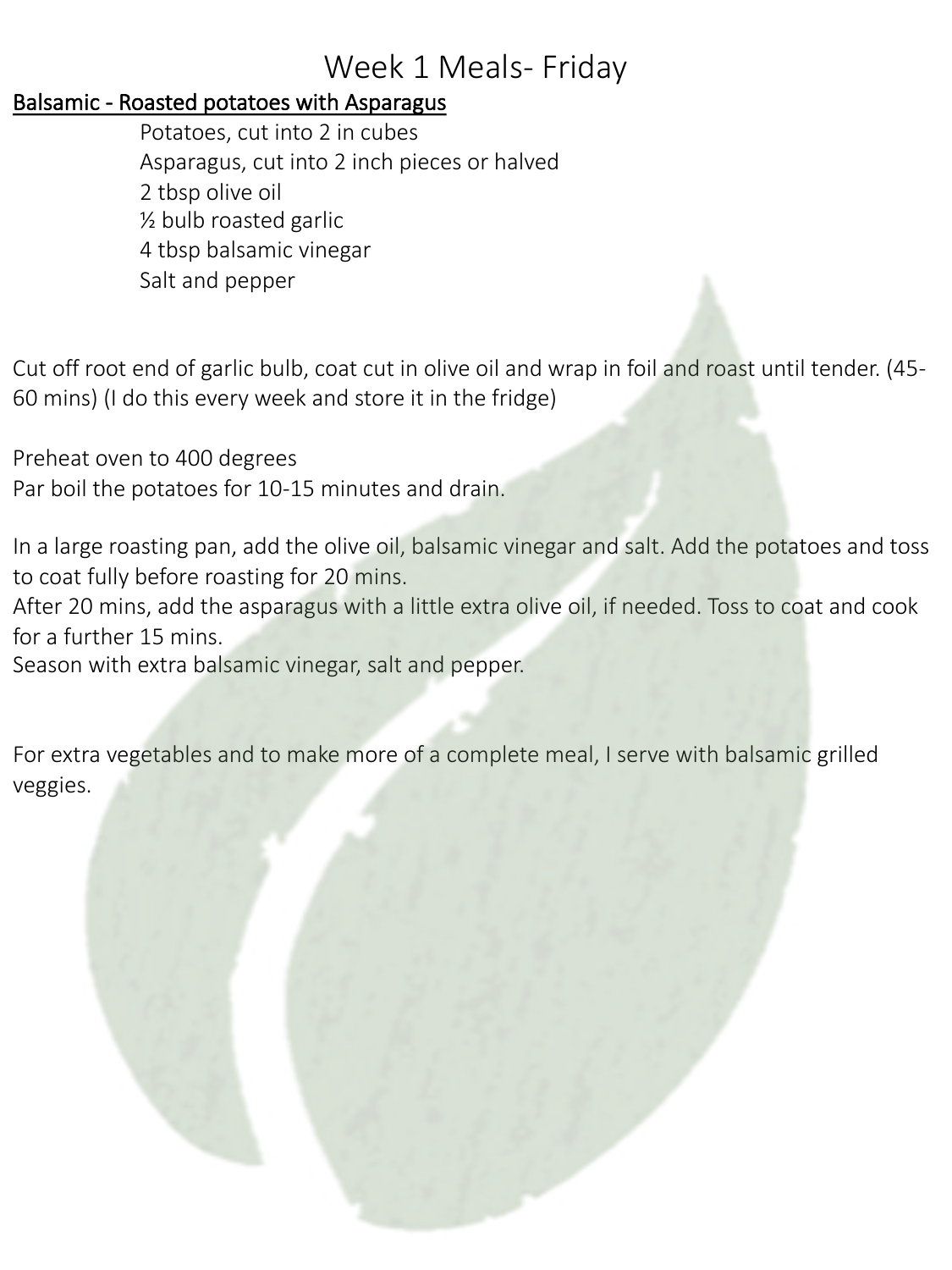# Week 1 Meals- Saturday

#### Portobello Fajitas

2-3 large Portobello mushrooms 2 bell peppers 1 onion 1 tbsp taco seasoning Juice of ½ lime 1 tbsp olive oil 6 tortillas

Taco seasoning (yields about 3 tbsp)

1 tbsp chili powder 1 ½ tsp cumin 1 tsp each onion powder, garlic powder, oregano, paprika ½ tsp salt ¼ tsp cayenne pepper

Mix taco seasoning and set aside.

Prep mushrooms and cut into 1/3 inch thick slices. Thinly slice bell peppers and onion. In large skillet over medium heat, add 1 tbsp olive oil and the peppers and onions. Cook about 2 minutes. Add mushrooms and 1 tbsp of taco seasoning. Stirring occasionally, cook another 7-8 minutes or until softened. Add juice of ½ a lime and stir. Salt if necessary and turn off heat.

Serve on tortilla with guacamole.

Good with a side of yellow rice and black beans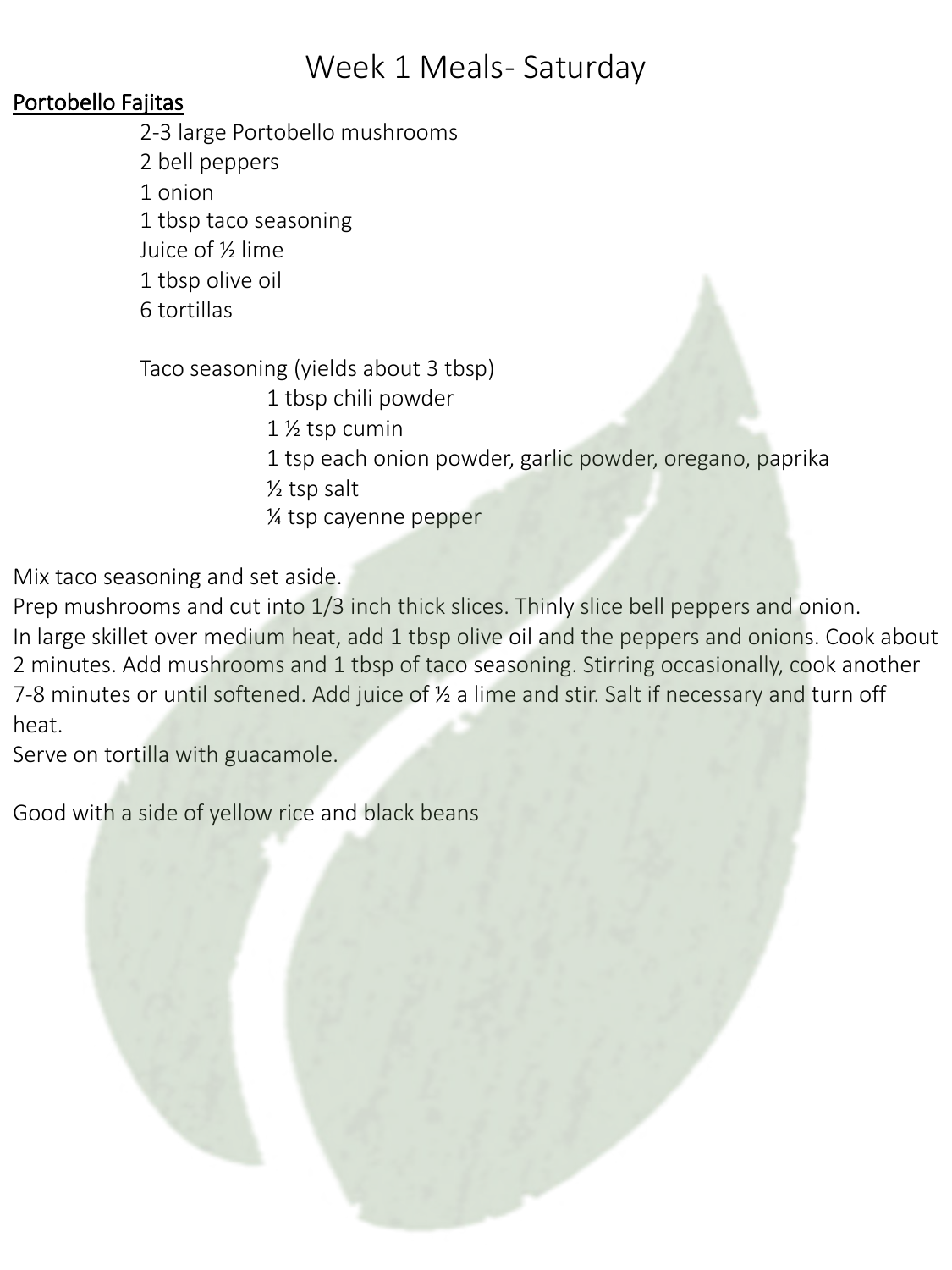### Week 1 Grocery List

Almond Milk- 1 carton Asparagus- 1 to 2 bunches Avocado- 2 Baby Spinach- 4 cups Basil Leaves- 1 container Bell Peppers- 4 to 6 Black beans- 2 cans Carrots- 3 large or small bag Celery- 1 bunch Cilantro- 1 bunch Corn Tortillas- 1 pack Corn- 1 ear or 2 cans Diced Tomatoes- 1 can Eggplant- 3 to 4 Flour- 3 tbsp. Garlic- 1 head Green Onions- 1 pack Jalapenos- 2 Limes- 3 or 4 Mushrooms- 1 lb. Navy Beans- 2 cans Onions- 5 Parsley- 1 bunch Portobello Mushroom Caps- 4 large Potatoes- 2lb bag Red Onion- 3 Salsa- 1 jar Scallions- 1 pack Sherry Vinegar Spaghetti Squash- 2 Sweet Potato- 1 large Tomato Sauce- 2 cups Tomatoes- 4 or 5 Vegetable Broth- 8 cups Whole Wheat Egg Noodles- 1 box Whole Wheat Penne Pasta- 1 box Zucchini- 6 to 7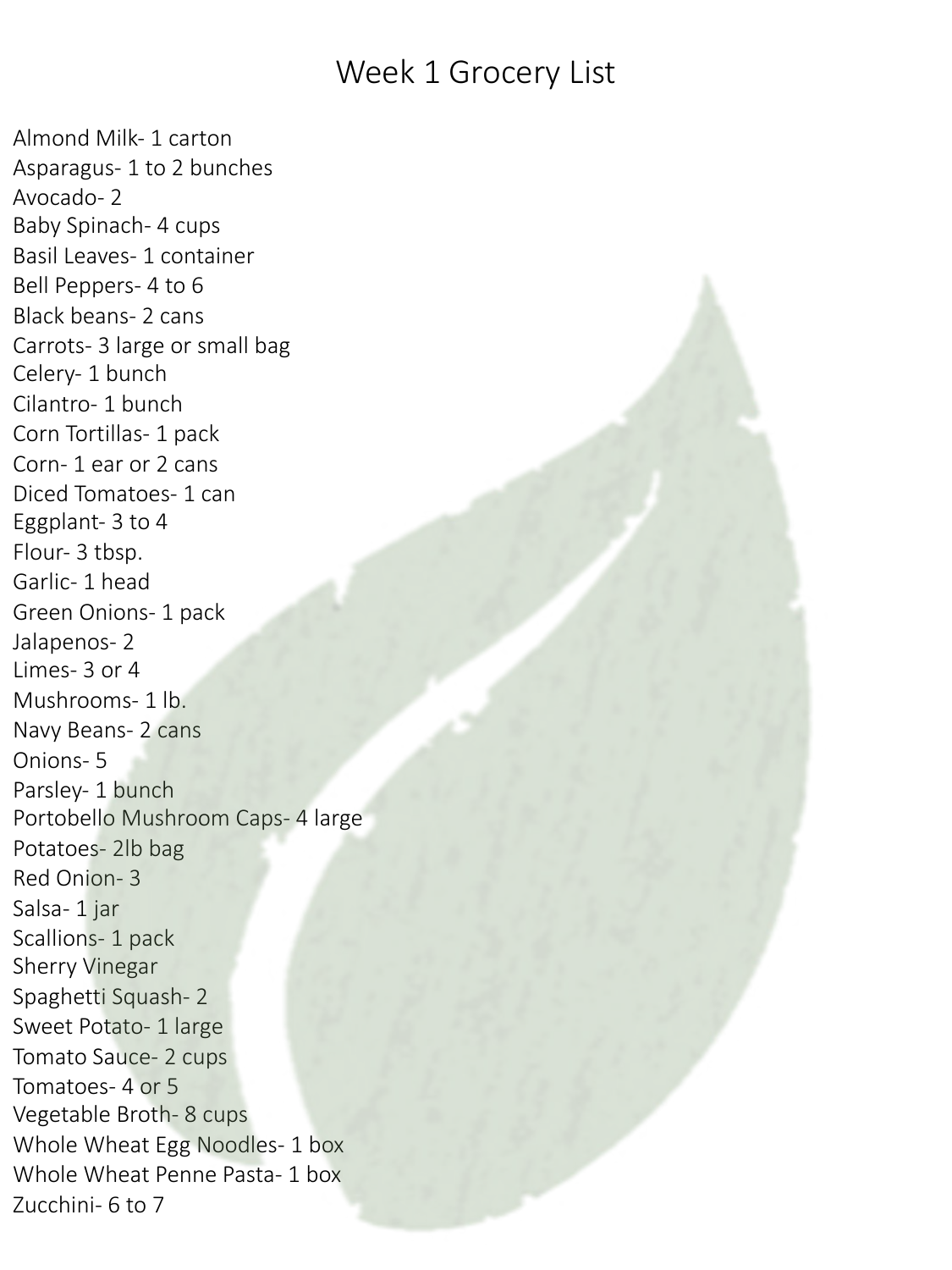# Week 2 Meals- Sunday

#### Quinoa Taco Bowls

1 ½ cups dried quinoa 3 cups water or vegetable broth 1 package taco seasonings 1 (140z) can black beans 8 oz shredded cheese 3 cups chopped lettuce 1-2 tomatoes chopped 1 avocado chopped 1 small can sliced black olives drained Salsa Sour cream

Cook quinoa according to package instructions with vegetable broth and taco seasonings. Spoon quinoa into bowls and top with taco toppings. Can serve in taco shell bowls if desire.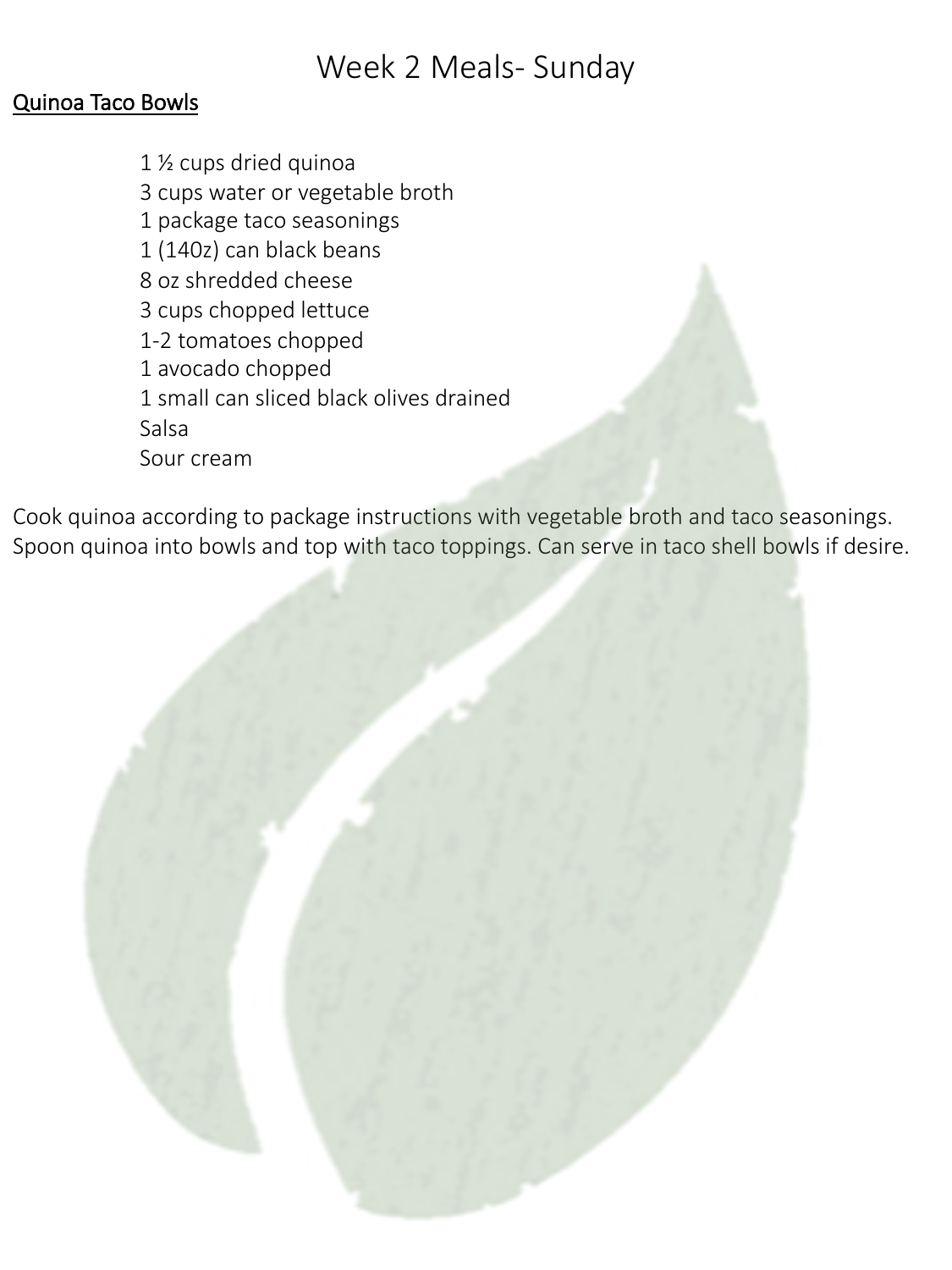# Week 2 Meals- Monday

#### Balsamic Grilled Vegetables

1 lb zucchini, cut in half lengthwise, and in ½ inch thick slices 1 lb bell peppers, cut into wide strips 1 large red or white onion, cut into ½ inch thick rounds 1/3 cup Italian parsley or basil, chopped Cooking spray

Balsamic Dressing

- 2 tbsp extra virgin olive oil 2 tbsp balsamic vinegar
- 2 garlic cloves, crushed
- 1 tsp salt
- ½ tsp ground black pepper

In a small bowl, whisk together dressing ingredients and set aside.

Preheat grill on low and spray with cooking spray. Place vegetables ina single layer on the grill and cook for 12 minutes, flipping once. Vegetables should be tender to the touch, cook longer if you like them softer. Transfer to bowl and top with dressing, sprinkle with parsley/basil and gently mix.

Note: these get better after marinating overnight. I like to cook up a bunch and keep them in the fridge. I even wrap them in a tortilla shell and eat them as a veggie wrap for lunches.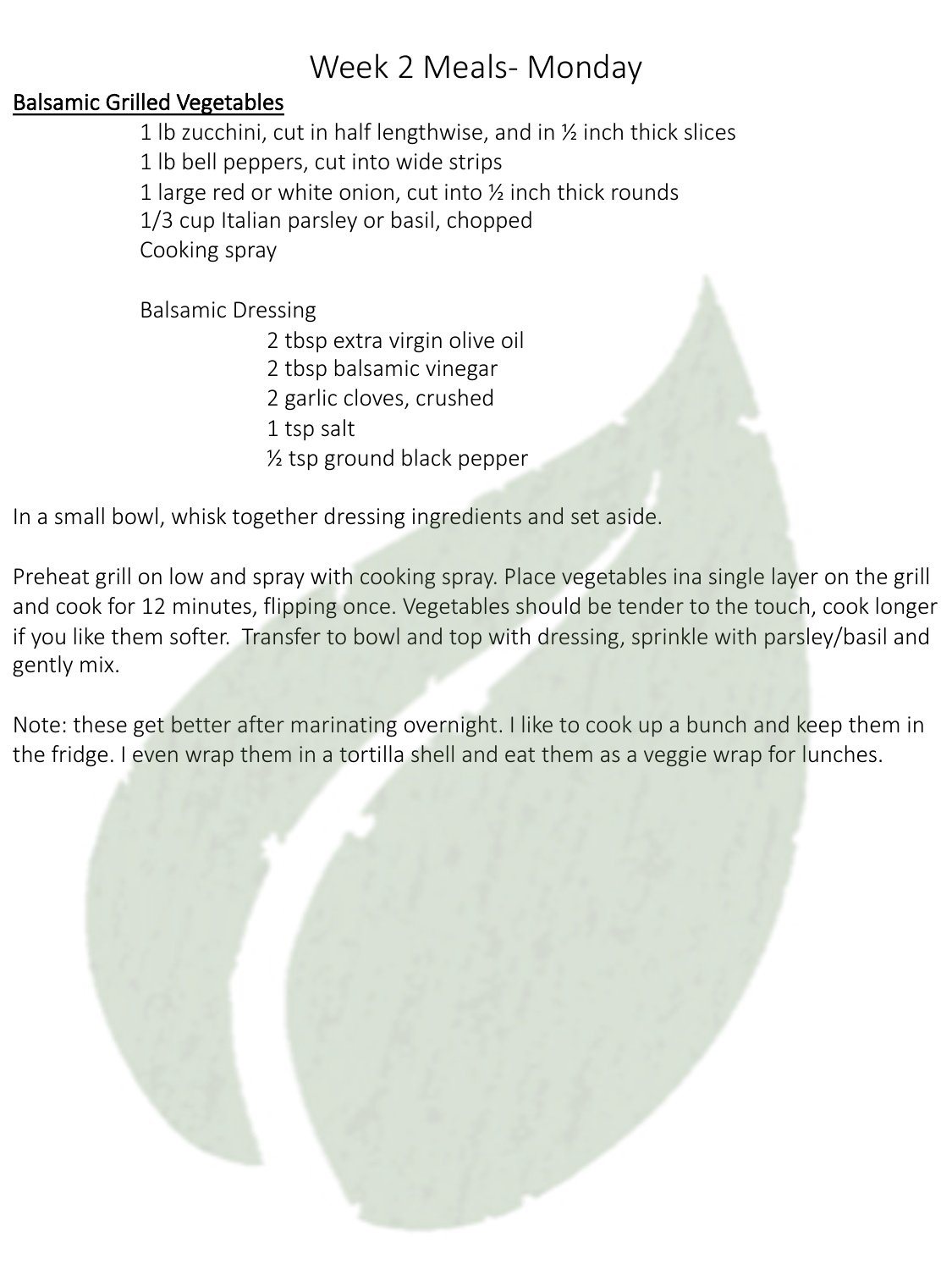### Week 2 Meals- Tuesday

#### Garlic Parmesan Spaghetti Squash with Mushrooms

2 pounds spaghetti squash 2 tbsp olive oil 2 cups mushrooms, chopped (any kind) 2 cloves garlic, finely chopped 1 tbsp fresh thyme ¼ cup parmesan cheese, grated Handful flat leaf parsley, chopped Salt and pepper

Preheat oven to 350 degrees.

Cut Spaghetti squash in half and remove seeds, coat with oil and roast cut side down on baking sheet until softened.

In a deep skillet or pan, add olive oil, garlic and thyme. Cook for 2 minutes over high heat and add mushrooms. Cook until mushrooms are golden brown (7-8 minutes). Take off heat and set aside.

When spaghetti squash is done, use a fork to scrape the squash into strings and add to the pan with mushrooms. Turn to high heat and quickly fry, add parmesan, salt and pepper and turn off heat, stir well. Top with parsley and serve.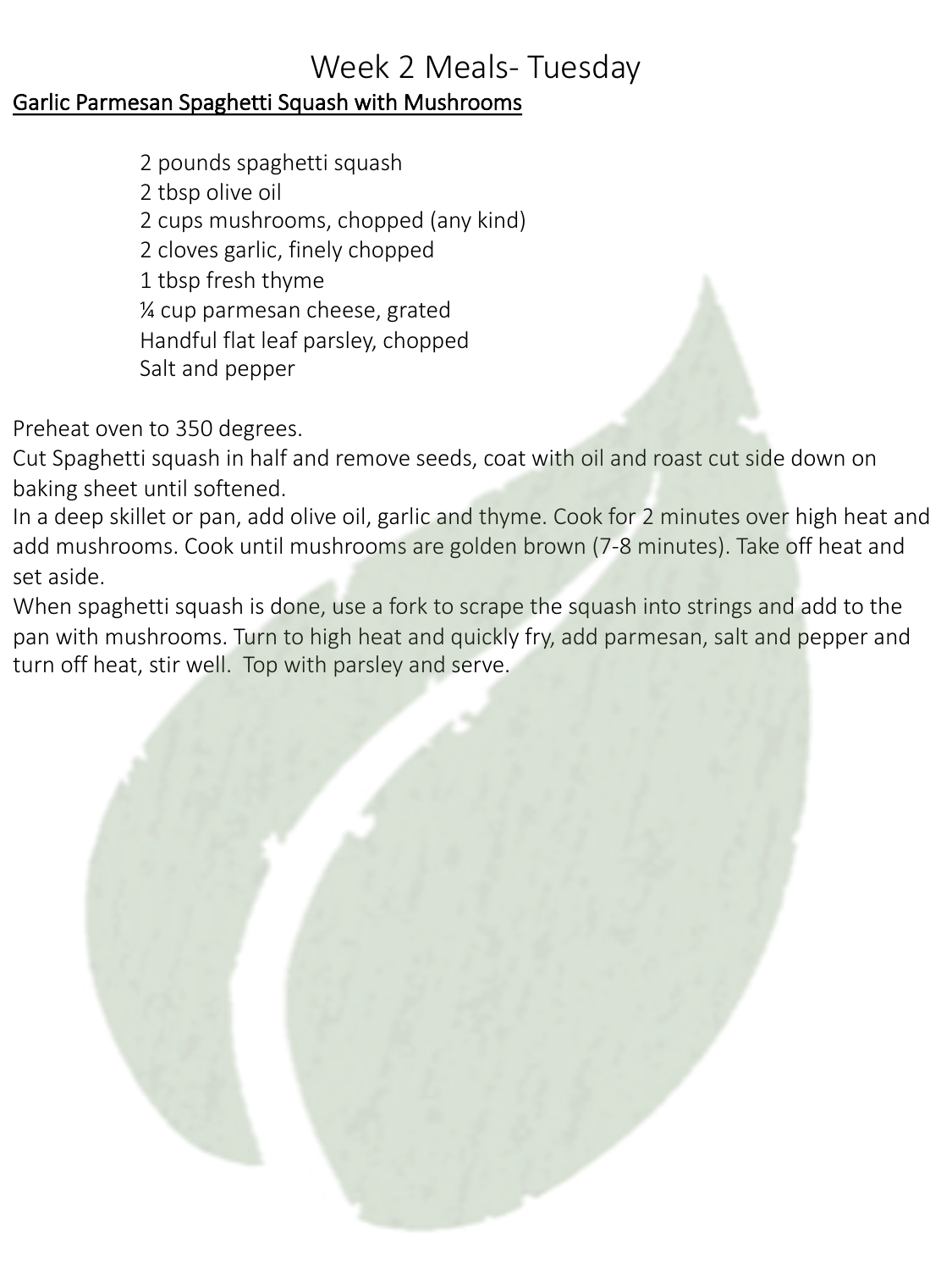# Week 1 Meals- Wednesday

#### Roasted Tomato and Basil Soup

3 lbs ripe tomatoes, halved and seeded ¼ cup plus 2 tbsp olive oil 2 tsp salt 1 tsp ground pepper 1 large onion, chopped 6 cloves garlic, minced ¼ tsp red pepper flakes 1 (28oz) can whole peeled tomatoes 2-3 cups fresh basil leaves, roughly torn 1 tsp fresh thyme leaves (or ½ tsp dried thyme) 4 cups chicken/vegetable broth

Preheat oven to 400 degrees. In a large bowl, combine tomato halves, % cup oil, salt and pepper and toss to combine. Spread out the tomato halves on a rimmed baking sheet and roast for about 45 minutes.

In a large pot over medium heat, add remaining oil and onions. Cook until softened or about 5 minutes. Add the garlic and red pepper flakes and cook until fragrant, about one minute more. Stir in the canned tomatoes, roasted tomatoes, basil, thyme, and broth. Bring the entire mixture to a boil, then lower the heat and simmer, uncovered for 40-50 minutes. Use and immersion blender, blender or food processor to puree the soup until smooth and serve.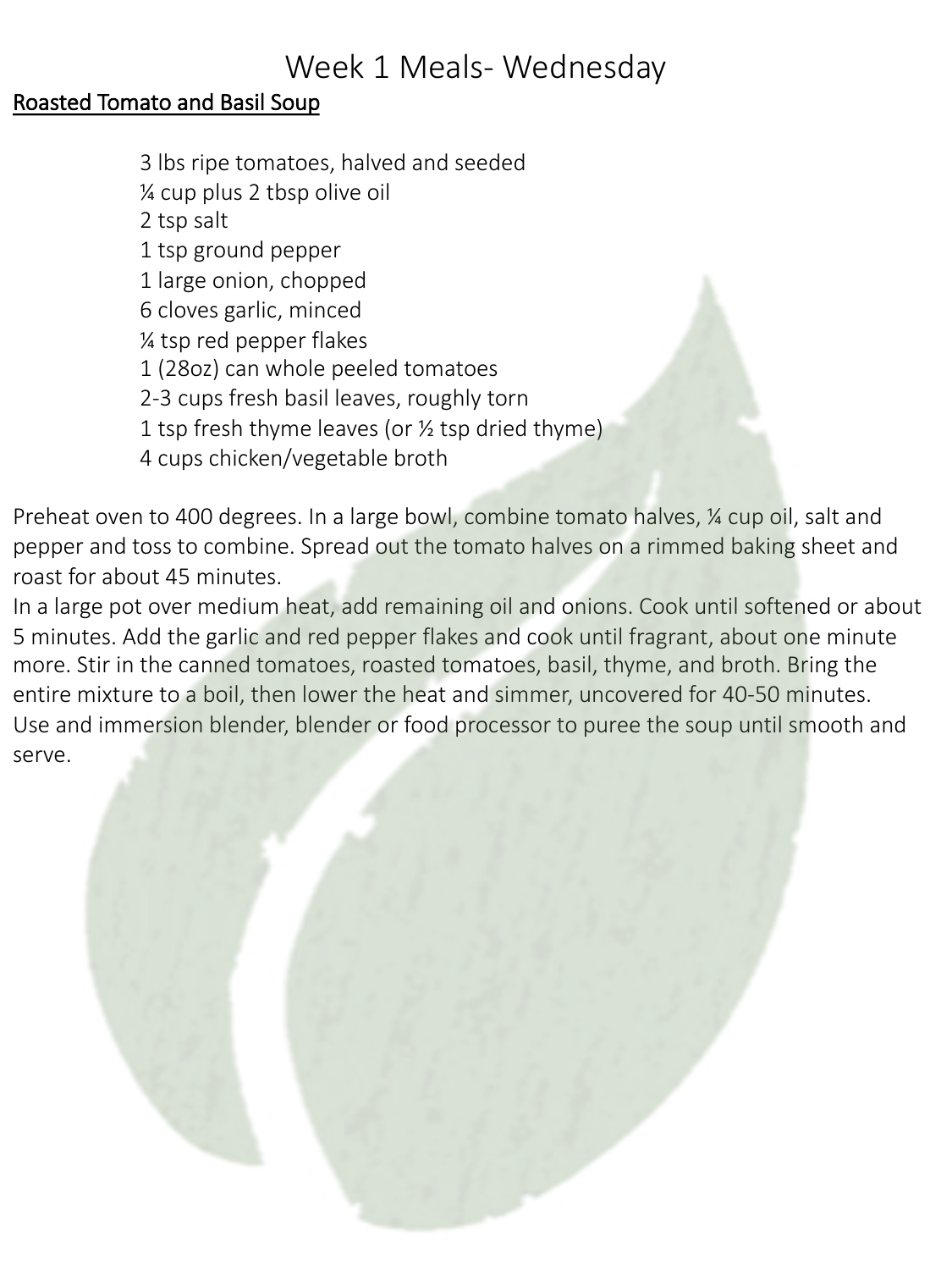# Week 2 Meals- Thursday

#### Three Bean Quinoa Chili

2 cups cooked quinoa

- 1tbsp olive oil
- 1 large onion, diced
- 4 cloves of garlic, minced
- 2 (14.5oz) cans diced tomatoes
- 1 (15oz) can tomato sauce
- 1(14.5oz) can vegetable broth
- 1 (7oz) can diced green chiles
- 2 ½ tbsp chili powder
- 2 tsp ground cumin
- 2 tsp cocoa powder
- 1 ½ tsp paprika
- ½ tsp ground coriander
- 1/8 tsp cayenne pepper
- Salt and Pepper to taste
- 2 (15oz) cans kidney beans, drained and rinsed
- 1 (15oz) can black beans, drained and rinsed
- 1 (15oz) can corn, drained
- ¼ cup chopped cilantro
- 1 tbsp lime juice

Heat oil in a large pot over medium heat. Once hot, add onion and sauté until translucent, about 4 mins. Add garlic, and sauté 1 minute longer. Add in diced tomatoes, tomato sauce, cooked quinoa, broth, chilies, and spices. Bring to a boil, then reduce heat to a simmer, cover pot and allow to simmer 30 minutes.

Add in all beans, corn, cilantro and lime juice and cook until heated through. Serve warm with optional toppings and sides.

Optional sides: cheddar cheese, sour cream, diced avocados, and tortilla chips.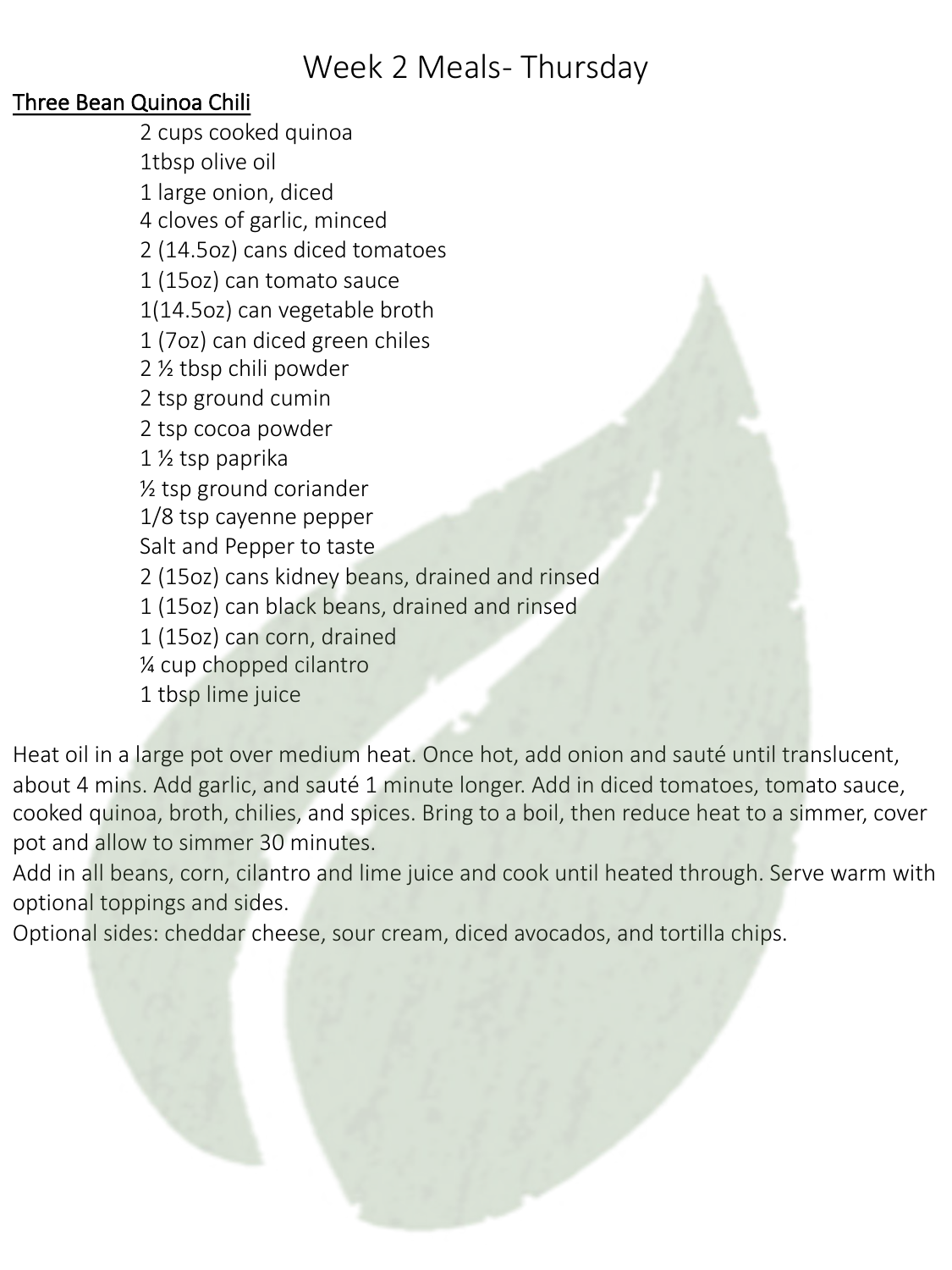### Week 2 Meals- Friday

#### Grilled Zucchini and Corn Tostadas with Spicy Hummus

8-10 corn Tortillas or tostadas 2 Large Zucchini 3 Large ears of corn, husked Oil for brushing Seasoning salt

Hummus:

1 ¼ cups cooked chickpeas, skins removed 4 oz (jarred) roasted red pepper 2 tbsp tahini 2 tbsp oil 2 tbsp water 2 garlic cloves, pressed ½ med lemon juiced  $\frac{1}{2}$  - 1 tsp salt ½ tsp cayenne pepper

Preheat grill to 400 degrees

Place all hummus ingredients in a blender or food processor and blend smooth. Set aside.

Remove the tops and bottoms of the zucchinis. Cutting lengthwise, cut the zucchini in half an then each half into thirds, equaling 6 slices per zucchini. Brush cut zucchini and husked ears of corn with oil. Then sprinkle zucchini lightly with season salt. Place zucchini and ears of corn on preheated grill. Reduce heat to 350 degrees. Grill zucchini and corn in five minute increments, flipping each time to a new side until all sides have been grilled and zucchini are cooked through. Corn should be slightly charred all the way around and zucchini should have nice grill marks and be slightly translucent.

Once cool enough to touch or using a towel/fork to hold, carefully remove corn kernels from the cob and cut zucchini into bite size pieces.

Spread a large dollop of hummus across tostada and add desired amount of zucchini and corn on top.

To make your own tostadas, place tortillas in a single layer on a baking sheet under the boiler. Keep a careful eye on them at ALL times! Once they start to brown in spots, flip and repeat on other side. Only takes a few minutes.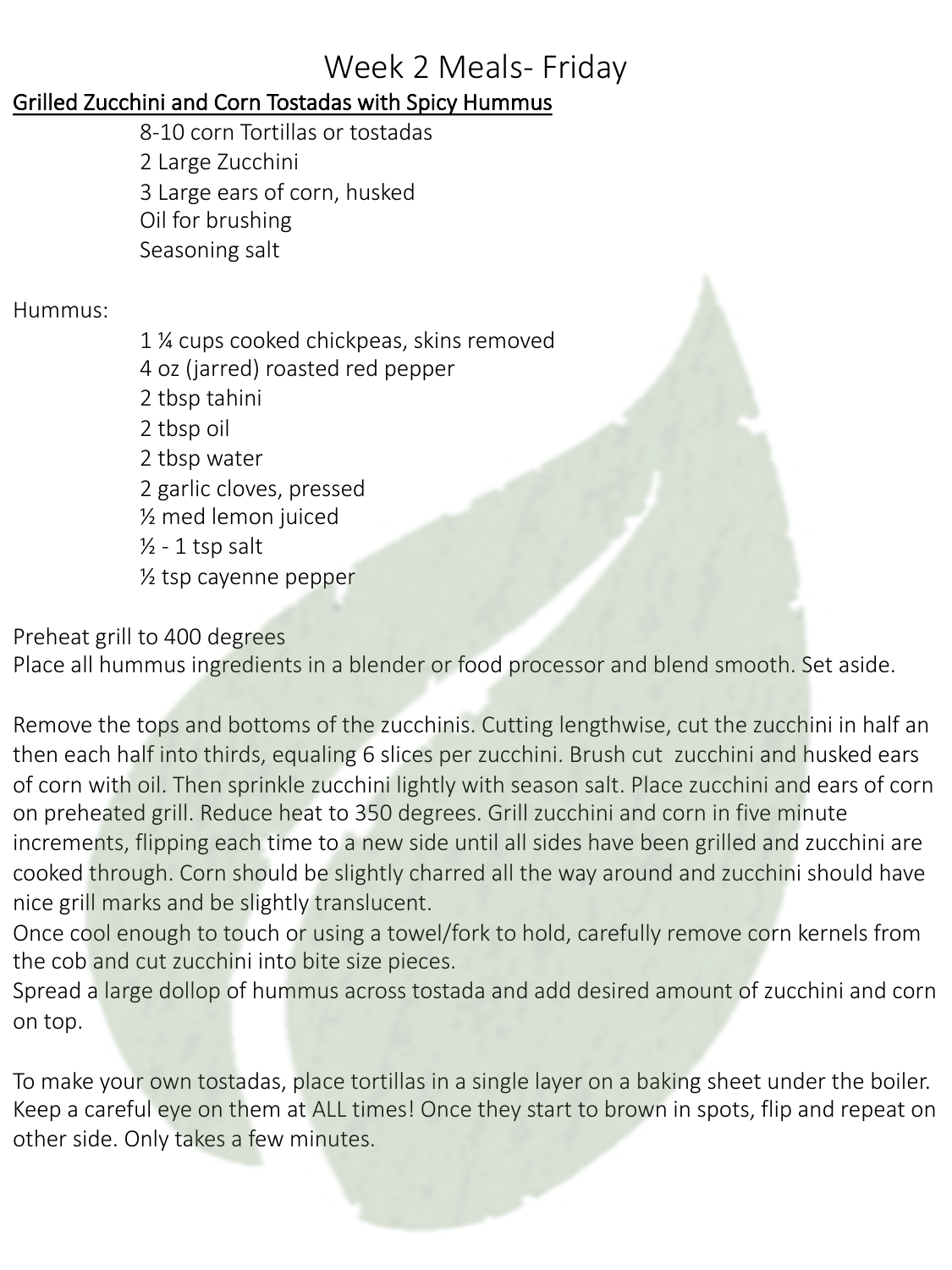# Week 2 Meals- Saturday

#### Stuffed Zucchini

2 medium & 1 small zucchini 2 TBSP olive oil ½ cup onion, diced 1 tsp. minced garlic 1 cup sweet red pepper, diced 1 cup mushrooms, diced 1 tsp. dried oregano 1 tsp. dried basil 2 TBSP fresh chopped parsley  $\frac{1}{2}$  tsp salt ½ tsp ground pepper 1 cup whole wheat bread crumbs ½ cup grated parmesan cheese

Preheat oven to 375 degrees.

Trim stem end from 2 medium zucchini. Cut in half, lengthwise and scoop out center to form "boats". Dice small zucchini into 1/2 inch cubes. Set aside.

In a large skillet, heat oil over medium heat. Add onions and cook 2 minutes, add garlic, red peppers, bread crumbs, and parmesan. Combine well and divide evenly between zucchini boats. Press in well. Bake 30-45 minutes uncovered. (Try not to overcook, otherwise the zucchini will start to sag and the filling will not stay in.)

Sprinkle tops with additional Parmesan cheese if desired and serve.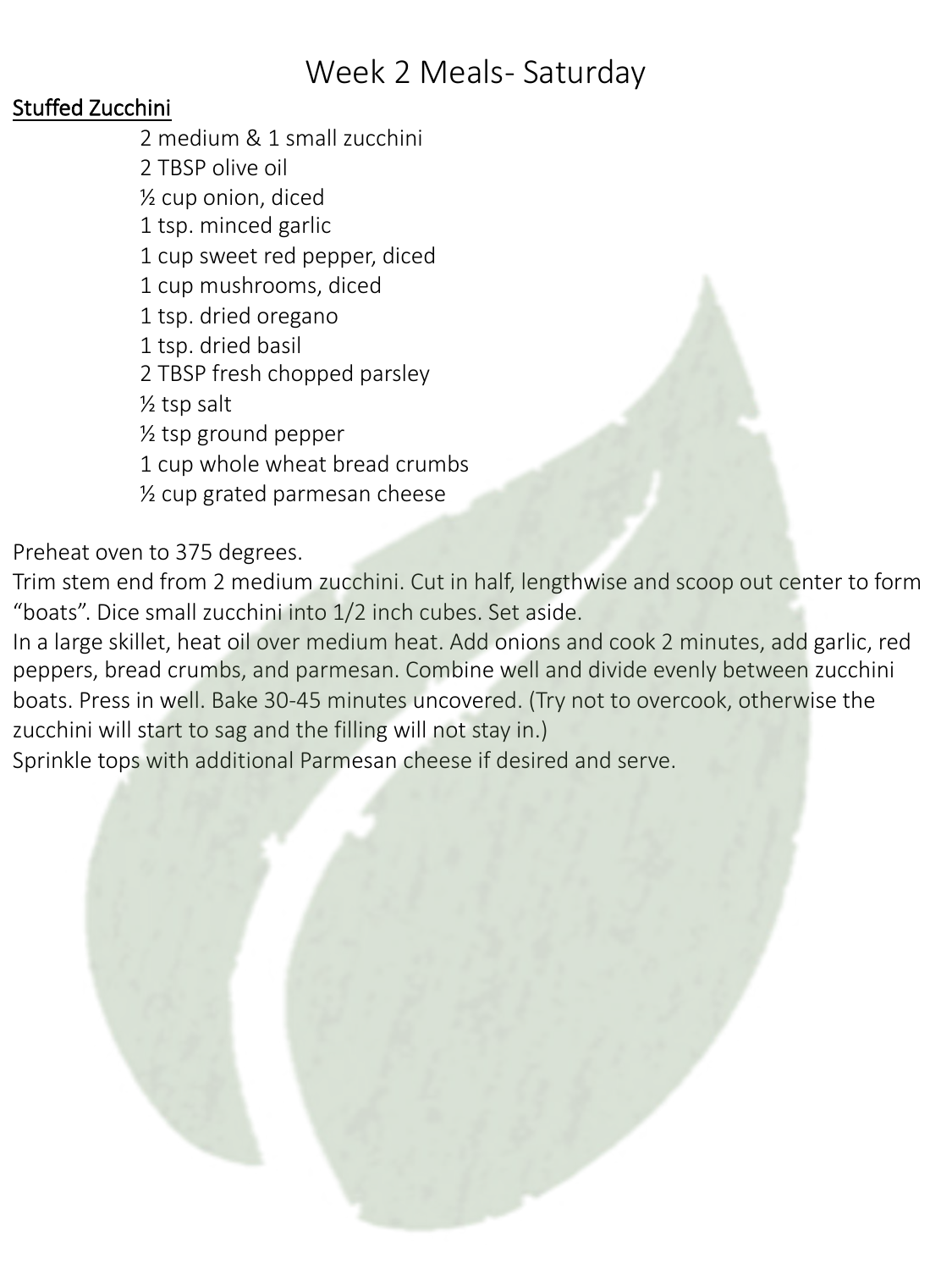### Week 2 Grocery List

Avocados- 2 Bell Peppers- 2 Black Beans- 3 cans Black Olives- 1 jar or can Brown Rice- 1 box Chipotle Pepper in Adobo Sauce- 1 jar Cilantro- 1 bunch Corn Tortillas- 1 pack Corn- 3 ears or 1 bag frozen Fresh Basil- 2-3 cups Garlic- 3 heads Grated Parmesan Cheese- 1 container Hummus- 1 container Lettuce- 1 pack Limes- 2 to 3 Mushrooms- 4 lbs Onions- 4 Petite Diced Tomatoes- 1 can Pinto Beans- 1 can Red Kidney Beans- 1 can Red Onion- 1 large Salsa- 1 jar Shredded Cheese- 2 bags Sour Cream- 1 container Spaghetti Squash- 2 Tomato Paste- 1 can Tomatoes- 3.5 lbs Vegetable Broth- 10 cups Whole Peeled Tomatoes- 1 (28oz.) can Zucchini- 9 to 10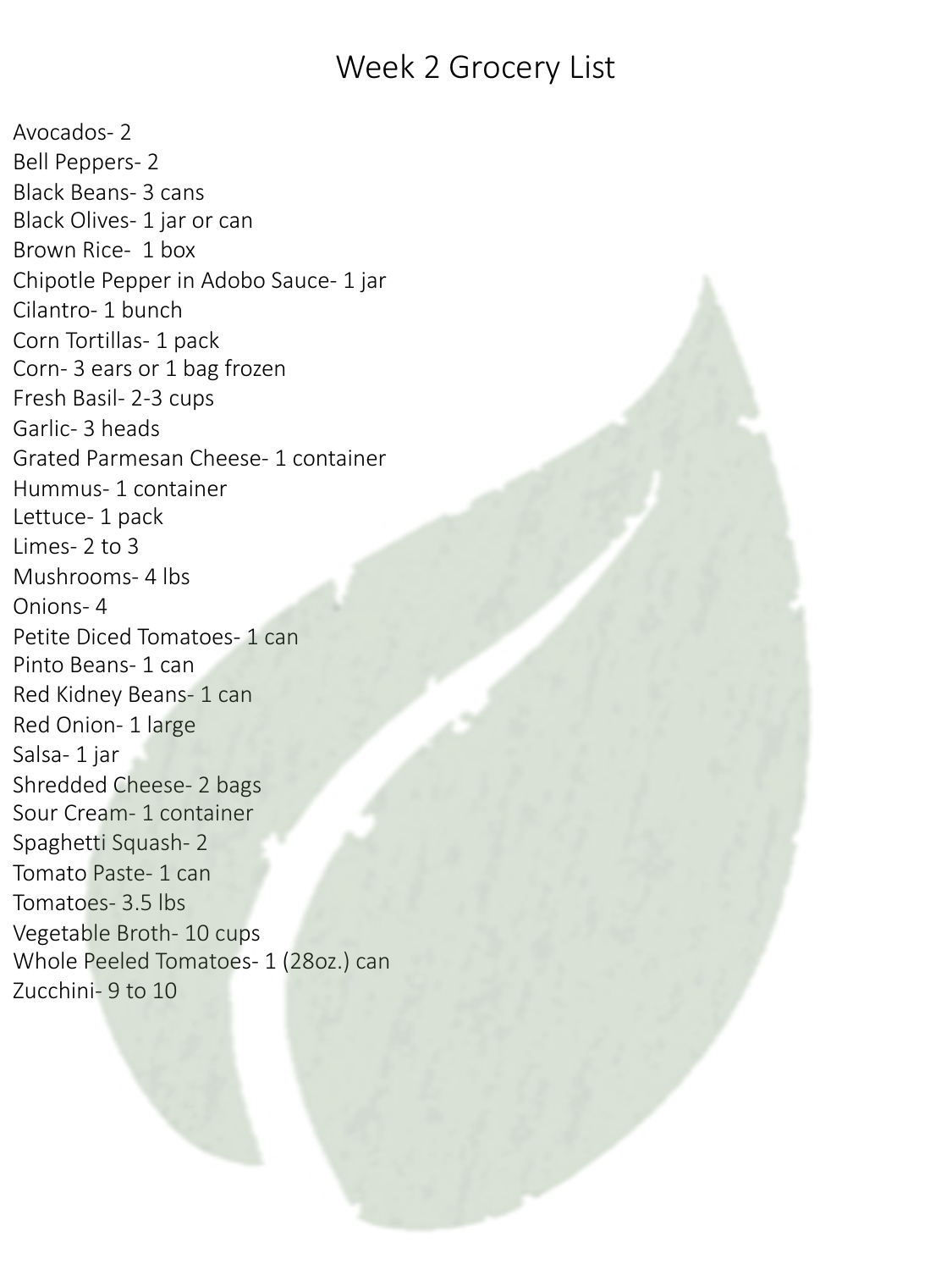# Week 3 Meals- Sunday

#### Mushroom and Rice Stuffed Squash

4 small winter squash (about 1 ½ lb each) Acorn squash is my favorite ½ tbsp olive oil ¼ tsp salt ¼ tsp pepper

Heat the oven to 400 degrees. Cut the squash in half and scrape out the seeds. Cut a small sliver from the bottom of each squash half to create a stable surface for the "bowl". Rub the squash halves inside and out with olive oil, then sprinkle generously with salt and pepper.

Roast the squash halves cut-side down for 30 minutes, then flip them over and roast cut-side up (like a bowl) for another 15 minutes. When done, the squash should be easily pierced with a fork and toasted golden-brown on the surface.

While the squash roasts, prepare the filling.

4 tbsp olive oil 2 cups brown rice 4 cups vegetable broth 1 cup diced carrot 1 cup diced shallots 1 cup diced celery 1 ¼ lb mushrooms, diced 3 cloves garlic, minced ½ cup white wine (can use more vegetable broth as a substitute) Pinch of cinnamon 1 cup chopped mixed herbs (parsley, chives, and thyme are great)

In large pot over medium heat, toast the rice with 1 tbsp of olive oil until the rice smells fragrant and nutty, 3 to 5 minutes. Stir frequently to avoid burning.

Pour the vegetable broth over the rice and give it a quick stir. Bring to a boil over high heat. Once the liquid reaches a boil, turn down heat to low, cover the pot, and cook for 25-30 minutes or until the rice is tender. Heat 1 tbsp of olive oil in a 12 inch skillet. Saute the carrots, shallots, and celery until the shallots become translucent, about 5 minutes. Transfer the veggies to a large bowl and set aside. In the same skillet, add another tbsp of oil and turn the heat to med high, cook the mushrooms in batches with salt and pepper (do not overcrowd the pan). Let the mushrooms cook 2-3 minutes without stirring until a caramelized crust forms on the bottom of the mushrooms. Once the crust forms, stir and continue cooking, stirring often, until the mushrooms have released all their liquid and look evenly browned on all sides. Repeat in batches with remaining mushrooms. When all the mushrooms are cooked return the cooked mushrooms, and veggies to the pan over med high heat. Stir in the garlic and cook until fragrant, 30 seconds. Add the white wine and scrape any glazed bits from the bottom of the pan as the wine simmers. Cook for another 2-3 minutes, until most of the wine has evaporated. Remove from heat.

Set 6 of the roasted squash halves on plates for serving. Scoop the flesh out of the remaining 2 halves. Transfer the flesh to a food processor and add the cinnamon and puree until very smooth. Combine, in a large bowl, the mushrooms, vegetables, cooked rice, and squash puree. Add salt, pepper or more cinnamon to taste, and stir in fresh herbs. If desired, reserve some herbs to sprinkle on top.

Stuff the squash halves with the filling and sprinkle with chopped herbs, serve immediately while hot.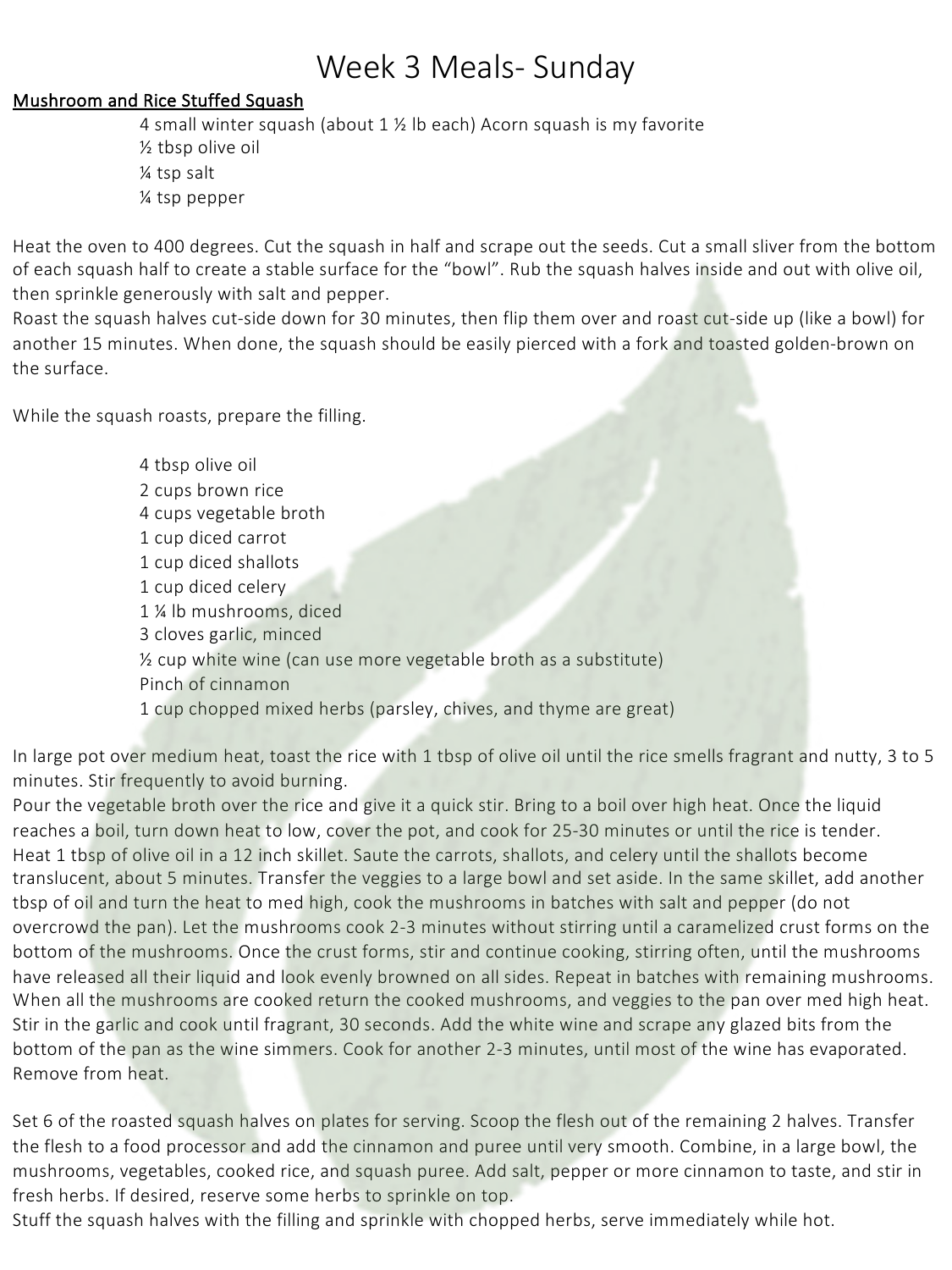### Week 3 Meals- Monday

#### Slow Cooker Creamy Pumpkon Soup

1 TBSP olive oil 1 large onion, diced 2 carrots, peeled and diced 3 garlic cloves, minced 4 cups vegetable stock 1 (29 oz) canned pumpkin puree (not pumpkin pie filling) 1 (14oz) unsweetened coconut milk 1 TBSP ground cumin 2 tsp. ground coriander ½ tsp. ground cardamom ½ tsp. ground cinnamon ½ tsp. ground cloves ½ tsp. ground cayenne Salt & Pepper to taste

Heat oil in a skillet, add the onion and carrot. Cook for 5-10 minutes or until softened. Add the garlic and cook for another minute and then add the spices. Cook for 3—60 seconds, stirring constantly to prevent burning.

Transfer everything to a slow cooker. Add the stock, pumpkin puree, and coconut milk. Cook on low for 8-10 hours, or high for 3-4 hours. (Can also be cooked on the stovetop at a low simmer for 30-45 minutes.)

Before serving, puree soup with immersion blender or in batches in a traditional blender. Taste and season with salt and pepper.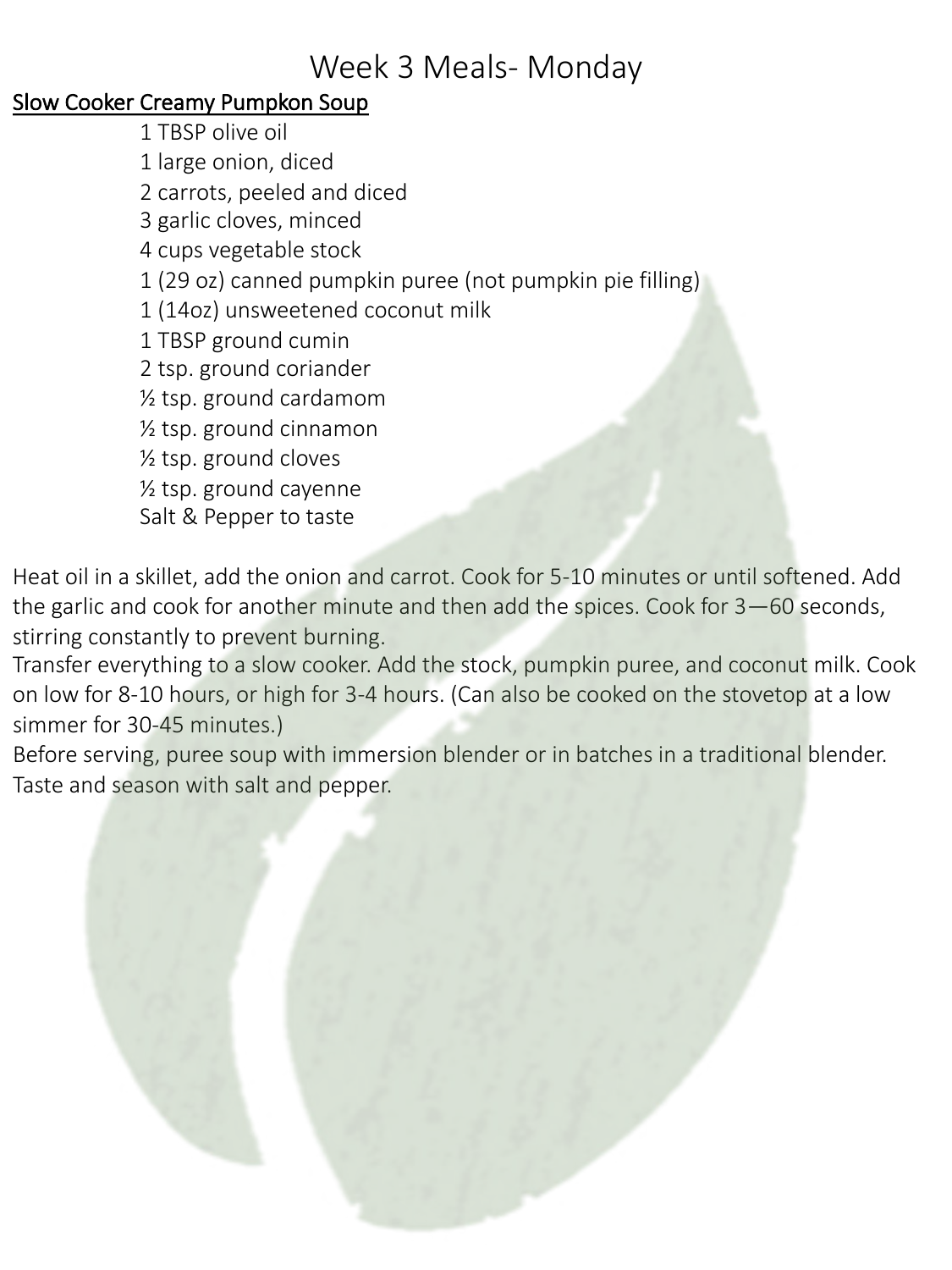### Week 3 Meals- Tuesday

#### Zucchini Noodles with Creamy Avocado Pesto

2 large zucchini, spiralized 1 tbsp olive oil

Sauce

2 ripe avocados 1 cup fresh basil leaves 3 cloves garlic ¼ cup pine nuts 2 tbsp lemon juice ½ tsp sea salt ¼ cup olive oil Cracked black pepper to taste

Spiralize your zucchini and set aside on paper towels so that any excess water is soaked up. In a food processor, add avocados, basil leaves, garlic, pine nuts, lemon juice, and sea salt and pulse until finely chopped. Then with the motor still running, add olive oil in a slow stream until emulsified and creamy.

Drizzle olive oil in a large skillet over medium high heat and then add zucchini noodles, cooking for about 1 to 2 minutes until tender.

Add zucchini noodles to a large bowl and toss with avocado pesto. Season with cracked pepper.

Optional: sprinkle a little grated parmesan cheese on top before serving.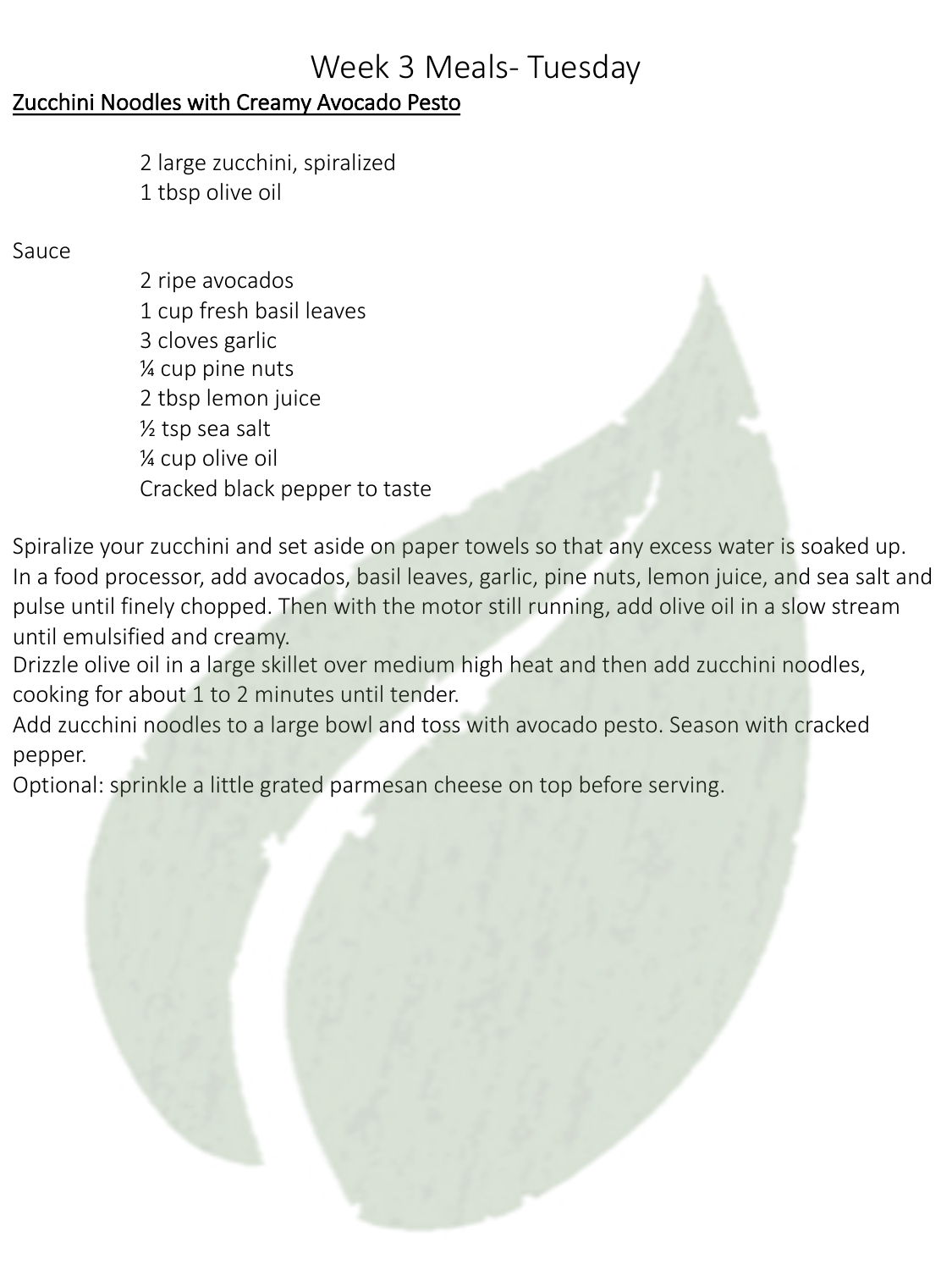# Week 3 Meals- Wednesday

#### Corn Chowder

4 ears of corn, shucked

2 large red potatoes, peeled and chopped

3 tbsp olive oil

1 large onion

5 cloves of garlic minced

3 large carrots, peeled and chopped

3 large celery stalks, chopped

1 large red bell pepper, cored and chopped

 $1\frac{1}{2}$  tsp salt

2 tsp Cajun seasonings

½ tsp paprika

¼ tsp ground cumin

2/3 cup canned coconut milk

2 cups water and vegetable broth

Grill ears of corn, let cool and remove from husks. Boil husks in pot of water for 10-15 mins to flavor the water. Chop one potato and boil in the corn water until soft.

In another pot, heat oil, and sauté onion, garlic carrots, celery, pepper and other potato until softened. Add seasonings.

Put half the corn, the boiled potato, coconut milk and broth into a blender and blend until smooth.

Add remaining corn into the pot with the sautéed vegetables and pour in the blended mixture. Bring to a gentle boil and cook until potato is softened.

Remove from heat, test, and add additional salt, pepper or Cajun seasoning as desired. Serve with chopped green onion.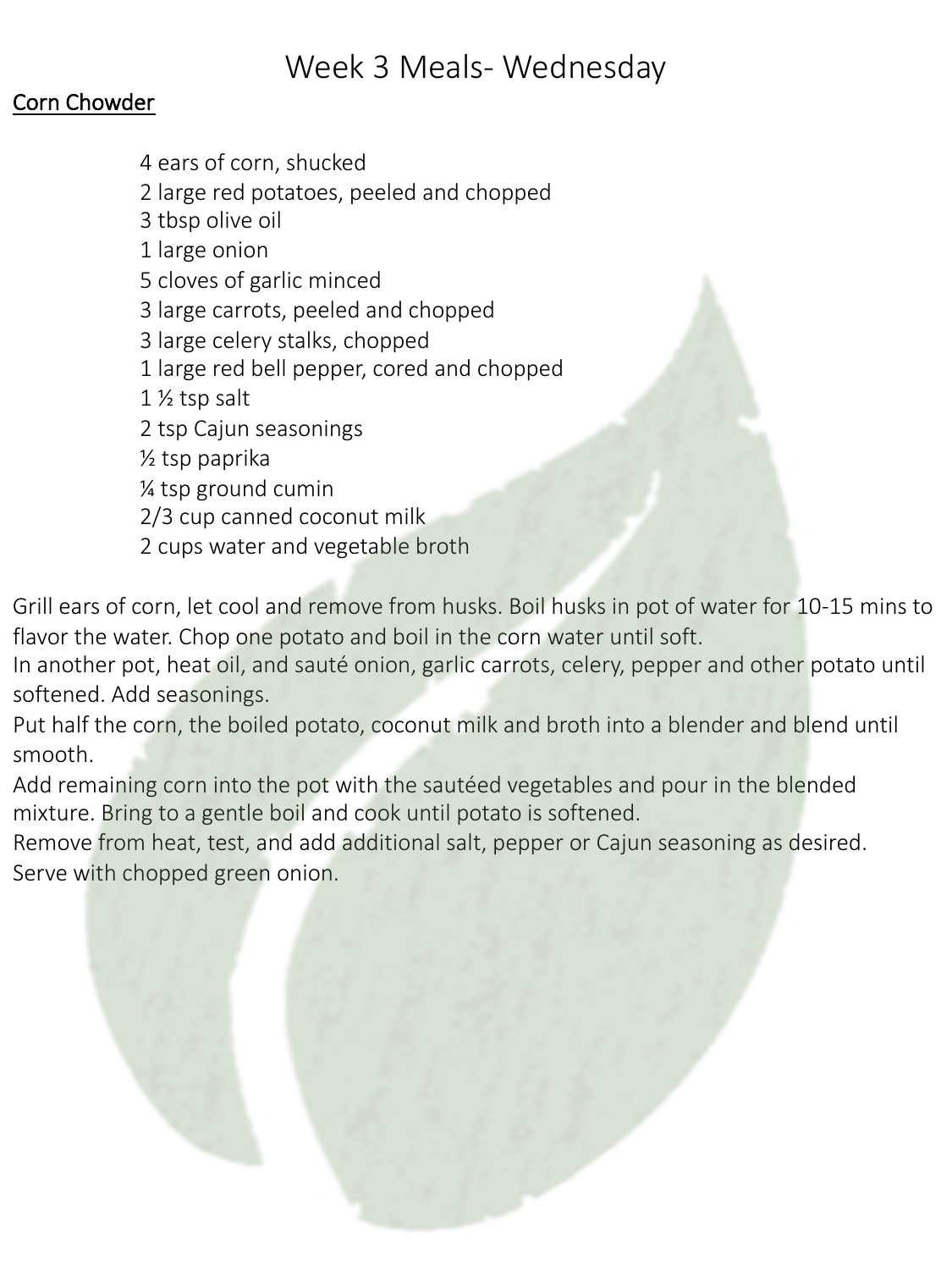### Week 3 Meals- Thursday

#### Burrito Bowl with Creamy Chipotle Sauce

1 cup uncooked rice ½ cup salsa 1 can black beans, rinsed and drained 2-3 roma tomatoes, diced 1 ½ cups corn Romaine lettuce, chopped 1 large onion, chopped 1 bell pepper, chopped Green onion Avocado Cilantro Lime, juice

Cook rice. While rice is cooking make sauce

> ½ cup plain yogurt (or ⅔ cup silken tofu) 1 chipotle in adobo sauce ½ tsp adobo sauce 1-2 cloves garlic 1 tbsp fresh lime juice ⅛ tsp cumin

Scrape away the seeds from the chipotle with a knife, and add all ingredients to a blender and blend until smooth.

Saute onion and pepper in pan with olive oil.

When rice is cooked, stir in salsa.

Begin layering bowl, start with rice, then onions and pepper, black beans, corn, lettuce, tomato, avocado, sauce and sprinkle with chopped cilantro and a squeeze of lime juice.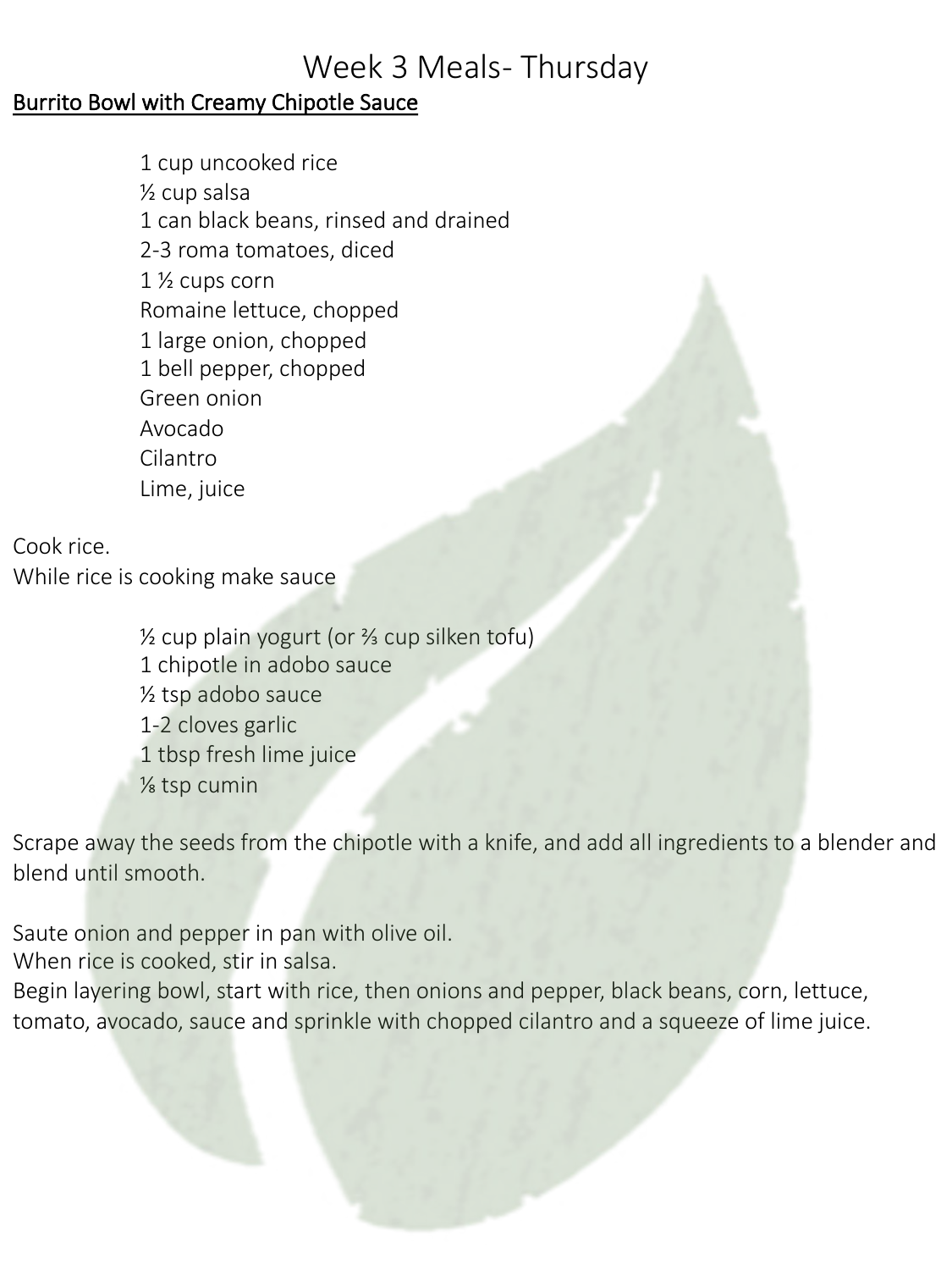### Week 3 Meals- Friday

#### Corn and Broccoli Rice Casserole

1 ½ cups cooked rice 1 (10oz) package frozen chopped broccoli, thawed and drained 1 (14.5 oz) can creamed corn 1 egg, beaten ½ tsp onion powder ½ tsp garlic powder ½ cup ritz crackers ¼ cup butter, melted

Preheat oven to 350 degrees. Lightly spray a 9x9 inch pan with cooking spray and set aside. In a bowl, combine rice, broccoli, corn, egg, seasonings and pour into pan. Toss crackers with melted butter, and sprinkle over broccoli mixture. Bake 25-30 minutes.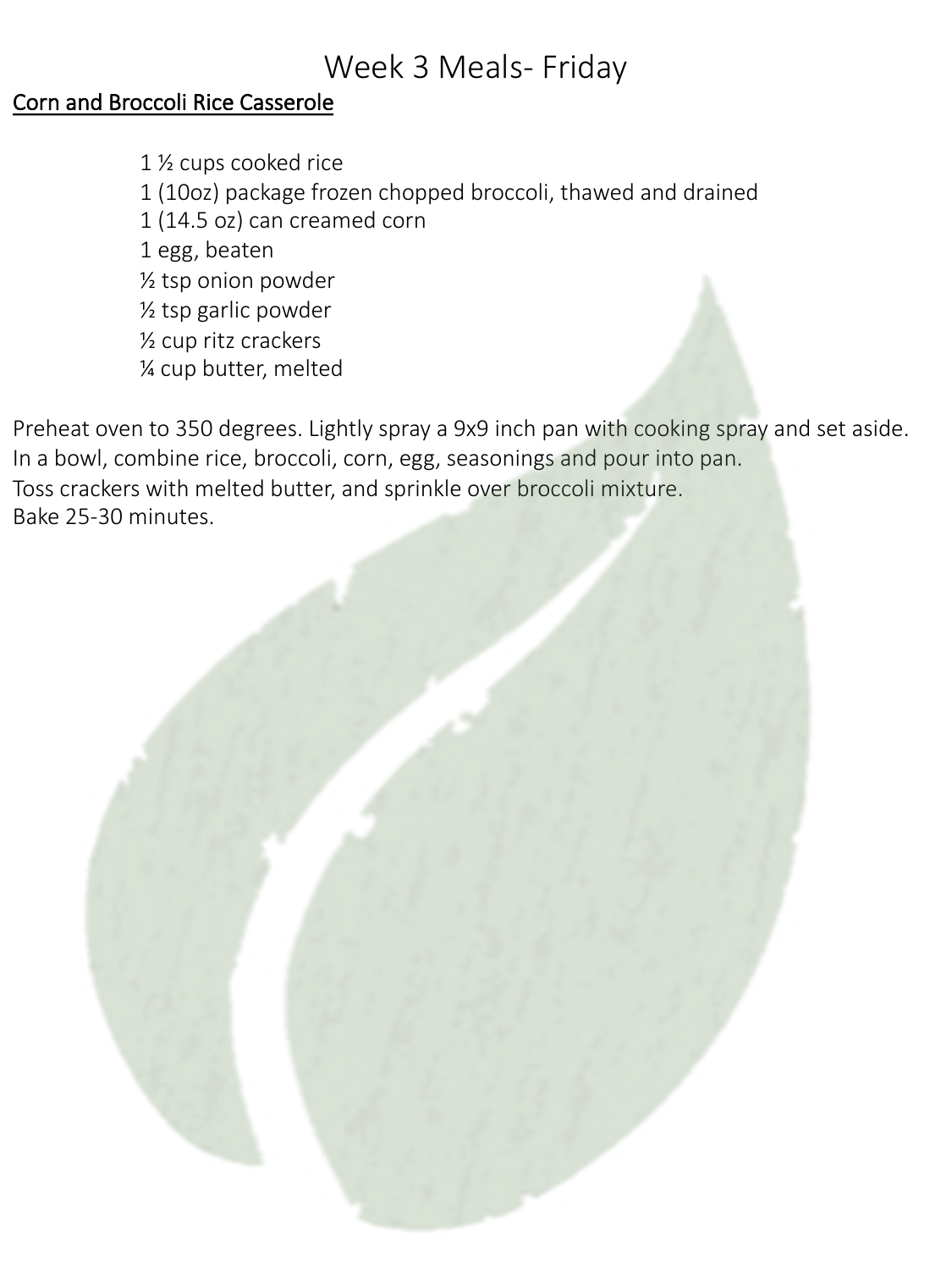# Week 3 Meals- Saturday

#### Spaghetti Squash with Tomato Sauce

2 Spaghetti squash 2 cans diced tomatoes 2 cans tomato sauce 1 large onion, diced 4 cloves garlic, diced 1 lb mushrooms, chopped 4 cups spinach Salt and pepper 1 tbsp Italian seasonings

Preheat oven to 350 degrees.

Cut spaghetti squash in half lengthwise and remove seeds. Brush with oil and roast, cut side down until soft. 45-65 minutes depending on size.

In large pan, saute onions and garlic in olive oil until onions are translucent. Add mushrooms and diced tomatoes, cook for 7-10 minutes. Salt and pepper. Add italian seasonings. Add spinach and allow to cook down, add tomato sauce and simmer until flavors combine. When spaghetti squash is tender, fork into strings and serve.